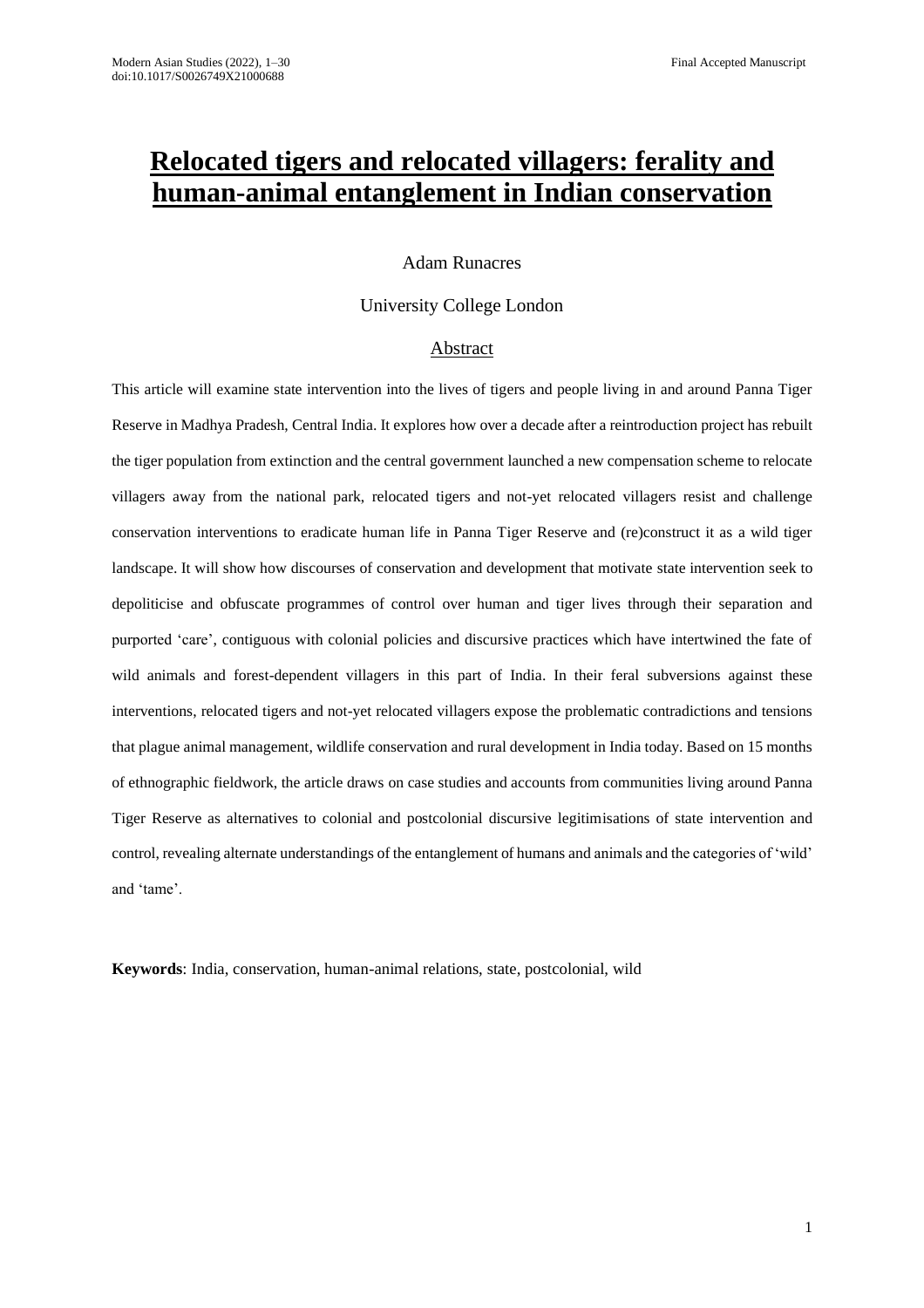#### Introduction

Along the Amanganj road, about ten kilometres outside of Panna Town in Madhya Pradesh, there is a forest *chowki* (station) at Akola. The *chowki* is distinct in its grey and green, the range name and tower number painted in white Hindi across its wall next to the doorway. A barrier stands at attention, to be lowered when a *chowkidaar* (forest watcher) or forest ranger takes his post. The barrier, when lowered, rests across a road leading to the West, towards the core of Panna Tiger Reserve passing through a handful of villages, the first of which is Jardhoba. Although it is 'forest land', the sides of the road leading to Jardhoba are covered with *Lantana camara* bushes, an invasive species brought to India by the British as ornamental flowers but native to South America. The lantana obscures the roadsides to Jardhoba, dominating the landscape until, two kilometres later, it gives way to farmland, enclosed fields and village homes, livestock in their pens and shopkeepers resting from the hot sun or playing cards.

Jardhoba is a large village, split into three different neighbourhoods: one dominated by members of the Sahu and Kallar castes, traditionally oil and alcohol tradesmen, another by tribal Gonds, traditionally farmers and gatherers of timber and non-timber forest products, and another by Yadavs, traditionally semi-nomadic pastoralists, previously reliant on the vast forest lands to graze their buffaloes and cows. At the edge of the village, overlooking a cliff which leads down into the forest is an old hunting lodge, used previously by the Panna royal family and their guests, now in disrepair and often visited by tourists. It was members of the royal family who founded Panna National Park in 1981 in the forests which border Jardhoba, and since then the forest lands on which many villagers depended have been closed. Encroachment and any livelihoods based on the forest have been made illegal. Protected areas in India like National Parks are designated with the intention of preserving and protecting flora and fauna to the exclusion of human settlement and activity in the same area. Local people become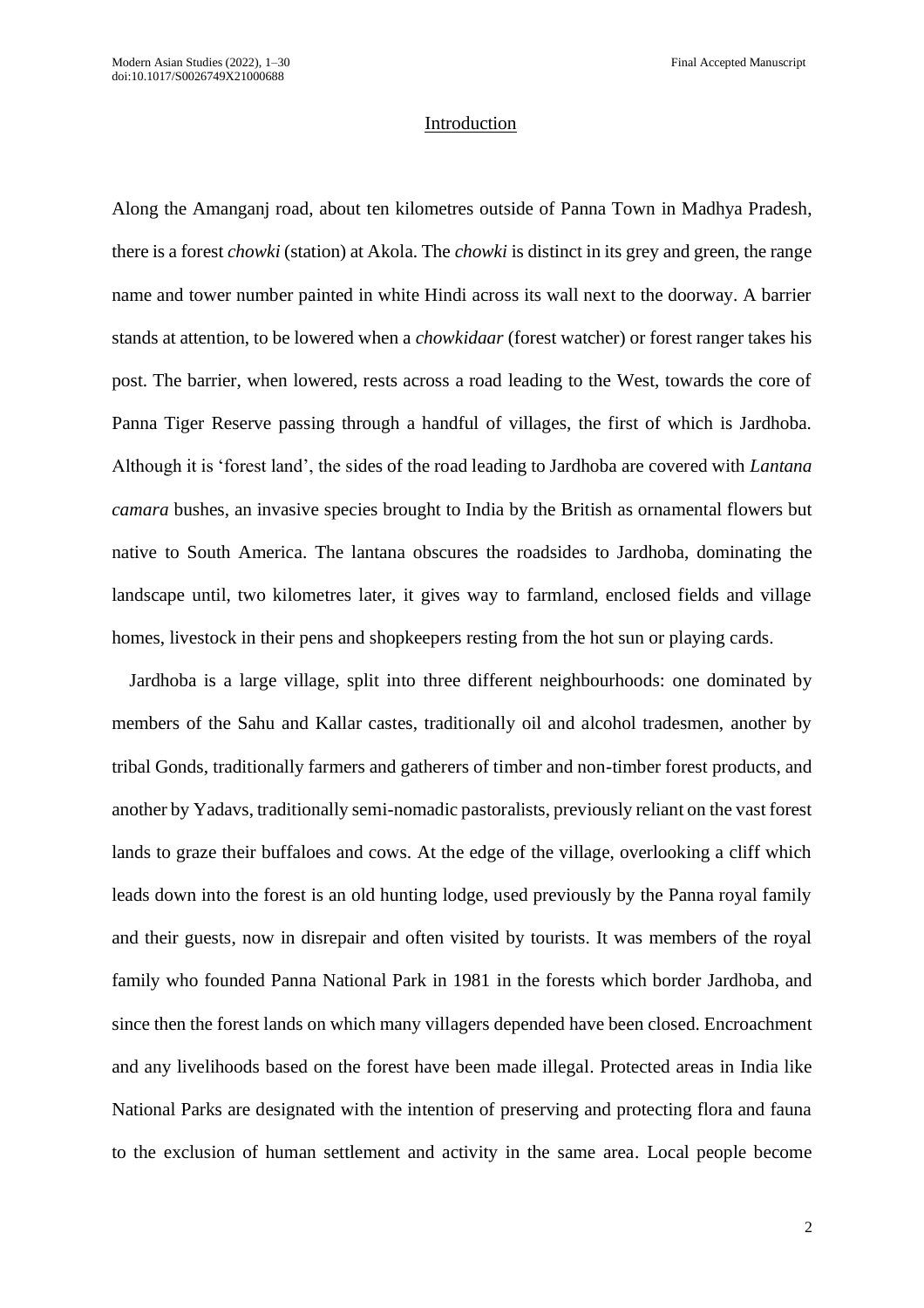'disturbances' and their livelihoods a 'threat' to the forest and its non-human inhabitants (cf. Choy 2011). Nowhere is this more pronounced than in Project Tiger Reserves, of which Panna is India's 22nd (notified in 1994), set aside for India's national animal and an apex symbol of conservation worldwide, the Bengal Tiger. The forests bordering Jardhoba form part of Panna Tiger Reserve's (PTR) core area, a critical tiger habitat and an inviolate zone supposed to be free of villagers like those living in Jardhoba.

In November 2020, Panna Tiger Reserve was declared a UNESCO Biosphere Reserve as part of the Man and Biosphere programme. One key objective for the Man and Biosphere programme is to improve the relationship between people and environment and 'contribute to building sustainable, healthy and equitable societies, economies and thriving human settlements in harmony with the biosphere' (UNESCO 2017, 17). The accounts described in this article point to a long history of state intervention towards contrasting outcomes and undergirded by contradictory discourses, namely the removal and further marginalisation and vilification of human settlements and communities within and around the biosphere. Villagers and tigers appear not to be allowed to flourish together (cf. Ginn et al. 2014) in this instance of Indian conservation. Instead, they are meant to be separated, removed from the purported threats they pose to the other's lives and livelihoods, which make it, as Rashkow (2018) has described in Pachmari, another Biosphere reserve in the same state, 'entirely unclear how such high-minded ideals are being implemented or achieved' (Rashkow 2018, 153).

While tigers are prioritised, villagers are asked to move, compensated to leave the areas where they have lived, often once their livelihoods have been significantly curtailed and they are left without any other options. Since 2008, the Government of India (GoI) has set up compensation schemes for villages to be relocated away from National Parks and Tiger Reserves, and in parks like PTR, many villagers have accepted the terms. The rate of village relocation increased after the mid-2000s in Panna following a crisis leading to the local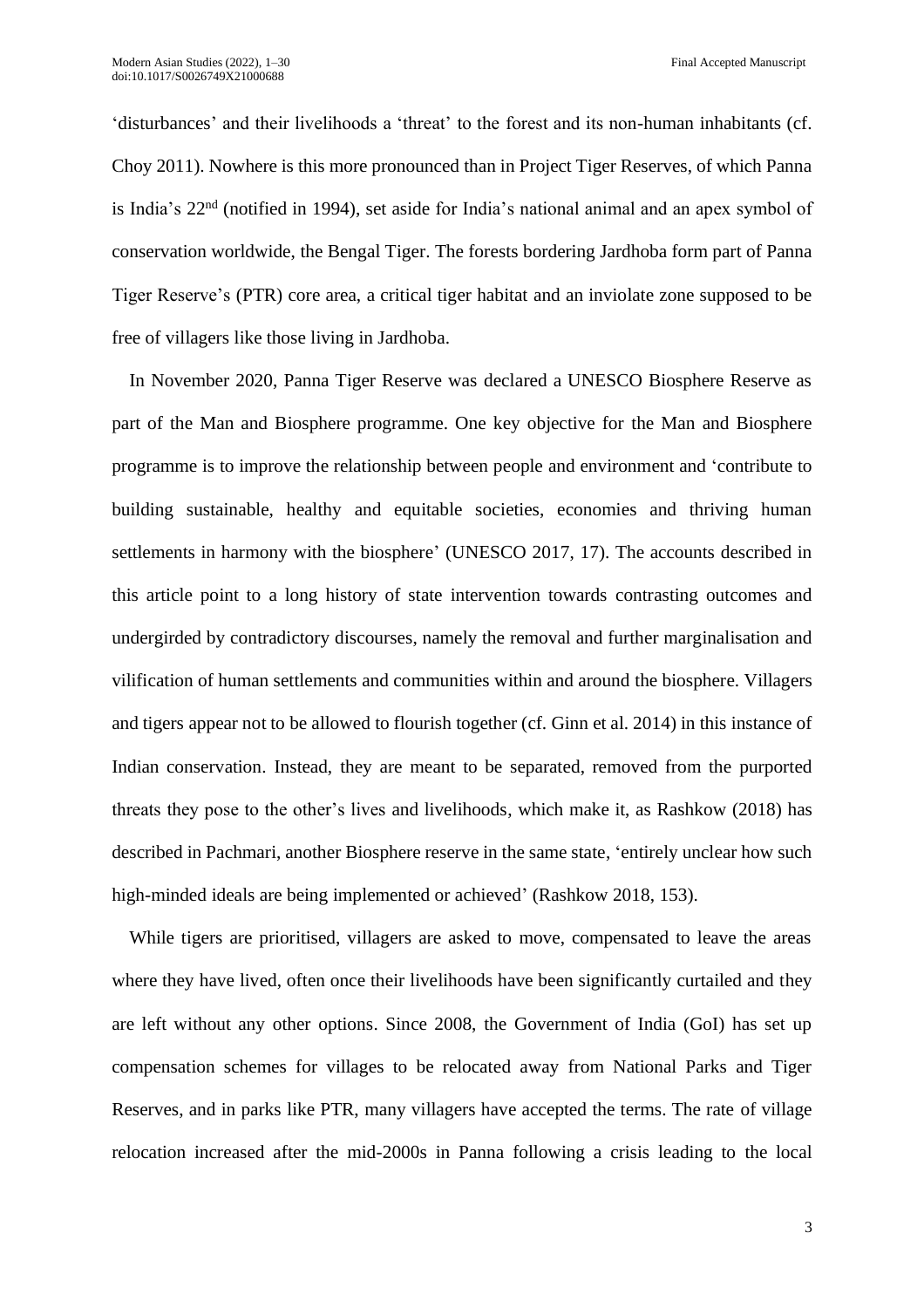extinction of the tiger population by 2009. Since then, the Forest Department has implemented a successful reintroduction programme, moving tigers from other reserves to Panna, placing radio-collars on them and tracking them around the clock. However, as the tiger population has (re)grown, the number of villages accepting compensation has not, village relocation slowing significantly.

Since the revival of Panna's tiger population, tourist traffic to PTR has increased, new hotels have been constructed, and more tour groups from across India and abroad now include Panna in their itineraries. Yet it remains unpopular for many professional 'wild-lifers' and photographers. Some of this is due to the reputation of the other, more famous reserves. Some is due to the hilly terrain and challenge of navigating the plateaus at the end of the Vindhya hills where Panna is found. The steep inclines and dense bamboo and teak forests, the dry heat of the summer when the leaves have fallen and the sun beats harshly through the canopy do not always make for pleasant safaris. However, much of it has to do with the tigers themselves. In Panna, tigers sighted easily in the tourist zones often have radio-collars: large, clunky things that hang around their necks, transmitting a tracking signal to roving teams. The collars serve as reminders of Panna's past tragedy and don't look good in photographs. Symbols of the antiwild, the tame and domesticated, they are one reason why many wildlifers choose to skip Panna and why visitors question exactly how 'wild' these new tigers are.

Examining the interventions of Indian forestry and conservation in the lives of tigers and forest-dwelling villagers, this article explores how these relocated tigers and not-yet-relocated villagers in Panna refuse and contest ascribed discourses of 'wildness' and 'tameness'. It illuminates how paternalistic narratives of 'development' or 'conservation' seek to obfuscate what are essentially programmes of state control over tigers, people and their lives which entangle human and animal histories through the creation of wild and non-wild spaces and the separation and control of wild and tame subjects. It contends that attempts to control and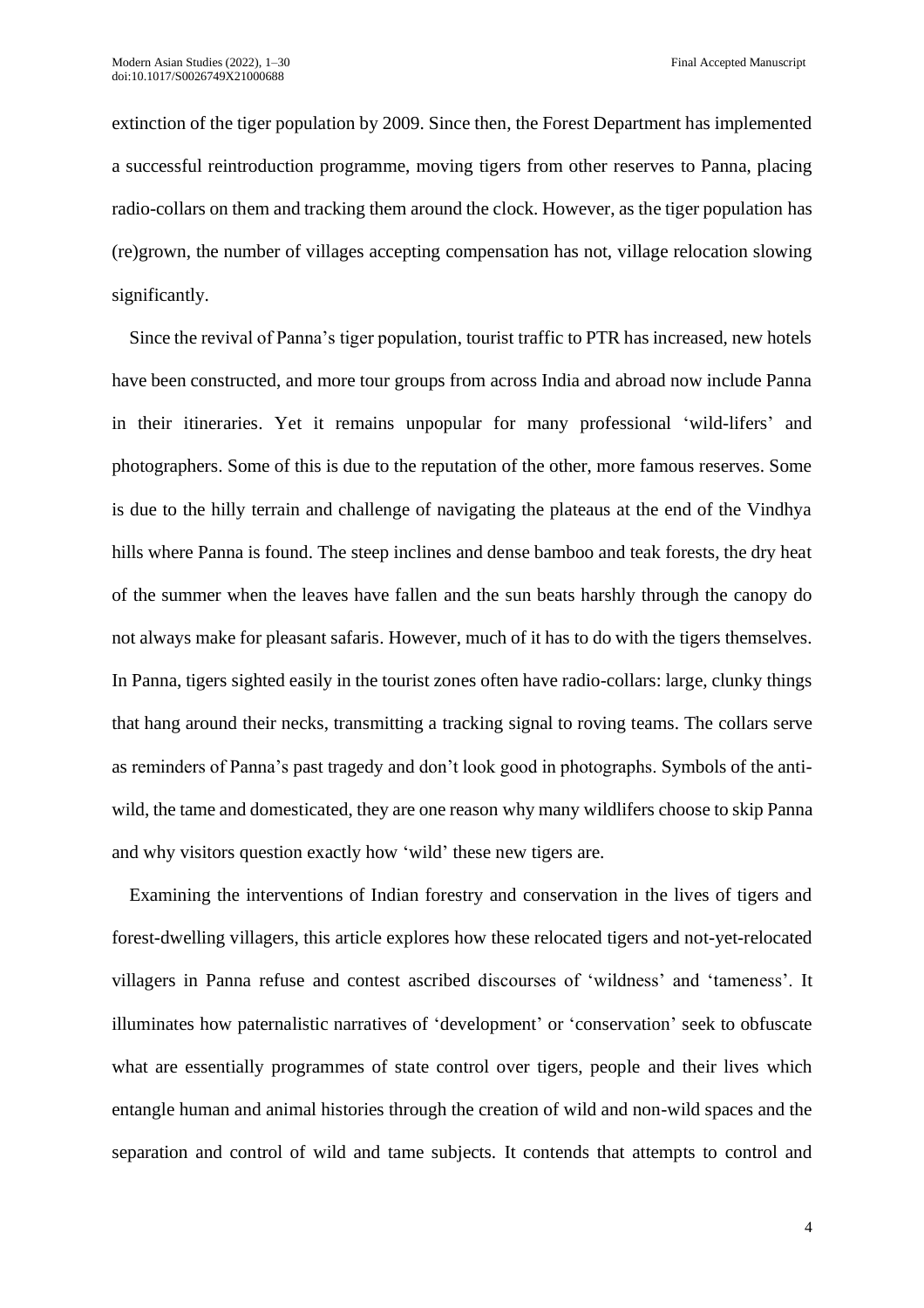remove forest-dwelling villagers from 'wild again landscapes' in favour of 'wild again tigers' are contiguous with colonial and post-Independence discourses of hunting, forestry and conservation and the state intertwining of human and animal histories in Panna. The ferality of the collared tigers, in their not-not-wildness (Cf. Willerslev 2004), and the villagers in their refusal to leave their ancestral homes is 'a subversive force' (Garrard 2014, 244) that disrupts these state programmes, exposing, in moments of disjuncture, the internal discursive contradictions and harms of Indian wildlife management and conservation.

# Historical precedents: taming wild India

During the British Raj in India, hunting, forestry and conservation became important mechanisms through which colonialists not only established control over large areas of land and different groups of people (Rangarajan 1996), but it came to express or symbolise various forms of masculinity, civilisation, patronage, benevolence and gentlemanliness (Schell 2007; Sramek 2006; Thompsell 2015).<sup>1</sup> In particular, some scholars have focused on the role of *shikar* (hunting) in British and Mughal times in India as a form of benevolent control or 'predatory care' (Pandian 2001), a way to build the reputation of colonial officers as skilled hunters and also protectors of local people from both 'man-eating' wild animals and 'cruel' local rulers (Skaria 1998; Mandala 2018; Pandian ibid.). Thus, hunting, forestry and conservation were about 'taming and protecting wild India' both in the sense of a particular understanding of nature and wilderness (Cf. Cronon 1995) which justified the seizure and exploitation of forest

 $1$ . The relationships between imperialism, the environment, conservation, hunting and notions of wildness, wilderness and civilization have been subject to much scholarly attention across many parts of the world, particularly India and Africa during British rule (Arnold and Guha 1995; Beinart 2003; Boomgard 2001; Drayton 2000; Grove 1995; Hughes 2013; MacKenzie 1988; Rangarajan 2000; 1996; Storey 1991; Thompsell 2015).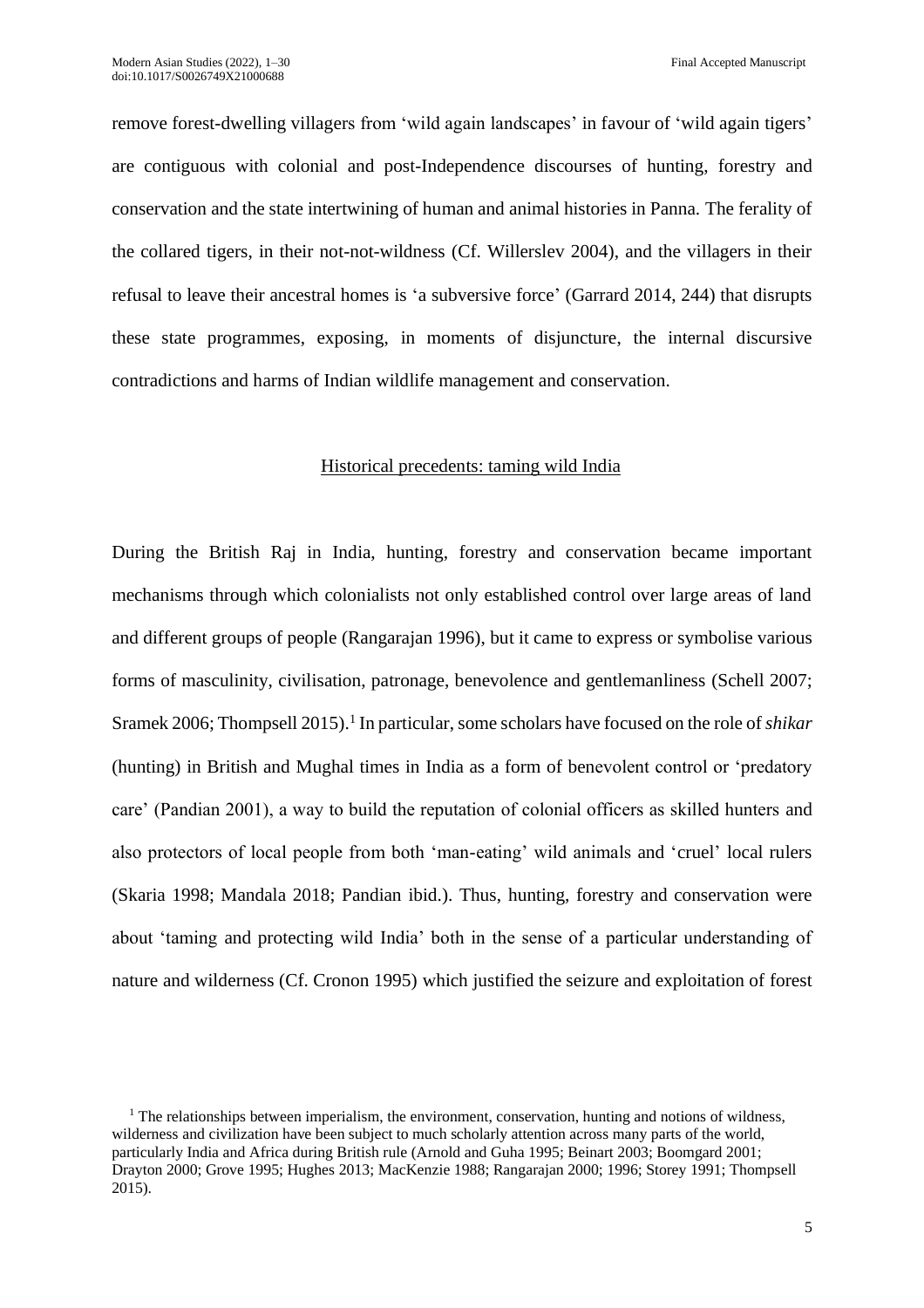land and resources across the country, and in the sense of taming and/or protecting Indians that colonialists considered 'wild' or 'unruly' subjects.

This applied to both local rulers who colonialists were hoping to overthrow and local people whose livelihoods or ways of life impeded imperial projects of accumulation and exploitation but who required their 'predatory care' (Pandian 2001). Forest-dependent peoples were seen as an impediment to British aspirations in scientific forestry and natural resource exploitation through their practices of shifting cultivation and the collection of untaxed timber and nontimber forest products. This was clear in the sudden and drastic criminalisation of forestdependent livelihoods in favour of taxable forms of sedentary agriculture through legislation in the late nineteenth and early twentieth centuries (Gadgil and Guha 1995; Rangarajan 1996), a process Rashkow identifies (2018) as 'moving towards the utter destitution of many [forestdependent and tribal] communities […] culminating in the near eradication of forest-based ways of life and livelihoods' (Rashkow 2018, 154).

British notions of 'wildness' at the time could easily map onto the lifestyles and livelihoods of forest-dependent people, underlay by conceptions of 'primitive tribespeople' and 'wild men' (see Dudley and Novak 1972 for an exploration into conceptions of the 'wild man' in European culture). Skaria (1997) argues, adapting from Fabian (1983), that 'colonial constructs of tribes' (Skaria 1997, 727) involved an anachronistic relationship with time which ranked societies in relation to one another, creating *'in the present* a universal taxonomy of primitives, and more broadly of various societies' (Skaria 1997, 728, italics original). This taxonomy situated Europeans above all and relegated those dependent on 'lower' forms of subsistence, such as forest-dependent peoples, to lower rungs of 'primitive' and 'wild', the conceptual inferior to 'the modern' or 'civilised' (Fabian 1983; Kuper 1988). Such hierarchies led British administrators to automatically label many forest-dependent and hunting-dependent groups as 'wild tribes', even designating some forest-dwelling, nomadic hunting tribes as 'criminal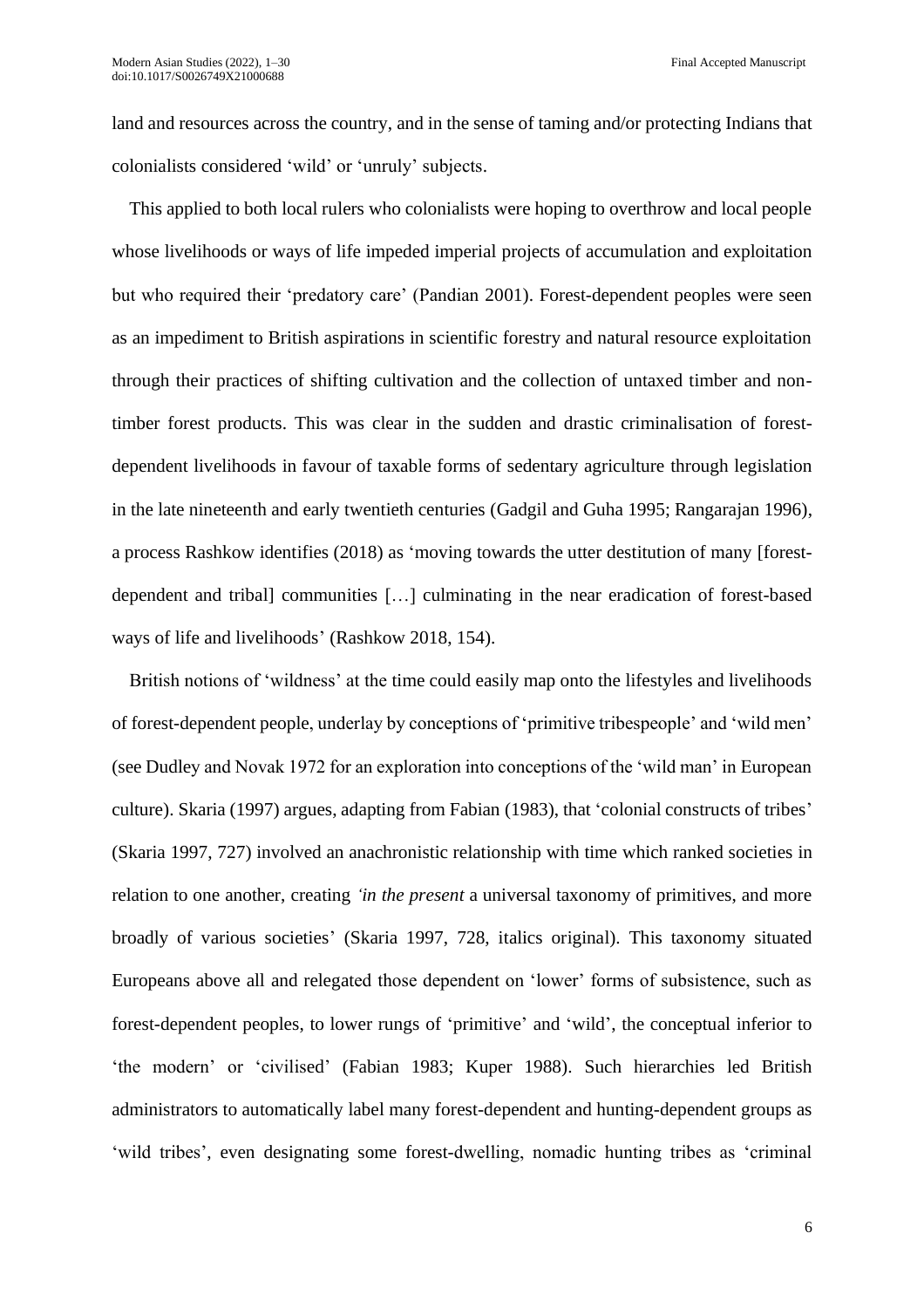tribes' through legislation in 1871 in efforts to eradicate their way of life. The European association of forests, and uncultivated land more broadly, with 'wildness' and 'wilderness' reinforced this (Skaria 1997, 731). Therefore, the civilising mission of the colonial government found an appropriate expression in colonial forestry programmes and the curtailment and criminalisation of forest-dependent livelihoods in favour of more 'civilised' sedentary agriculture for those considered 'before or outside' civilisation. As Pandian writes, 'projects of regulated resource extraction were a feature of colonial governmentality, premised on the management of natural resources and the cultivation of disciplined and industrious subjects' (Pandian 2001, 85).

Heavily forested areas far from large administrative centres like Panna were clear examples of areas considered criminal, wild and uncivilised and 'in need' of British administration (Bhukya 2013). This was due to both conceptions of wild tribes and their view of local landowning elites and rulers. Through forestry and hunting, colonial officials 'appropriated the figure of the Oriental despot […], depicting themselves as more caring and responsible sovereigns' (Pandian 2001, 81). Hunting also became a way of 'policing and subjugating rebel or troublesome territories' (Mandala 2018,11) or forging political alliances with submissive local rulers (Hughes 2013). Sramek (2006) argues that in hunting tigers, the British both sought to emulate other rulers and symbolically stage their defeat. This points to the discursive comparisons that colonial rulers made between 'savage beasts' like tigers and 'wild subjects' like forest-dependent peoples and how instrumental hunting and forestry were to 'taming' both under imperial control.

However, the comparison between tigers and colonial subjects did not rest only on the supposedly violent and unruly characteristics of both. While the hunting of tigers may have symbolically staged the defeat of local rulers, the admiration expressed by hunters for tigers echoes the views that many officials held of 'wild tribes'. Skaria (1997) notes the emphasis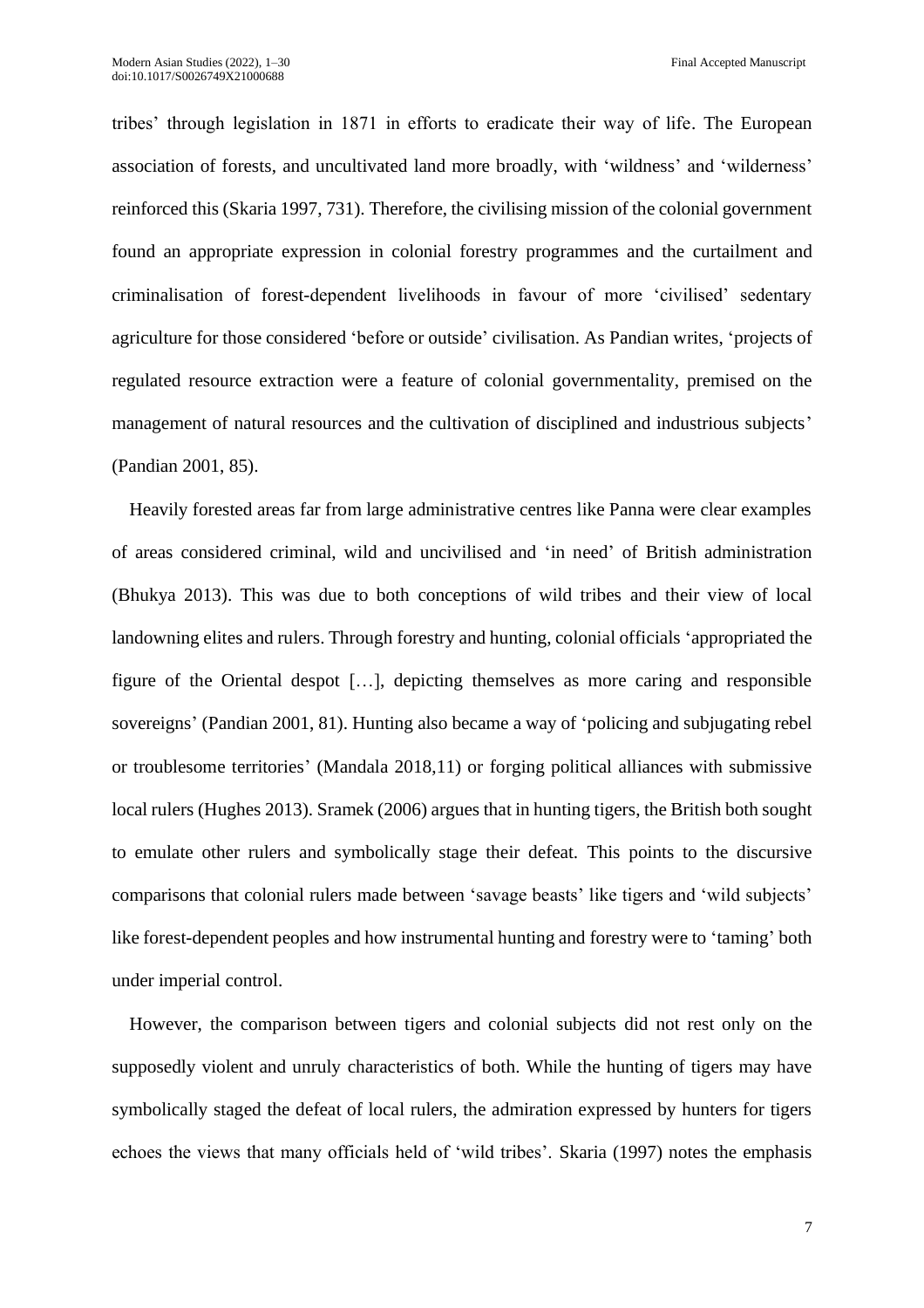that colonial officials place on wild tribes as noble, independent, truthful and fearlessly masculine, particularly in comparison with 'castes' in the plains who were often feminised and considered deceptive and dishonest. The Enlightenment ideal of the 'noble savage' with its implications of egalitarianism and harmony with nature in existing 'before' or 'outside' civilisation encouraged the occasional forgiveness of misdemeanours as 'they didn't know any better'. Colonial officers, he argues, saw themselves and their characteristics of public schoolboy mischief and inherent nobility reflected in so-called wild tribesmen. As selfappointed superiors, it was the job of the officers to guide them, and '[p]aternalistic protection was needed because simple, straightforward men like the wild tribes were lamentably prone to being deceived by plains merchants and traders, as well as by plains powers like the Rajput states' (Skaria 1997, 736). This does not mean that tribal people were not brutally oppressed but rather that colonial officials justified their rule through their discursive infantilization and admiration of qualities they saw in themselves.

Similarly, scholars have noted the later British hunter-cum-conservationists' admiration for tigers and the respect they had for a noble and royal beast, equating their own masculinity with the tiger's power. Schell (2007) writes, 'The hunters' sense of kinship with tigers was infused with a nascent conviction that masculinity itself was essentially predatory' (Schell 2007, 230). Hunters regularly described tigers as intelligent, discriminatory and even as gentlemen. This was often in comparison to themselves, but along the same discursive lines as descriptions of 'noble wild tribes'. They even went so far as to suggest that tigers shunned rotting meat and held noble taste, with an appreciation for beef (cattle), something they shared with Englishmen and perhaps the 'wild tribes', but not with Hindu villagers in the plains. Famous hunters like Jim Corbett described a hunt as a kind of boxing match, a face-off between intelligent and noble foes. These preoccupations with the hunt as a gentleman's and 'gentleman-making' sport alongside growing concerns about depleting wildlife, blamed on reckless, uncivilised and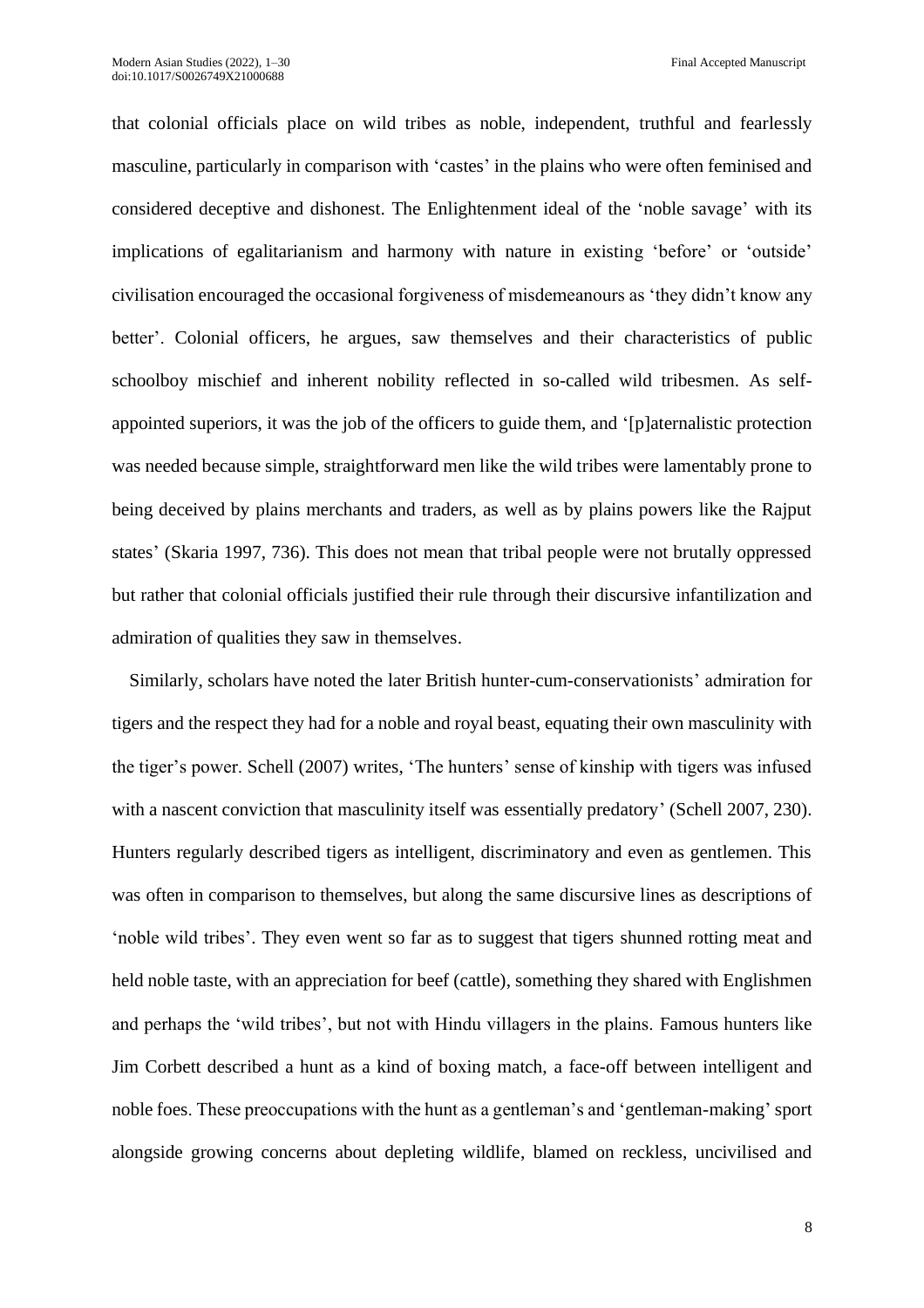indiscriminate shooting by villagers and local rulers and fuelled by animal welfare activism back in Britain and in the colonies, led to early conservation efforts. This was mostly in the form of stricter rules on hunting; yet another way to control and limit the sovereignty of local rulers as well as a way to preserve game for colonialists to hunt (Mandala 2018). Thus, discourses that suggested the need for colonial foresters and hunters to tame a noble but lesser animal in a tiger resonated with the ways that officials spoke about the need to civilise noble but lesser peoples in 'wild tribes'.

Forestry and conservation, from its earliest forms in colonial India, were thus preoccupied with taming 'wild India' and taming 'wild Indians'; analogies made between tigers and people to legitimise direct intervention and state control of land, resources and people, refracted through and towards particular notions of 'wildness' and 'civilisation'. This has entangled the histories of Indian animals and people in areas where the state has sought to exert control over both through their separation and categorisation (cf. Candea et al. 2015). We will see in what follows that contemporary conservation and forestry in Panna justifies intervention into tiger and village lives through similar discursive strategies, since 'for better or worse, conservation laws have bound [villagers'] futures to those of wild animals' (Govindarajan 2018, 127). I seek to build on this scholarship that has highlighted particular colonial entanglements of human and animal histories that continue in post-colonial conservation in India by highlighting the subversive ferality of relocated tigers and not-yet relocated villagers found in moments of disjuncture (cf. Govindarajan 2018; Jalais 2010; Mathur 2015).

#### Wild Panna in crisis

Panna Tiger Reserve (PTR) is probably best known for the loss of the local tiger population to poaching and mismanagement in 2009. Despite the warnings of researchers and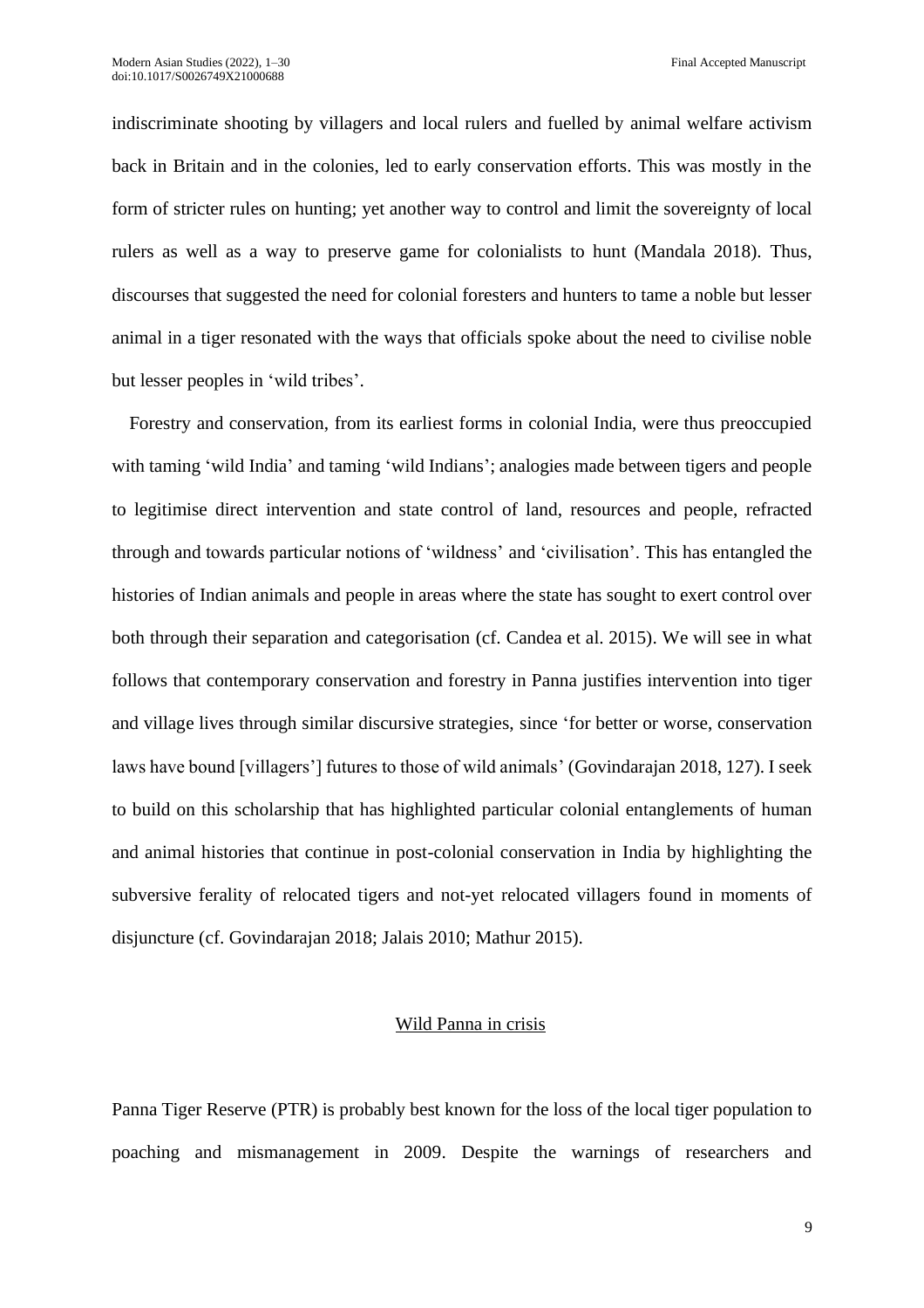conservationists, the Panna and Madhya Pradesh Forest Departments failed to prevent the disappearance of the area's tigers, the second such crisis in India after Sariska Tiger Reserve in Rajasthan lost its tigers in 2004 (Shahabuddin et al. 2007). The decline of the tiger population started in 2002, and repeated denials by forest officials, falsified wildlife surveys and smear campaigns against those raising alarm bells prevented any successful intervention to stop Panna's tigers either leaving the landscape or being poached from it. In the years preceding the local extinction, the Forest Department simply refused to accept the reality of the conservation crisis. The results were devastating with the population crashing from almost thirty to exactly zero in six short years.

In this landscape of wild tigers and densely populated forest areas, local people and 'meddling researchers' became clear targets of blame for Forest Department officials, their actions considered unruly and uncontrolled. Instead of policing the reserve by enforcing regulations or engaging with communities that may have been involved with poaching, the Forest Department retracted research permissions for those most concerned and vocal about Panna's decline, drastically restricting their movements and ability to conduct research. The officials cited 'tourist disturbance' as justification for withdrawing and restricting permissions. As it had been researchers keeping track of the tigers through radio-collar telemetry, when researchers' movements were restricted, the animals' movements and whereabouts were increasingly unknown. Without more vigilant patrolling or increased protection to match, by the time a proper investigation was launched in 2008, it was too late, and Panna was devoid of tigers by the end of that year (Chundawat 2018).

In the final government report on the disappearance of Panna's tigers, the Special Investigation Team (2009) note the high number of wildlife crimes in the region in the years leading to the crisis. It explains how there were dacoits (bandits) operating and living in the forests between April 2006 and July 2008, listing all wildlife crime incidents between 1995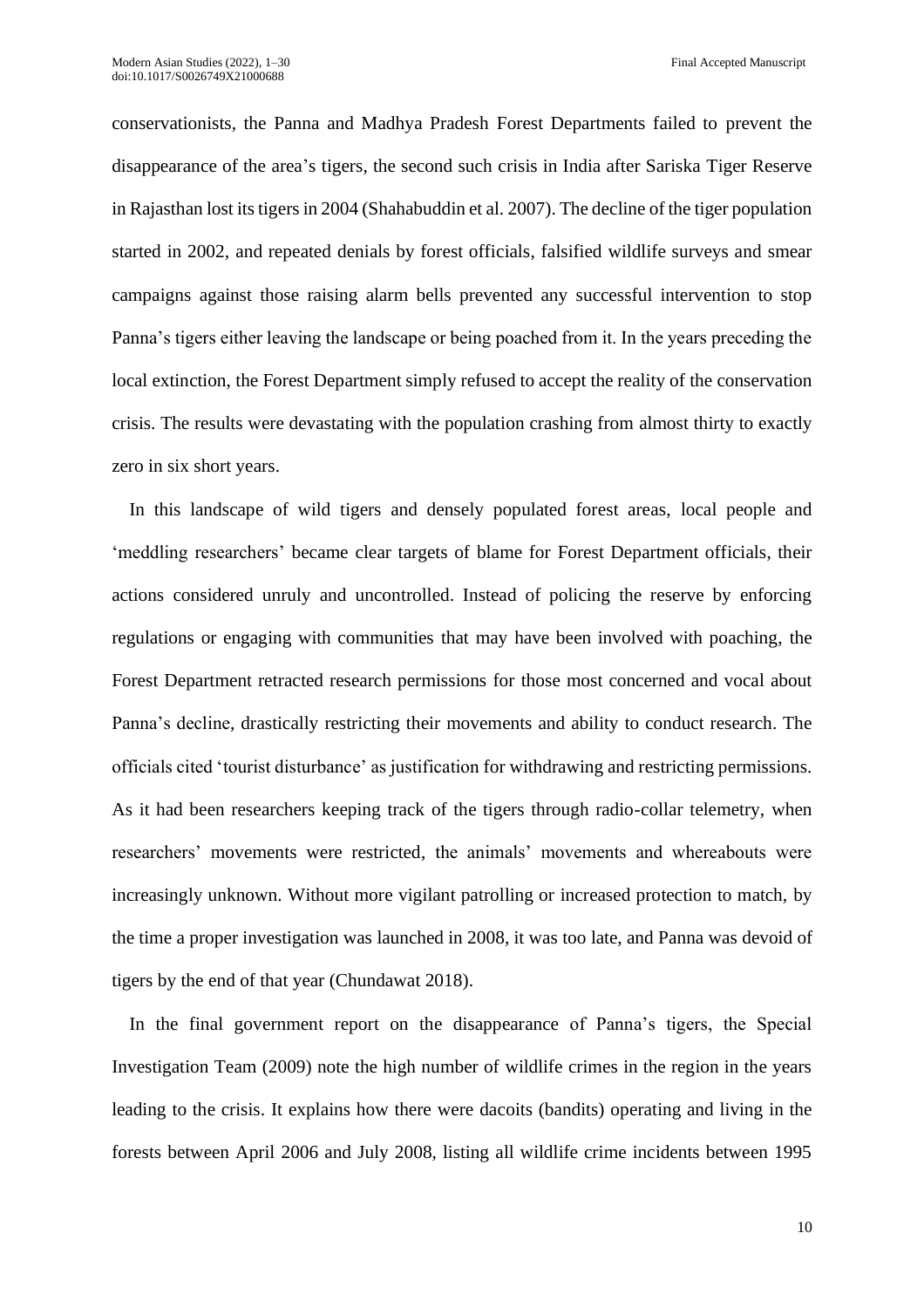and 2009, citing 'poaching [as] a major cause of tiger extinction in Panna TR' (Special Investigation Team 2009, 13). The report describes Panna as a 'conflict-ridden landscape with...trigger happy fringe villages and poaching by local communities' (Special Investigation Team 2009, 9). It places direct blame on organised criminal gangs as well as nomadic hunting tribes such as Bahelias and Pardhis, groups classified as criminal tribes by the British colonial government, regularly blamed for poaching across India and once labelled the 'number one threat to wildlife as well as to the tiger population in MP' by former Panna Field Director and subsequent Additional Principal Chief Conservation of Forests and Chief Wildlife Warden for Madhya Pradesh, HS Pabla (Press Trust of India 2008).

Their continued stigmatisation and ostracisation make employment and education challenging for Pardhis and other traditionally hunting and nomadic communities (Dutt 2019). The report focuses repeatedly on failed attempts by the Forest Department to assimilate and 'rehabilitate' the children of Pardhi and Bahelia families through resettlement, education or social welfare. It cites 2007-2009 as the main period of activity for the resettlement of Pardhi families out of the forest to a temporary settlement at Gandhigram and the construction of a hostel for Pardhi children. This included the involvement of NGOs, who still support and operate numerous programmes aimed at creating alternative livelihoods for the community. <sup>2</sup> However, conservationists and forest officials deemed the efforts a failure (see Pabla 2019 for a unique insider account).

Alongside the Pardhis and Bahelias, other villagers living in and around the reserve are similarly vilified in this final report as rule-breaking, disruptive neighbours to the reserve and its animal inhabitants. This includes the Yadav, Gond and Kondar communities I spent time with during fieldwork in Panna. Gonds and Kondars are named as tribal groups in the report,

<sup>2</sup> These initiatives are supported primarily by the Last Wilderness Foundation. Visit <https://thelastwilderness.org/projects/> for more details.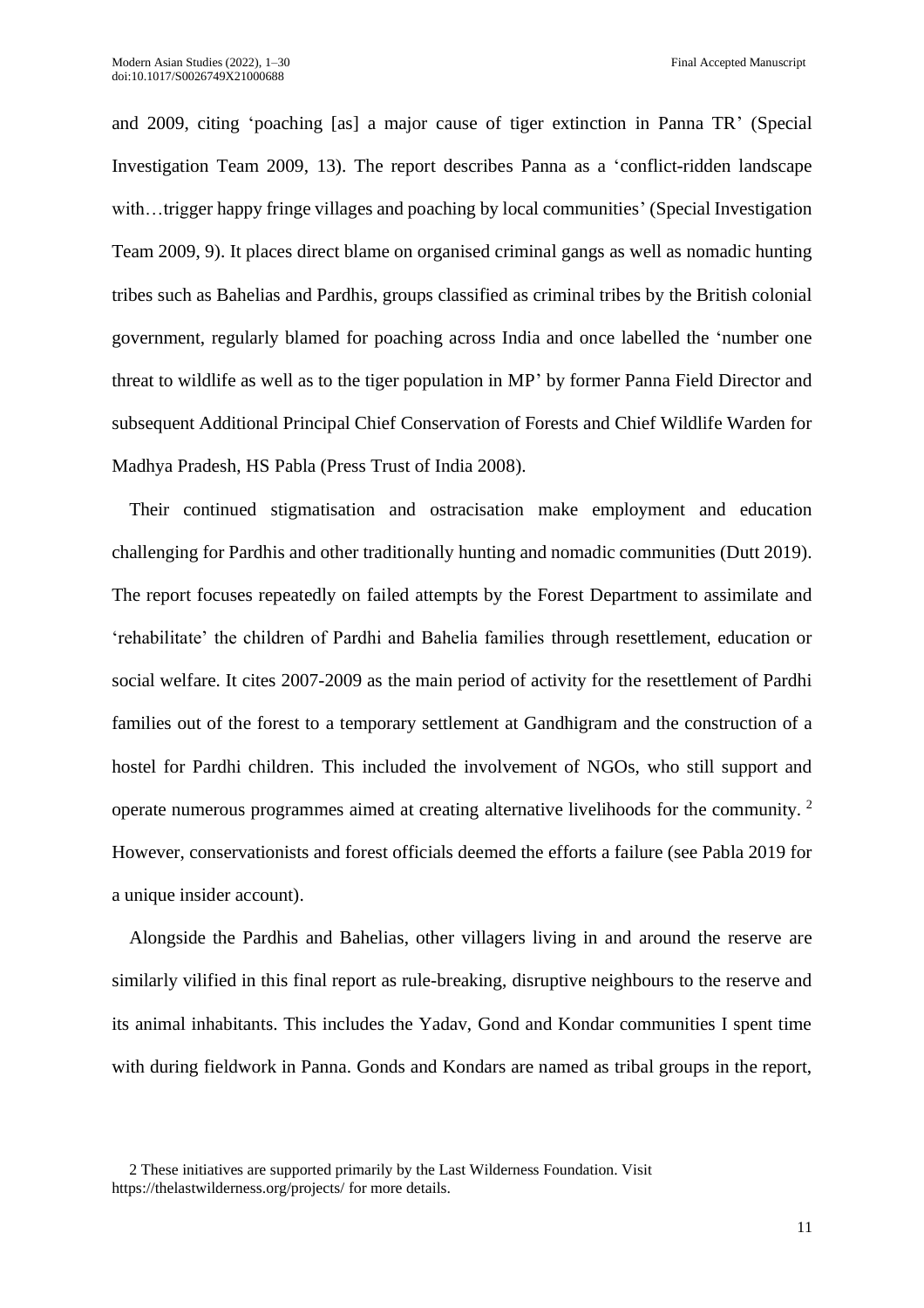described as part-time hunters of everything from wild boar and deer to tigers and leopards. During this period, the Forest Department also focused on removing hundreds of cattle from inside the reserve, where villagers around its edges have historically released herds during challenging summer and monsoon months, directly implicating communities like the Yadavs. Thus, the report articulates a sense of Panna as a wild and unruly landscape outside of the reaches of institutions of authority, a trope common to forested and tribally inhabited areas of India (Yadav 2018), echoing views expressed in colonial accounts of Panna's forests and resources and the region more broadly as a lawless and wild area (Bhukya 2017; 2013).

This crisis and the government's reaction to it highlighted both the inability of the Forest officials to perform their duty of care towards Panna's tigers and to regulate the actions of criminals entering the jungle or local communities around its edges. These characterisations contrast starkly with the portrayal of harmony between communities and environment described in the manifesto of the Man and Biosphere programme that Panna Tiger Reserve has now joined, only a decade later. Following the crisis, politicians and forest officials reinforced the need to manage unruly, wild people within and, if possible, away from landscapes that have been set aside as wilderness. Behind the condemnations of management and local people are conceptualisations of both unruly, wild and 'uncivilised' communities in need of 'rehabilitation' and control and an ideal, inviolate and protected wilderness free from human disturbance where wild nature is allowed to flourish and yet also needs the strict care and protection of the state to do so.

Thus, the Panna tiger crisis was a crisis of 'wildness' and one which exposed the discursive contradictions of wildlife management in places like tiger reserves. Protecting and preserving 'wild nature' requires exactly that which is condemned as contaminating 'wildness'- drastic and disturbing human intervention on the lives and landscapes of wild subjects. Morally charged accusations refracted through state discourses of civilisation and 'backwardness'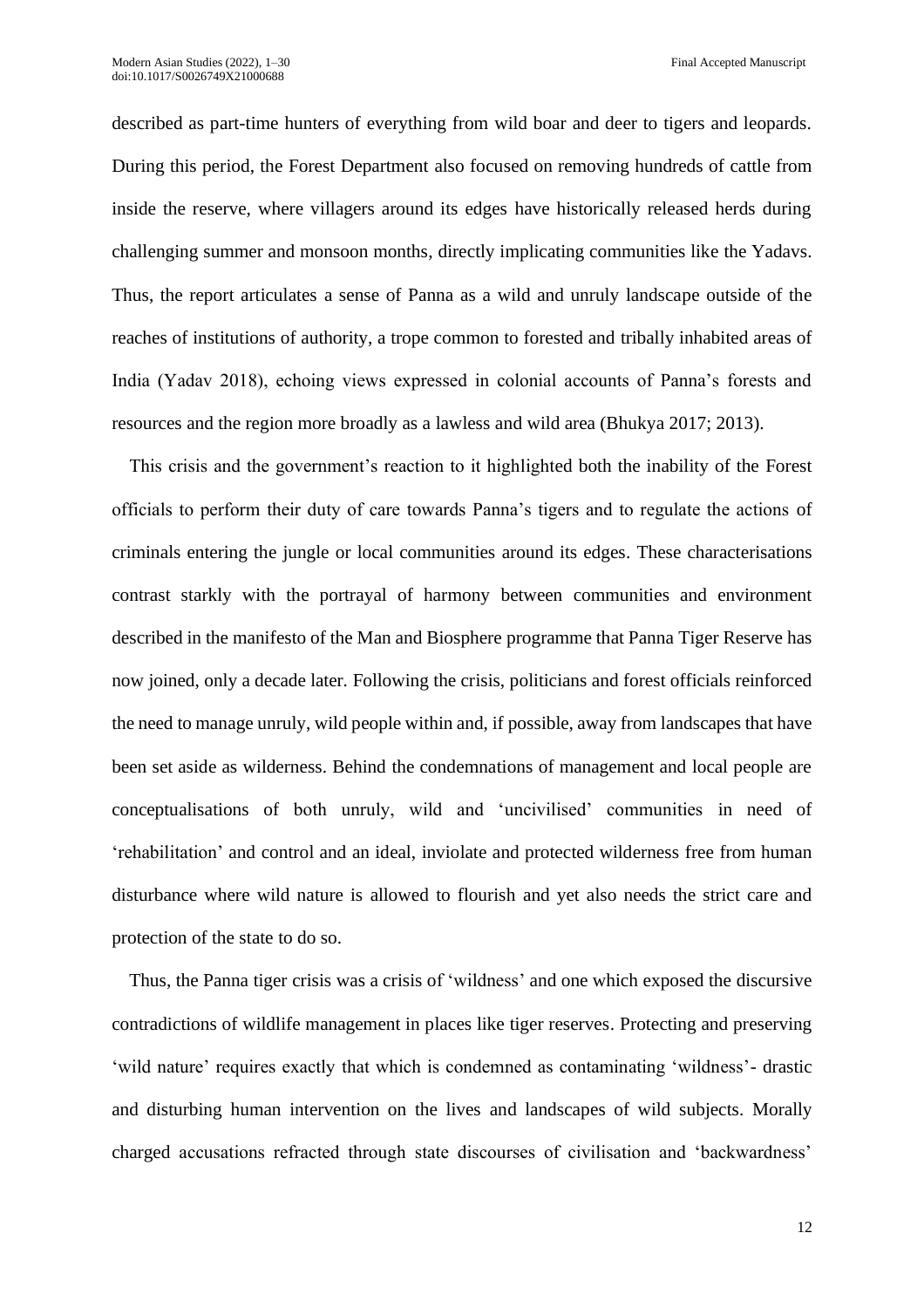amongst India's forest-dependent populations drive the programmes of intervention aimed at controlling and taming wildness in the form of poachers and 'trigger-happy fringe villagers'. In their reports and assessments, agencies of the state reinforced the need for greater state control.<sup>3</sup> According to its own assessment, the state had failed to tame wild Indians to protect wild tigers.

My interlocutors in villages around the edge of the tiger reserve similarly saw negligence, or *laaparavaahee,* and the discursive contradictions surrounding the tigers' 'wildness' at the root of Panna's tiger crisis, however in a slightly different way from the official reports. I chose to discuss the loss of the old tigers with very few people during fieldwork, simply as many were still sore from accusations that the Forest Department had lobbied against local communities. I presented myself as someone not researching the tigers as that was considered 'government work', and therefore I never directly enquired about wildlife management or the tiger crisis in early conversations with people. Only after months of fieldwork, when it was clear that I was not from the Forest Department or from another government agency or NGO investigating local communities, when distrust and doubt had somewhat abated, did I broach the topic of why the old tigers disappeared.

After some months of fieldwork, I asked the Sarpanch (head of village council) of a village near to the tiger reserve what had happened to the old tigers. He described to me that he was called to a meeting following the local extinction, in which he was asked whether he had any information about the poaching. He explained then, as he did to me a few years later, that, in his words, '*Hum vaise tarah…*we aren't those kinds of people. We don't have the courage to hunt.' In his large room in the village, he explained that the authorities had sent him on his way, and there had never been any connection established between his village and the poaching

<sup>3</sup> Most keenly expressed by the reaction of the state to the loss of tigers in Sariska, rather than in Panna, where paramilitaries were brought in to forcibly relocate villages and protect tigers that were not there (Shahbuddin et al. 2007).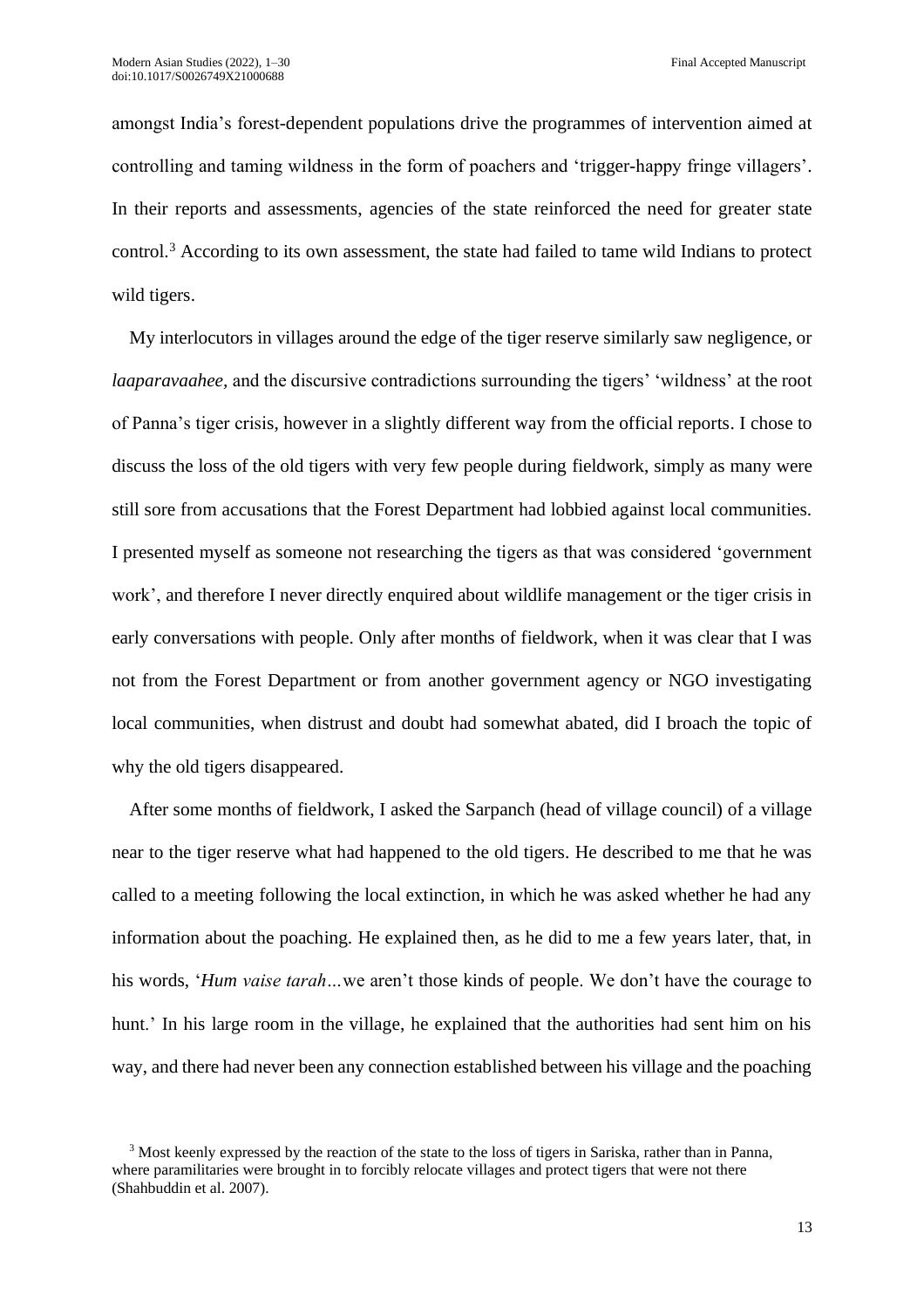of Panna's tigers. I asked him tentatively whether he knew what had happened. He took a long pause and started to describe the early days of the park, when wildlife researchers and foresters arrived to study the tigers. They placed radio collars on the tigers in order to track them and to him, this was key to the tigers' disappearance and indicative of what he considered the Forest Department's contradictory practices of 'care and control' over supposedly wild animals.<sup>4</sup>

He said,

'*Un researchwale aur forestwale…*those researchers and foresters put the collars and then left them. The don't check the collar on the tiger. They don't look for cuts or infections. They aren't there every day. It's not possible. You see, we are Yadavs, we have livestock- buffaloes and cows. We also put collars on our animals, a rope with a bell, so we can hear when they come home. Every day we look at our animals and check the rope is correct. We can see if it is too tight or too loose, whether there are any cuts or infections. And if there are, we treat them with medicine. They don't do that. They don't take care of the tigers.'

For him, by intervening in the lives and on the bodies of the tigers to the extent that they did, the Forest Department failed to care for tigers fully, treating them as 'wild' when in fact, human interventions perhaps suggested otherwise.

The question of care and contradiction surrounding the supposed 'wildness' of tigers in India is therefore a concern not only for the state and the broader conservation community, but also for people living around conservation areas. This is particularly true when their lives are disrupted through accusations of poaching and disturbance during a crisis such as Panna's. Unlike the state, the local people I spoke with saw the loss of Panna's tigers not as justification for further control over people and animals, but rather as an example of the broader contradictions in wildlife management and the inability to reconcile 'wildness' and the intense intervention on the lives, bodies and movements of 'wild animals'. However, the reaction to

<sup>4</sup> Cf. Singleton (2010) on the place of control and care in analyses of human-animal relationships, farming and animal husbandry.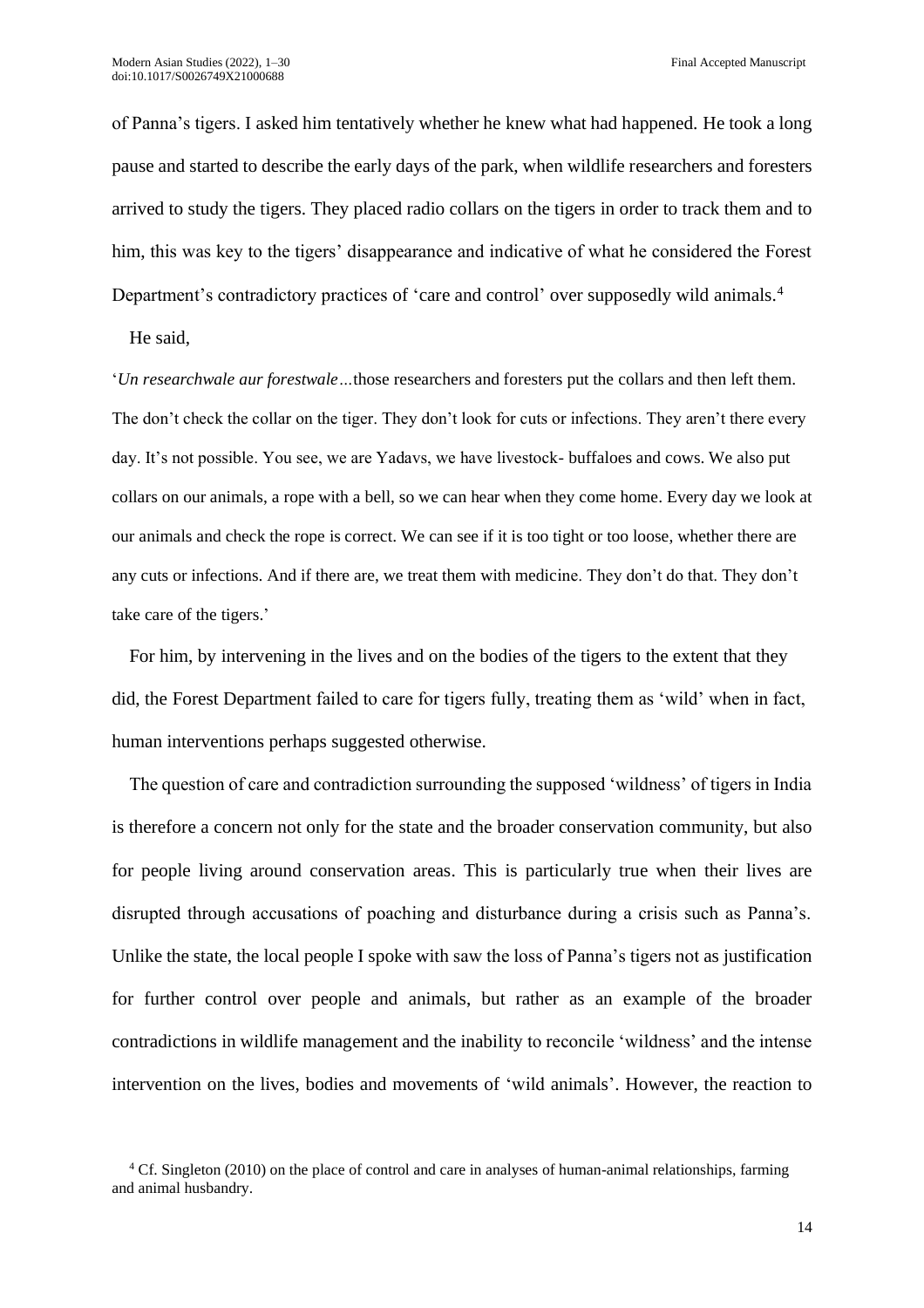the crisis and the actions of the state in the aftermath, were, in their eyes, typical- an intensification of state intervention through the restoration of Panna as a wild tiger landscape and the diminution and eradication of 'human disturbance' in the form of local communities.

# Relocating tigers and relocating villagers

An ambitious project to repopulate Panna with tigers began in early 2009 under the guidance of a new Field Director, Mr. R.S. Murthy. Following the previous request for translocation and the urgency of the situation, two parks were nominated to send tigresses to Panna. The first tigress, T1, came from Bandhavgarh National Park, and the then-Field Director in Bandhavgarh commissioned a three-month behavioural study to determine her suitability for translocation. The proposed translocation was met with resistance, particularly from members of the tourism industry who did not see why Bandhavgarh should have to pay for Panna's mistakes. However, the study continued and T1 was translocated to Panna in March 2009 along with T2 from Kanha Tiger Reserve, whose move was also protested.<sup>5</sup> With Panna declared officially devoid of tigers only just before this translocation, the comprehensive project plans were drawn up in September 2009 to relocate four females and two males in total to re-build Panna's tiger population.

## *Relocating a tiger: T1*

Relocating a tiger is by no means a simple process and requires expert knowledge and logistical and bureaucratic know-how. Firstly, scientists must 'specify' (cf. Choy 2011) an individual

<sup>5</sup> Anon, 'Tigress translocated to Panna tiger reserve', *Economic Times Online,* published online on 09 March 2009, available a[t https://economictimes.indiatimes.com/news/environment/flora-fauna/tigress-trans-located-to](https://economictimes.indiatimes.com/news/environment/flora-fauna/tigress-trans-located-to-panna-tiger-reserve/articleshow/4245691.cms)[panna-tiger-reserve/articleshow/4245691.cms,](https://economictimes.indiatimes.com/news/environment/flora-fauna/tigress-trans-located-to-panna-tiger-reserve/articleshow/4245691.cms) [accessed 10 October 2021).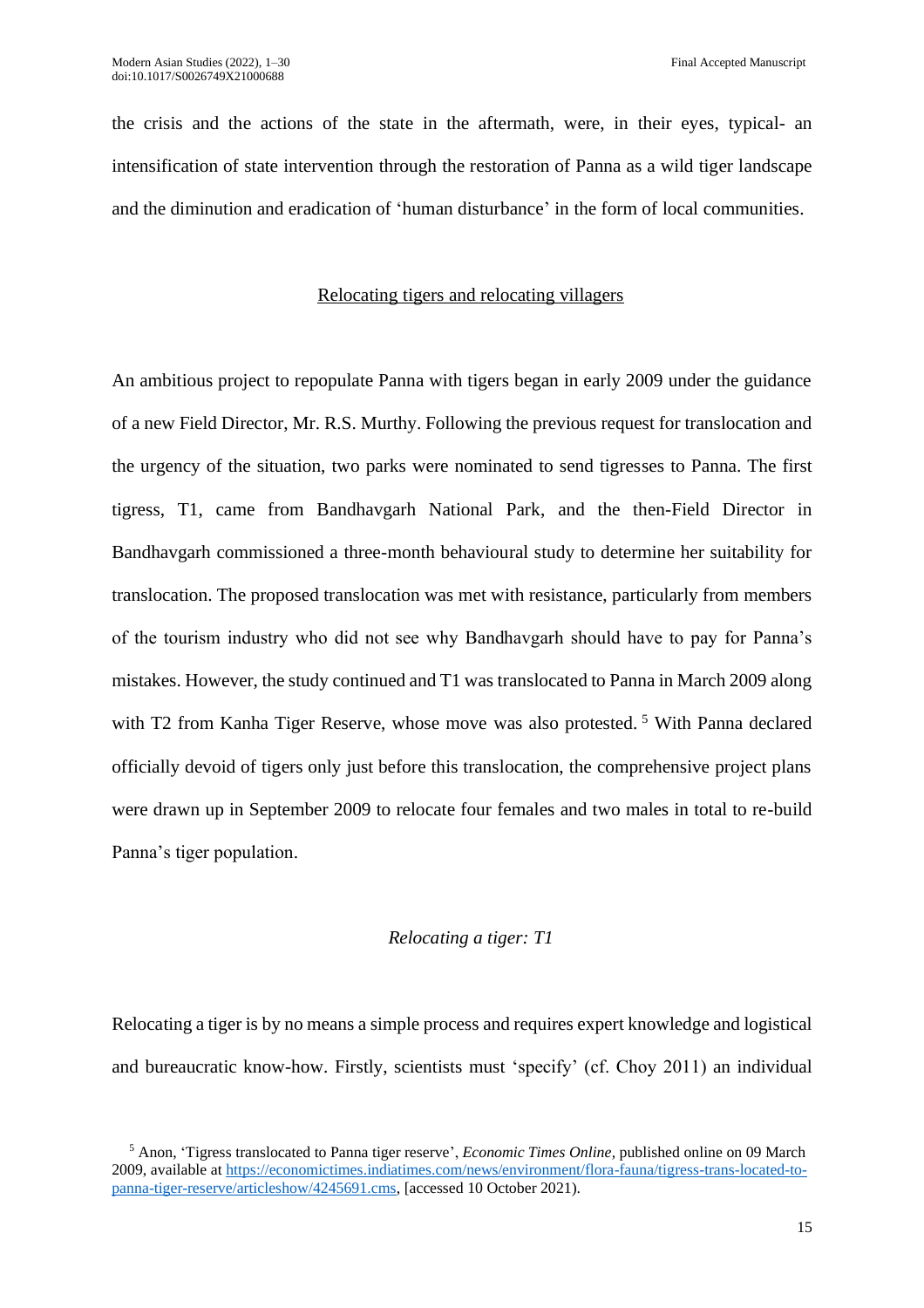suitable for the relocation. As in the case of T1, this can involve months of study and analysis, making sure that, in her case, she would adapt well to the different climate, vegetation, terrain and prey species found in her new home. In studying T1, scientists became familiar with what she ate, where she rested, how far she moved, how often she drank, her comfort levels with humans and even her mating behaviours. This intimate knowledge of the tiger built a profile to share with the receiving group of foresters, vets and scientists once the relocation happened. In Panna, this meant identifying a part of the reserve where T1 would be released, where she could be protected and treated if necessary and successfully habituated to her new conditions. They built a large enclosure on the site of the first relocated village, Badagadi, and waited with uncertainty.

In addition to this, in order to move a tiger, one has to negotiate the complex bureaucratic procedures for relocating an animal of such high priority and with such stringent protection measures, gaining permissions from various authorities at the state and national level in accordance with increasingly layered wildlife protection laws, answerable at all times to the national and international conservation community should something go wrong. PTR was fortunate in this respect for two reasons. Firstly, the translocation of tigers would take place within a single state: Madhya Pradesh. This meant that the Head Office in Bhopal could act as the Headquarters for the entire exercise, and, in theory, procedural mechanisms would function along the same lines in Panna as they would in Bandhavgarh and Kanha. Secondly, there had already been attempts to relocate tigers to Sariska once the population crashed there in 2004, and the team in Panna could learn from their mistakes, knowing that the successful translocation of tigers via airlift and/or truck was possible. However, the shortcomings of the Sariska relocations put extra pressure on Panna to get this one right. In addition to the bureaucratic and legal procedures, the Madhya Pradesh Forest Department also had to arrange the complicated logistics of transporting a live, wild tiger for hundreds of kilometres in a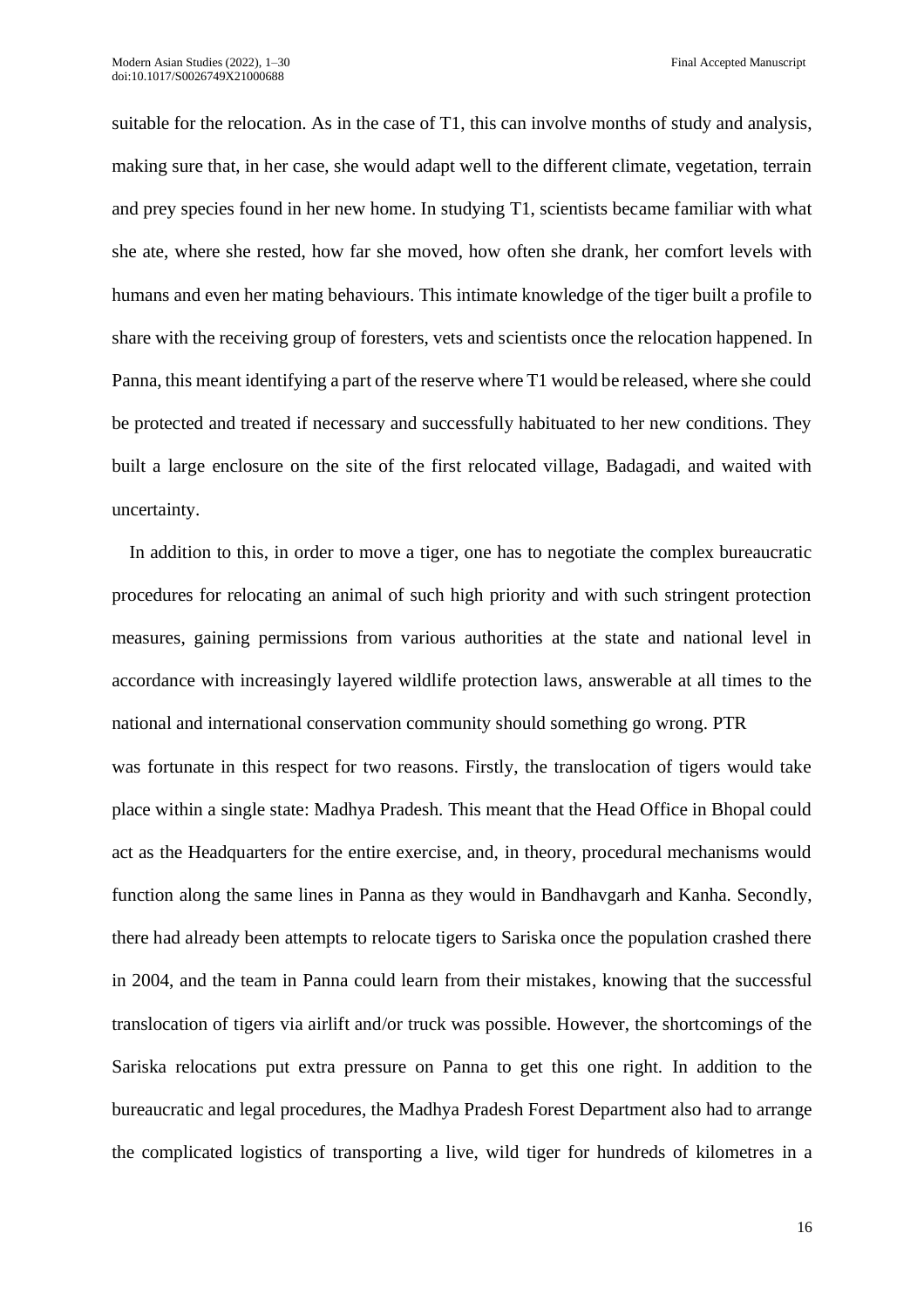container, either by helicopter or truck, and provide logistical support for attendant officials, scientists and press all within a specific time frame set by the procedure of the actual tranquilisation and movement of the animal.

Finally, such an exercise requires very specific scientific and technical understandings of tiger biology and radio-collar technology to successfully tranquilise, medically treat, collar, transport and wake up an adult, wild Bengal tiger.<sup>6</sup> Taking nothing away from the skill of the team in PTR, they were fortunate in this respect as well, particularly since Dr. Raghu Chundawat had pioneered many necessary techniques in the decades preceding in his research into tiger movement and behaviour with the old, deceased or disappeared Panna population. Locating a tiger is fairly difficult in a dense jungle like those in Bandhavgarh and Kanha, let alone getting a close-enough position, with a clear-enough view on top of a steady-enough elephant to shoot a tranquiliser dart from a handheld rifle to strike the shoulder or hind legs of an individual animal. One must be a good shot and get the dosage exactly right in order for the tranquiliser to be successful. A miscalculation could be fatal, either for the animal, if too strong, or the vet and staff, if too weak.

While this enormous operation to reintroduce tigers to the Panna landscape was taking place, villagers living within or near Panna Tiger Reserve faced increasing pressure to leave their ancestral homes. After the outcry that followed the mass eviction of around 300,000 forestdependent peoples between 2002 and 2004 (Bijoy 2008) and subsequent passing of the Forest Rights Act into law in 2006 (Bandi 2014; Sarker 2011), the Government of India launched a new scheme in 2008 to compensate villagers for leaving protected areas, replacing piecemeal and inconsistent legislation in a handful of states. Although the main aim of the Forest Rights

<sup>6</sup> For brief summaries on the science of animal translocation, see Craven et al. (1998); Fernandez et al. (2003); Letty et al. (2007); Massei et al. (2010). Also see

[https://ntca.gov.in/assets/uploads/guidelines/translocation\\_protocol.pdf](https://ntca.gov.in/assets/uploads/guidelines/translocation_protocol.pdf) for the specific national scientific protocols for tiger translocation in India.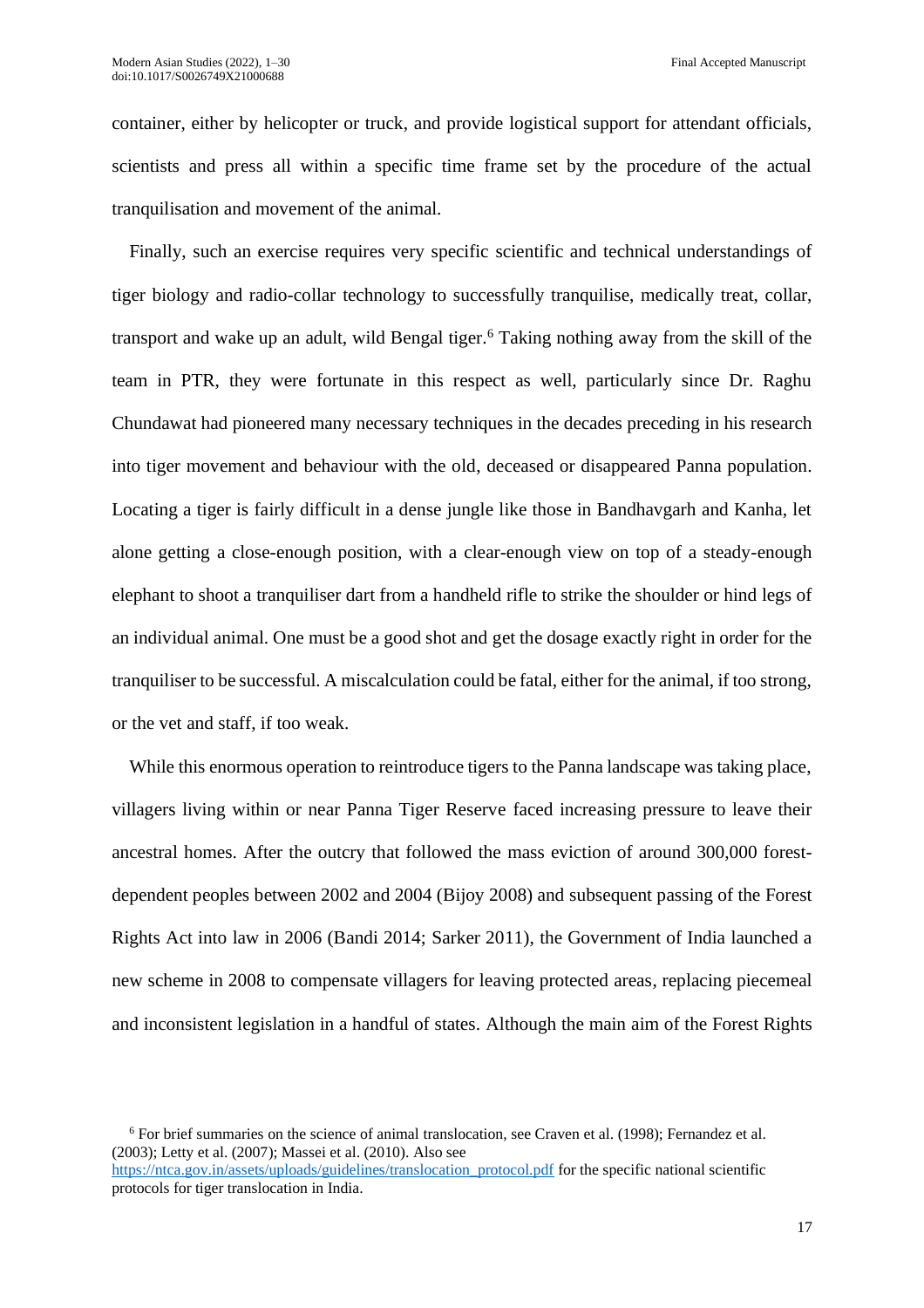Act was to address the historical injustices faced by forest-dwelling populations and recognise their contribution to the sustainability of forests, and this scheme was intended to offer rightful compensation for 'voluntary' relocation, in Panna, its convergence with the tiger crisis only served to further fuel and embolden the Forest Department in their efforts to remove forestdwelling populations from the landscape. Just as the final extinction of Panna's tigers in 2008 was not a singular event but rather the culmination of years of negligence and mismanagement, the new scheme was but the most recent chapter in a long history of sustained pressure on communities to move.

Throughout the early 2000s, as Panna's tiger population declined, for those living deep inside the core area of the park, tightening rules and regulations were making life more and more difficult. Once Panna was notified as a national park and then a tiger reserve, rules banning gathering, grazing, felling and swidden agriculture grew stricter, the presence of the Forest Department spread across the landscape and the ability to transport forest goods out of the park for commercial sale in surrounding towns and villages disappeared almost entirely. Facing the prospect of more regulations on quickly diminishing livelihood opportunities and the possibility of some compensation from the Forest Department, villages debated whether and how they would move outside of the park.

### *Relocating (part of) a village: Jhalar*

Jhalar was one such village, located 24km from my main study village Hinauta towards the east, deep within the core area of PTR. The village sprawled across an open grassland in the forest, bordered by the sharp rise of the Talgaon plateau to the north. Yadav and Adivasi communities comprised the majority of residents in Jhalar, and they relied on dairy products and the collection and sale of forest produce in the near-by town of Amanganj and in villages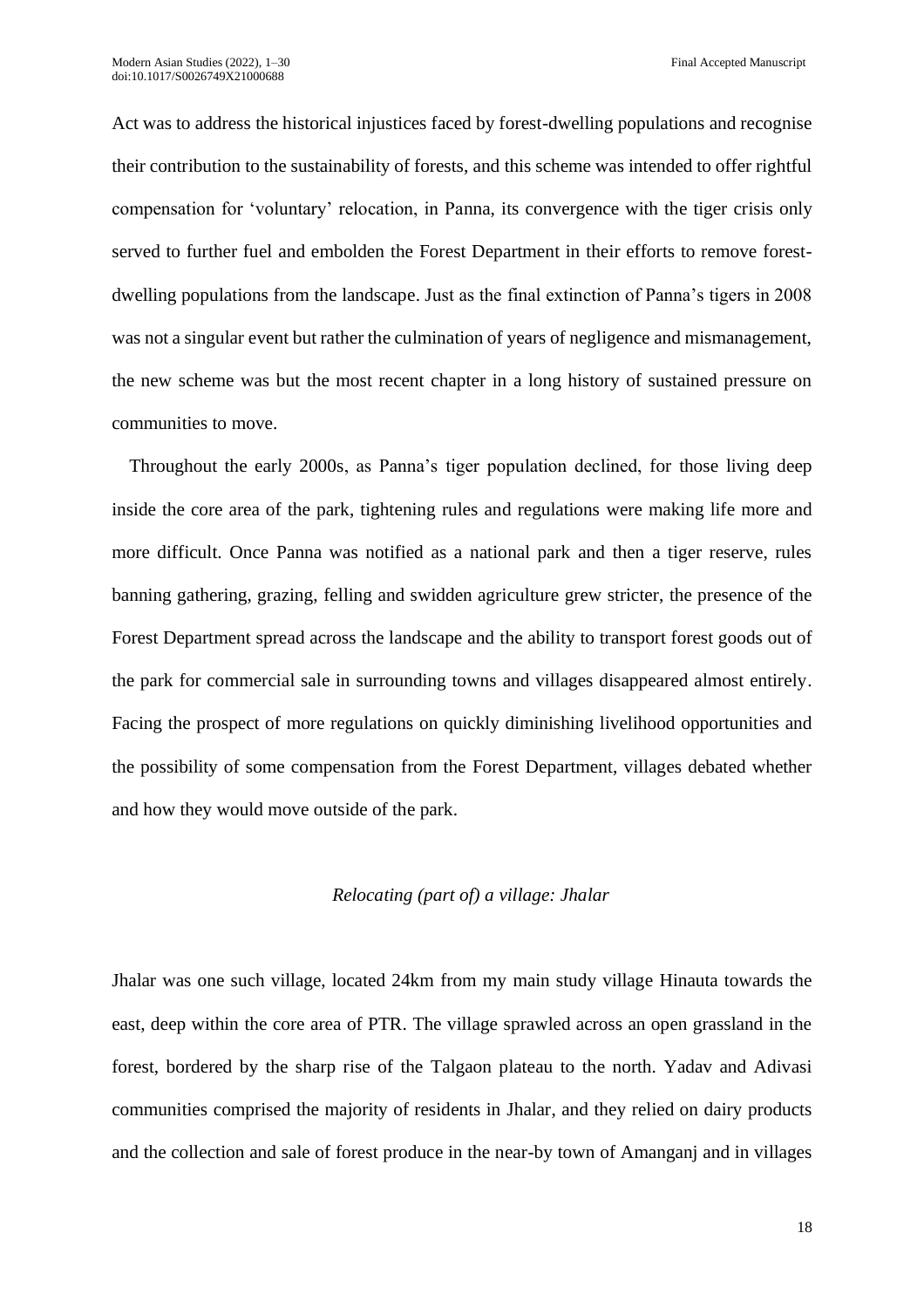like Hinauta, a key entry point for PTR and the headquarters of one of Panna's six ranges. Just south of Jhalar, down a steep and winding path through bamboo and teak forest was Sakra, where Jhalar residents kept agricultural fields along the east bank of the Ken River. The fields in Sakra were said to be some of the most productive in the entire jungle, sprouting *quintals<sup>7</sup>* of high mustard and wheat crops each year without fail due to the fertility of the soil near the riverbank, coming up on their own, *aapne aapse.* Villagers would toss handfuls of seed across the land, into the fertile soil, scattering them freely, since wherever they landed, they would sink into the riverbank soil, sprouting fast and rising eventually to overlook the river. That was unless the myriad of waterfowl, common mynas, asian pied starlings, rose-ringed parakeets and yellow-footed green pigeons didn't swoop in to disrupt the process. Although crop depredation from sambar and spotted deer, wild boar and *nilgai* antelope was an issue for Jhalar farmers like everywhere else in Panna, the speed at which crops would grow and regrow meant that losses were managed. The surrounding jungle was full of *mahua* and *achar* trees, which they collected to sell or convert into oil, local liquor or chutneys and pickles.

Life this far into the jungle wasn't ideal though and came with its challenges, particularly since the closest places with a secondary school, medical facilities, electricity and access to the main town via bus were Hinauta and Amanganj, both over twenty kilometres away. Once the national park encompassed Jhalar and Sakra, an already challenging life became increasingly impossible to sustain. The number of young unmarried men increased, as outside families were not prepared to send their daughters to live in such a remote and underdeveloped place. The ban on infrastructural development in the core area of the reserve all but smothered the possibility of developing facilities, supplying electricity or improving roads.<sup>8</sup>

 $7$  1 quintal = 100kg

<sup>&</sup>lt;sup>8</sup> The literature on village relocation in India has noted this important point; that life inside the forest should not be idealised or fetishised. Motivations to leave forested areas for more economically prosperous and better serviced areas can be strong in some communities and are not simply the result of Forest Department pressure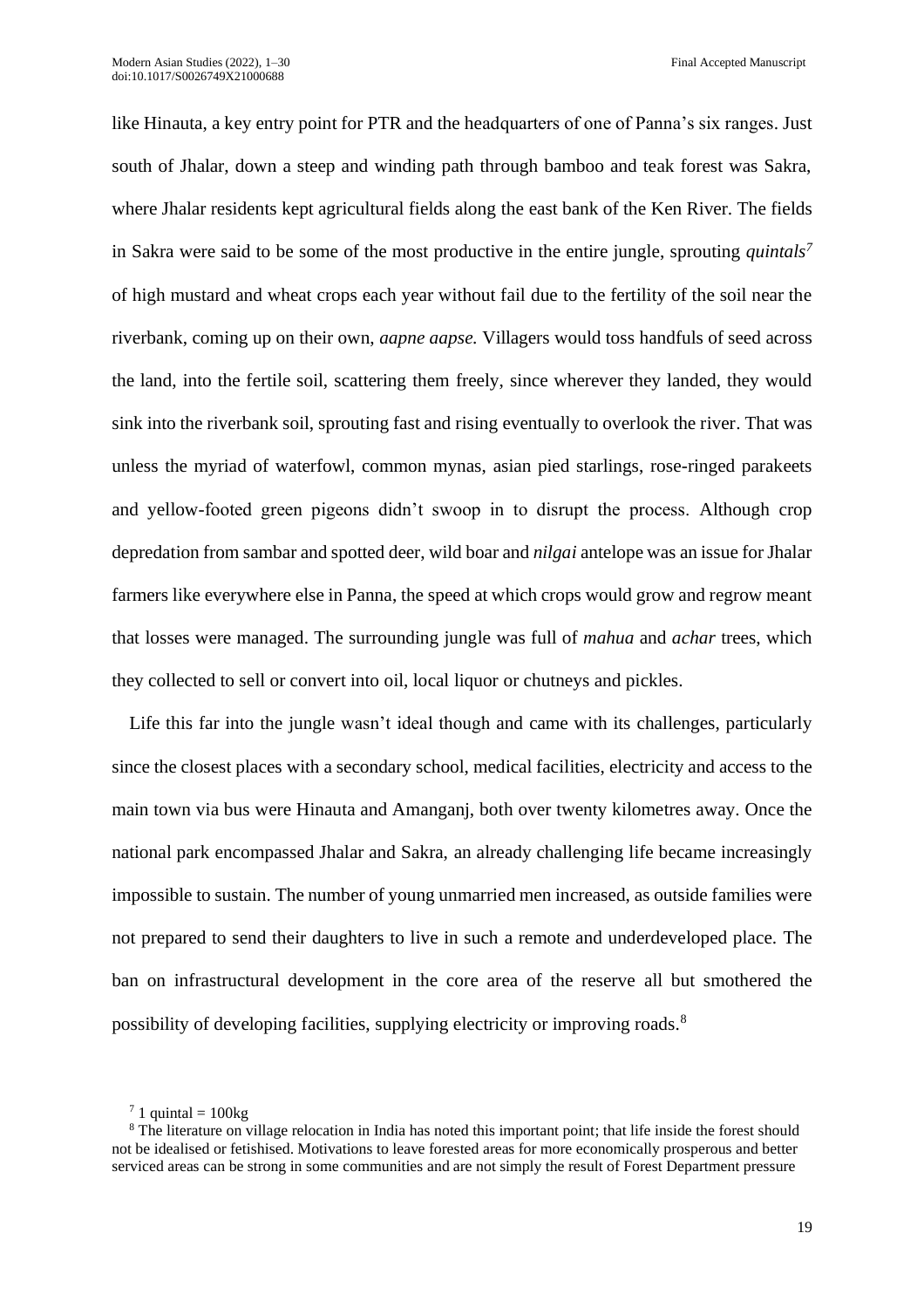Herders and gatherers faced a series of impossible decisions about their livelihoods. For those with sufficient land, they could set some aside to graze their animals, but for those without, they risked fines and jail by grazing their animals outside of village land in the surrounding *jungle*. For those unwilling to risk punishment for gathering forest produce for commercial sale, something increasingly likely as checkpoints and watchtowers proliferated, migrant labour became one of a handful of viable options. Disputes broke out between those with and without land, as 'landless' animals wandered into fields, eating crops and destroying plants and trees. Landowners with diminishing returns clashed with herders without anywhere to graze their animals, causing rifts within families and tension across the community. Such situations led to the proliferation of 'feral cattle' within the reserve, as described in the Special Investigation Report following the crisis, since 'landless' cattle were often found where villagers simply had nowhere to graze them, released into the surrounding jungle. State intervention to 'care for' and 'protect' a wild landscape and wild animals had forced forestdwelling villagers to deny care and protection to animals around which they had built their traditional livelihoods. The residents of Jhalar, like so many villages within the reserve, faced a difficult choice: to leave their homes or risk the possibility that more and more livelihood restrictions would ultimately extinguish their way of life.

In 2003, forest officials offered Jhalar the chance to accept compensation to move out of the jungle and settle elsewhere. Poorer residents, in favour of accepting, argued that it was the only way of rebuilding their life, challenged by neighbours and friends who believed that their life was satisfactory in the jungle and compensation might improve in the years to come. Arguments intensified and came to a head, and within a year of the initial meeting a group of

<sup>(</sup>Agrawal and Redford 2009; Beazley 2011; 2009; Ghate and Beazley 2007; Kabra 2013; 2009; Rangarajan and Shahabuddin 2006).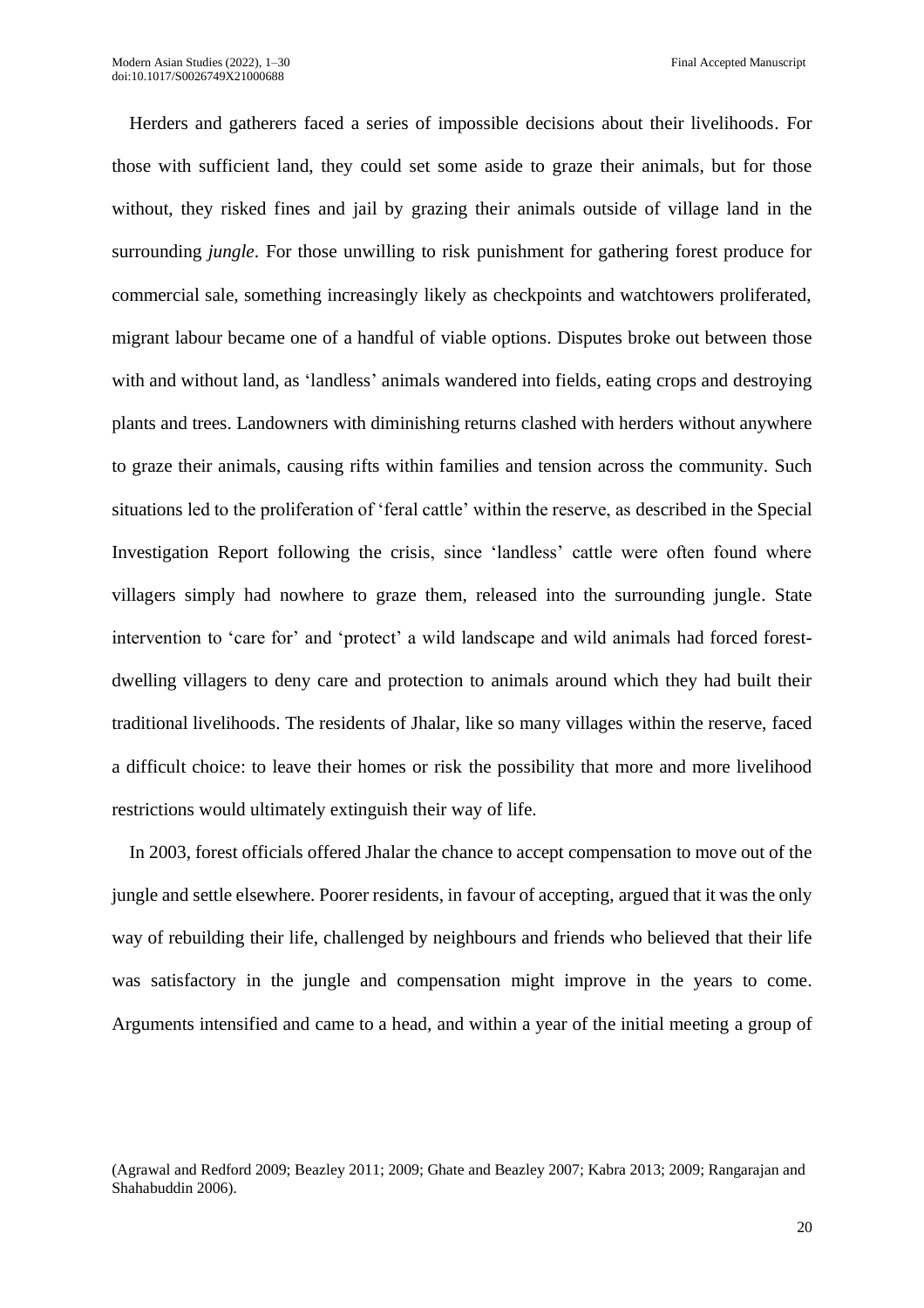55 Yadav and Raj-Gond families decided to split from the village and accept the compensation, leaving their homes, the productive fields of Sakra and their fellow villagers behind.

Former Jhalar residents told me that the proposed compensation at the time consisted of two hectares of land per adult plus additional INR 235,000 and small amount for any previous land in Jhalar and Sakra greater than the two hectares already offered. The Forest Department identified a few areas for resettlement, far outside the forest and each family was left to choose where they went, effectively dividing the community even further. Former Jhalar residents who settled in the village of Janwar to the east of Panna told me that they were satisfied with their land and the minimal infrastructure built by the Forest Department but only ever saw INR 35,000 of the promised cash compensation, the rest deducted by the Forest Department for "transport and building costs", disappearing into the records of the forest bureaucracy and never making it to accounts of the relocated villagers.

When the Government of India launched the new compensation scheme in 2008, far away in the national capital, it was too late for the departed 55 families to reap any benefits. The rest of Jhalar village relocated the following year, taking advantage of the new scheme. The new scheme gave relocating villages two options, both based on a budget of INR 10 lakh<sup>9</sup> per person. In the first, the local Forest Department relocates and resettles a village in its entirety, as a whole. Each family receives a plot of two hectares on the new site and the Forest Department is required to build housing, wells, roads, electricity, a medical clinic and a school at the new site. This bears a resemblance to the compensation accepted by the first Jhalar group. In the second option, each family receives INR 10 lakh in cash and the Forest Department provides no land or infrastructure wherever they decide to move, leaving villagers free to resettle wherever they like. If villagers would like to be compensated for land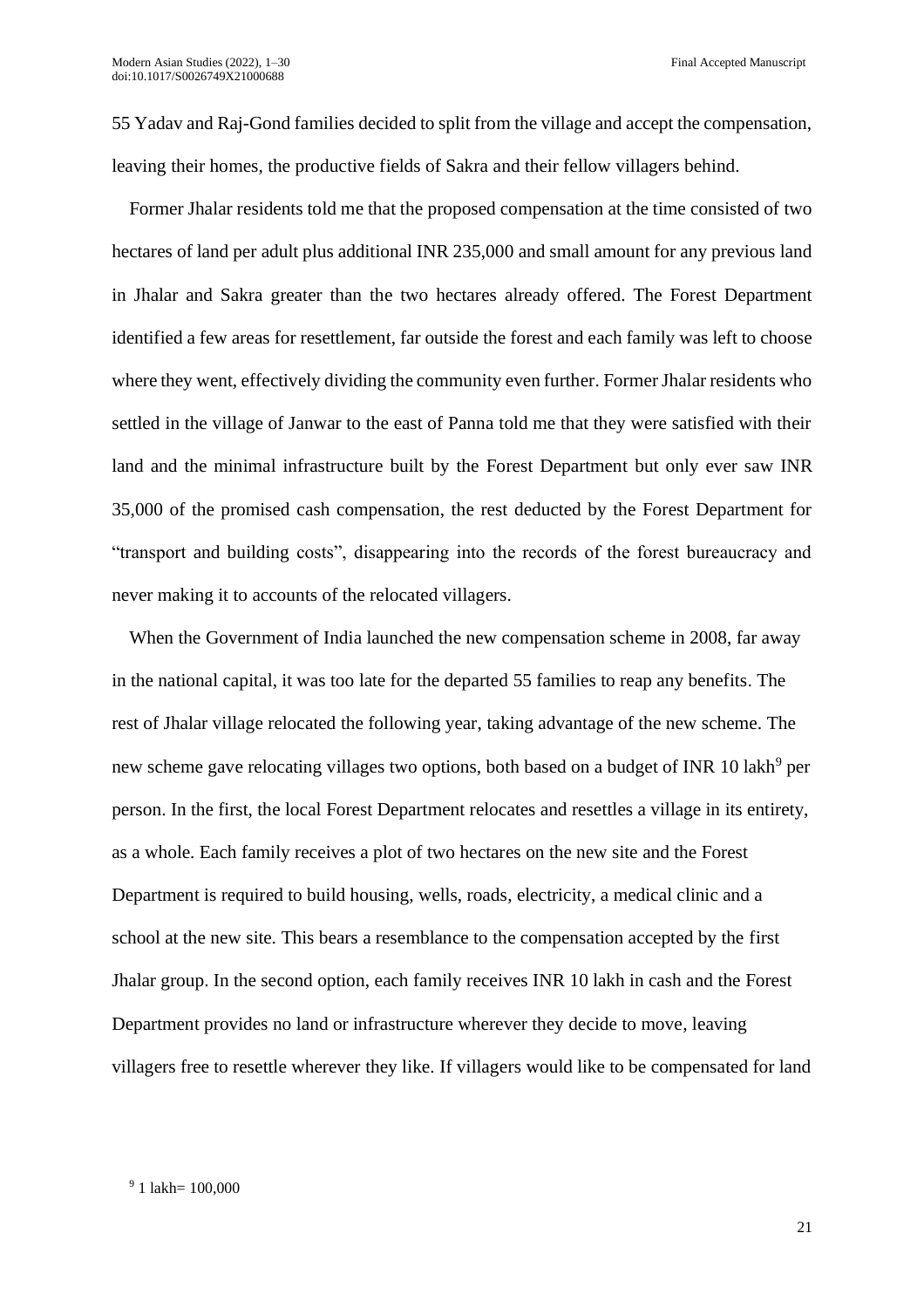or any other property, the total amount of each individual package can be reduced, and the freed-up funds distributed accordingly. In both cases, a family includes 'a person, his or her spouse, minor sons, unmarried daughters, minor brothers, unmarried sisters, father, mother and other relatives residing with him or her and dependent on him or her for their livelihood; includes 'nuclear family' consisting of a person, his or her spouse and minor children' (NTCA 2010: 18). <sup>10</sup>

Just as relocating a tiger is a long and detailed process, based on accounts gathered in 19 villages during fieldwork, relocating hundreds of villagers is not straightforward. First, Forest Department officials hold an open meeting with the village. Usually the Field Director of the reserve, the Assistant Director of the range where the village is found, the ranger in charge of that particular section of the range as well as the forest guards and deputy rangers that patrol the area on a regular basis are present. Occasionally, such meetings may also include members of the local bureaucracy from the District Collector's office or members of the *Zila Panchayat* (District Council). The officials outline the two options available to the villagers, explaining in detail what that would mean.

Often these meetings are also a chance for officials to justify the relocation to the villagers, expounding upon discourses of development and state benevolence and care, framing their attempts to move villagers as a form of paternalistic goodwill for the betterment of their lives. Villagers are told about the hardships of their lives that they already know and how relocating can offer them access to services, facilities, opportunities and stability more in line with the developing areas outside of the forest, framed as a form of 'rehabilitation', 'assimilation' or 'civilisation' in 'unwild' places. I found that forest officers and even safari guides would propagate these discourses of state care when tourists raised questions about abandoned wells,

<sup>&</sup>lt;sup>10</sup> The National Tiger Conservation Authority (NTCA) updated its compensation package in April 2021 to INR 15 lakh (1,500,000) per family (Pinjarkar 2021).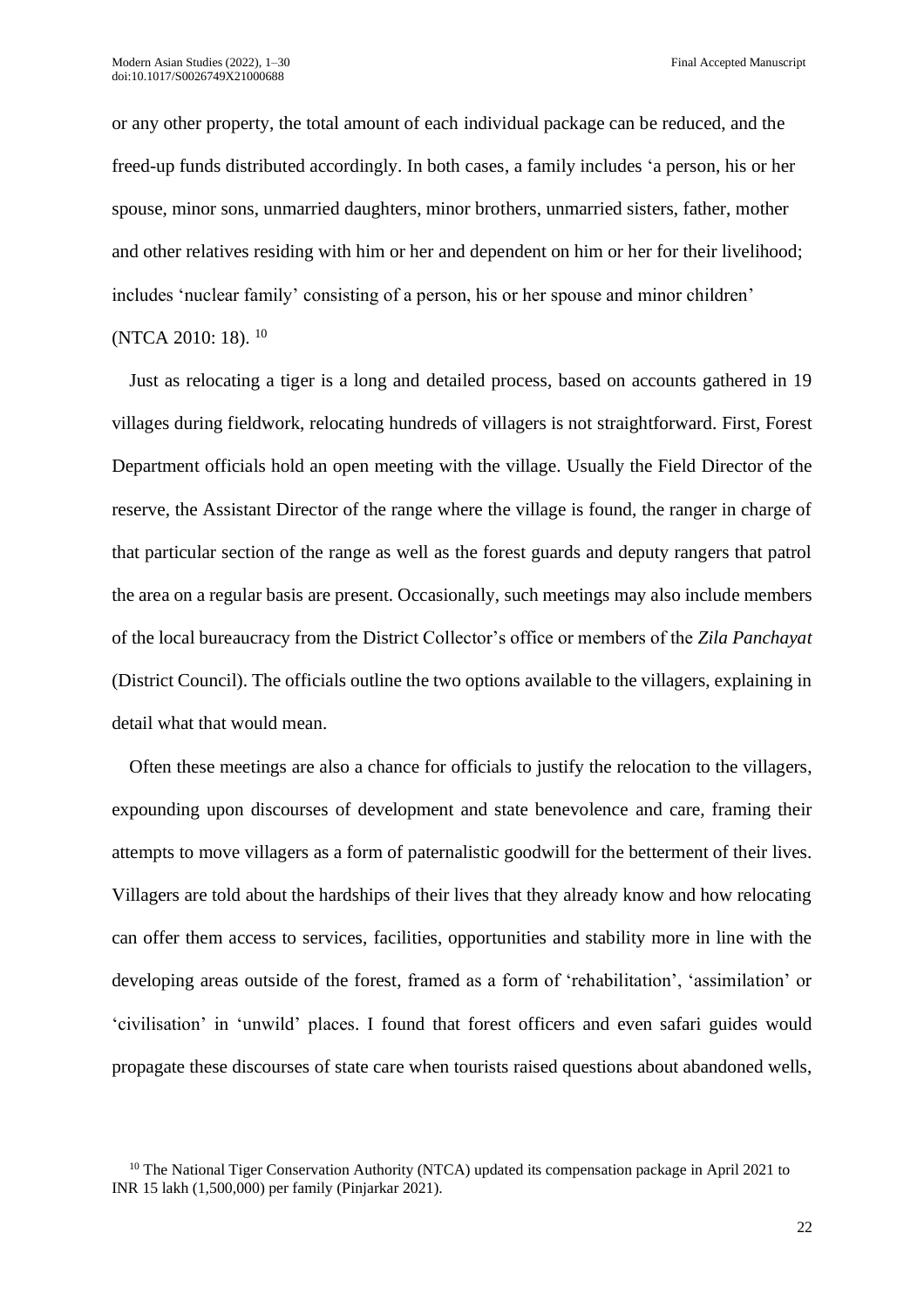handpumps, shrines or partially demolished houses in the middle of the reserve. In these discursive justifications, the state ascribes itself the position of benevolent patron, echoing colonial preoccupations with civilising and controlling tribal populations under the guise of 'care and protection', now couched in the language of development and economic mobility (cf. Ferguson 1990; also see Venkatesan and Yarrow 2012). This framing of 'the state caring for vulnerable citizens' or 'improving their lives' justifies the intervention, depoliticising it away from conservation or natural resource management, obscuring the suffocating pressure on livelihoods the Forest Department has been exerting for decades (cf. Li 2007; West 2006).

In this initial meeting, if there are any questions about the process, they will, in theory, answer them, and leave the village to decide on its own about whether to relocate. This process of deliberation can take years, if not longer, as villages are now required to decide as a whole whether to accept compensation and leave. They cannot, as Jhalar did in 2003, splinter into leavers and stayers. If a village agrees to leave and notifies the Forest Department, it sets in motion a series of procedures that stretch from the central Indian government through the state government, district bureaucracy and into villagers' homes.

A series of government surveyors from a variety of agencies will begin to appear in the village to survey the residents and their households, interviewing each to gather biodata and determine the value of property and assets. Surveyors measure and quantify each household's assets, noting the number of livestock and the size of land. They determine the value of everything held in the household, creating a detailed and itemised list of all that the villager will be removing from the forest and taking to their new home. Crucially this includes timber and forest products that have been gathered for domestic use that the villagers intend to take with them out of the reserve. Such lists are vital as future evidence and protection against accusations of illegal timber or forest product transportation during the course of the relocation. Surveyors also note the building materials that villagers want to move, as they prepared to shift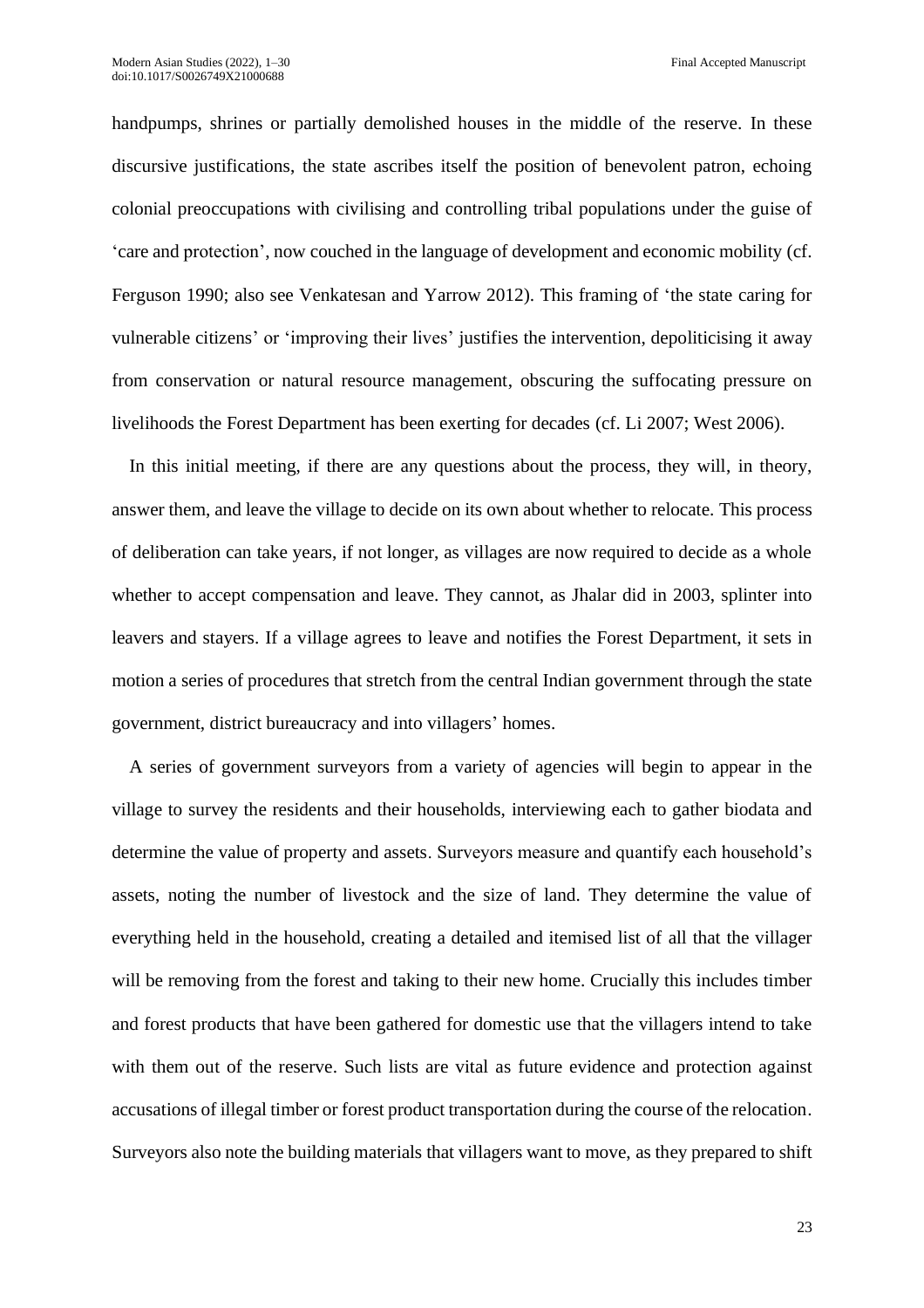their lives brick by brick. Finally, they would also note the livestock that the villagers would want to move, making sure that those livestock are escorted out of the jungle along with everything else. Villagers who settled around the edges of the reserve from large villages formerly in the core often brought with them reduced but significant herds, depending on how dependent they had been on them for their livelihoods. This made finding land and adequate space more challenging depending on their ultimate destination.

Once the surveyors have determined the number of recipients eligible for compensation, a request for funds is made in Panna, sent to the Madhya Pradesh Forest Department headquarters in Bhopal and on to the central government in Delhi. Once the funds have been approved and are transferred to the bank account of the Panna Forest Department, the information gathered during the initial population survey is used to open bank accounts for the villagers to receive their compensation and issue them with identity and ATM cards. Finally, the 'relocation' can formally begin.

All of these intricate bureaucratic processes can remain quite opaque for villagers who have no previous knowledge or understanding of the procedures of such an intervention, existing in the 'shadows of the state' (Shah 2010). Where there is no NGO or civil society presence, nor media pressure to hold forest officers and officials to account (cf. Beazley 2011; 2009; Kabra 2013), villagers are dependent on their and their social networks' minimal knowledge and the information offered by the Forest Department as well as the individual care and sympathy of particular forest officers. This reliance on forest staff in the earliest relocations in Panna led to confusion amongst villagers and divisions between those with influence and those without as well as exploitation by forest officers, looking to taking advantage of desperation and ignorance.

Moreover, finding somewhere to purchase land, pursue a new occupation or start a new life can prove extremely challenging due to the extent of forested land in the district, the lack of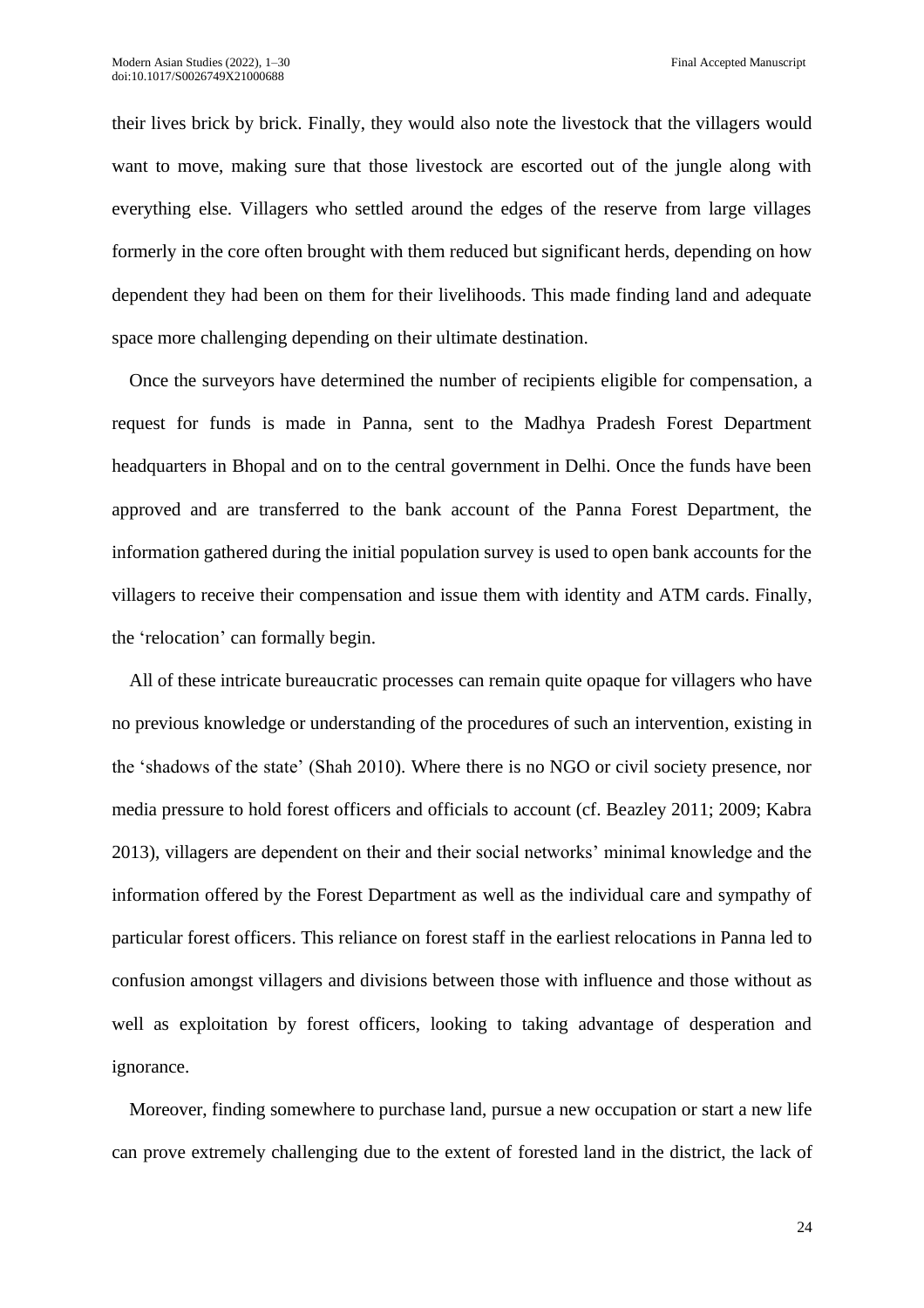support from the Forest Department post-relocation as well as the prejudices and exploitations that certain groups face in their attempts to resettle. This was, and is, particularly pronounced for the nomadic tribal groups such as Pardhis, who, even with monetary compensation and state support, struggle to purchase land, find employment or enrol in school due to their reputation and vilification, something rooted in the history of forestry and conservation in India and perpetuated by contemporary practice and portrayal. Cheated by the Forest Department at the point of relocation, some villagers recounted how they were exploited by landowners and other groups where they eventually resettled. Certain groups could rely on established kinship and social networks for opportunities, affordable land and support more than others, such as Yadavs, whose political power in the rural parts of Panna has been steadily growing. However, others were left with much more uncertain futures.

In these processes of relocation, under the guise of development and care, the state renders villagers legible and 'known', controlling and fashioning them into bureaucratic and technical details that fit the mould of their ascribed subject positions as 'villagers in need of relocation', 'villages in need of development or 'wild villagers' that need to be tamed. Yet, following relocation, once removed from the forest, many communities are left to the unknown, unsupported by the Forest Department except in the policing and control of any activities that threaten the forest and wild landscape from which they are separated.

Through different means, tiger relocations make the animals known and knowable to the state, placing them under its care and control. Placing a collar on its body, tracking its every movement, naming it and building enclosures and procedures for its release and protection invests the entirety of Forest Department and the broader wildlife community into the wellbeing of a single animal as a particular subject of conservation. The tracking by radio antenna and the constant attention paid to the tigers indicates a huge commitment to repopulate the Panna landscape with state-ascribed 'wild tigers' and keep them healthy and thriving at the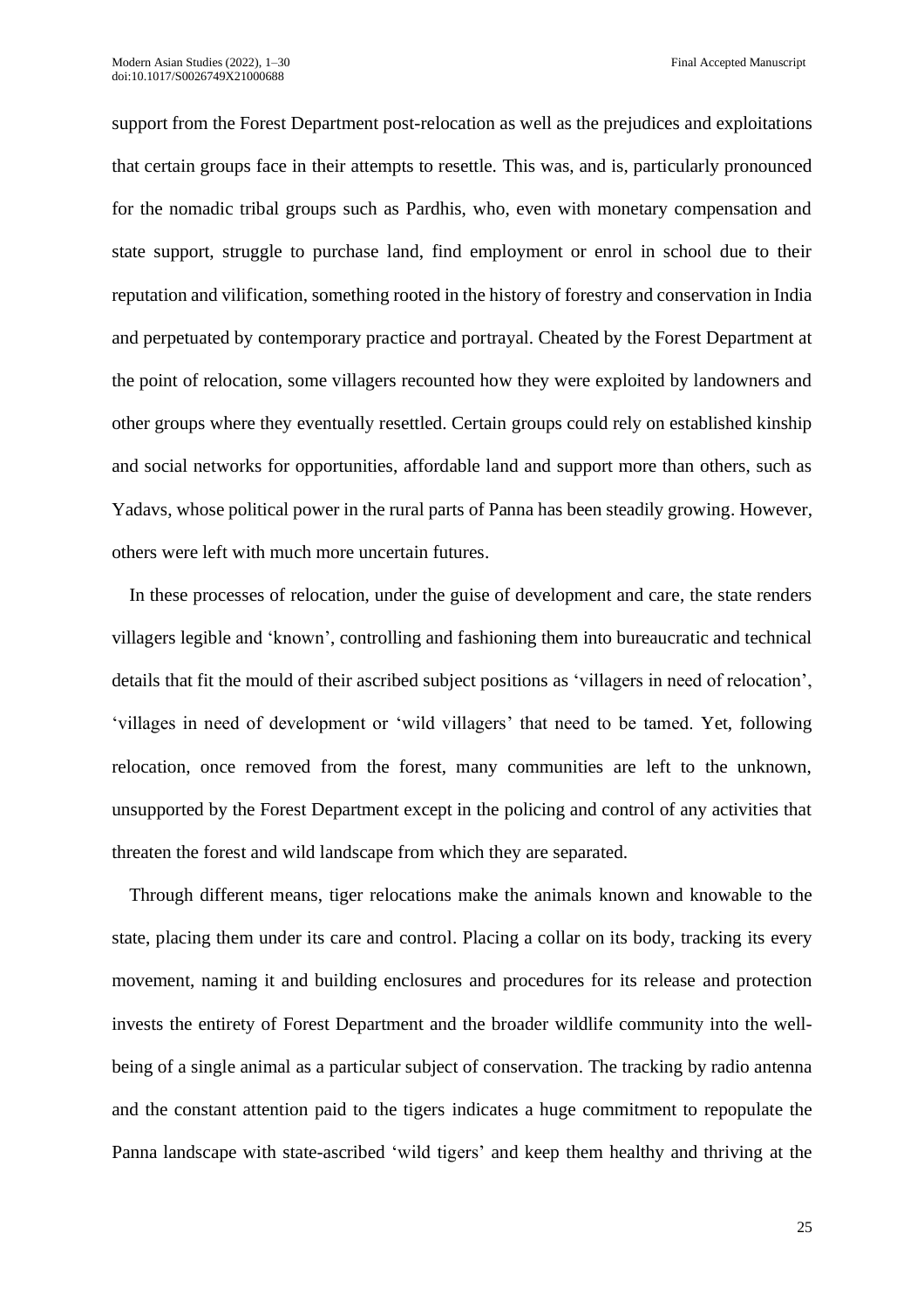same time as the state depopulates the Panna landscape of 'wild villagers', making their lives more and more difficult. This state rewilding of the Panna landscape with tigers appears to require the gradual separation and deletion of human existence in the same space (Philo and Wilbert 2000). The contradiction between this history of conservation intervention and the recent inclusion of Panna in UNESCO's Man and Biosphere Reserve programme, which seeks to promote a harmonious co-existence between local communities and their environment, is striking.

## Refusing to go, refusing to stay

Following the tiger crisis and the launch of the centrally sponsored scheme, the rate of relocations in Panna increased, with Pipartola village in 2009, the rest of Jhalar in the same year and Talgaon and Badron a few years later in 2014. Alongside the initial success of translocating T1 and T2, the Forest Department was confident in its ability to free the forest of human disturbance and rewild the landscape with tigers. However, on occasion, both tigers and villagers refuse to inhabit their ascribed subject positions of 'wild animal' and 'tame villager'. In these feral moments, relocated tigers and not-yet-relocated villagers increasingly challenge state interventions, exposing the contradictions, tensions and problematic outcomes of conservation practice.

#### *T3's epic journey*

One such moment of disjuncture occurred in the very first year of the tiger reintroduction project. Once forest officials deduced that there were no male tigers present in the landscape for T1 and T2, a male tiger, T3, was translocated from Pench Tiger Reserve in November 2009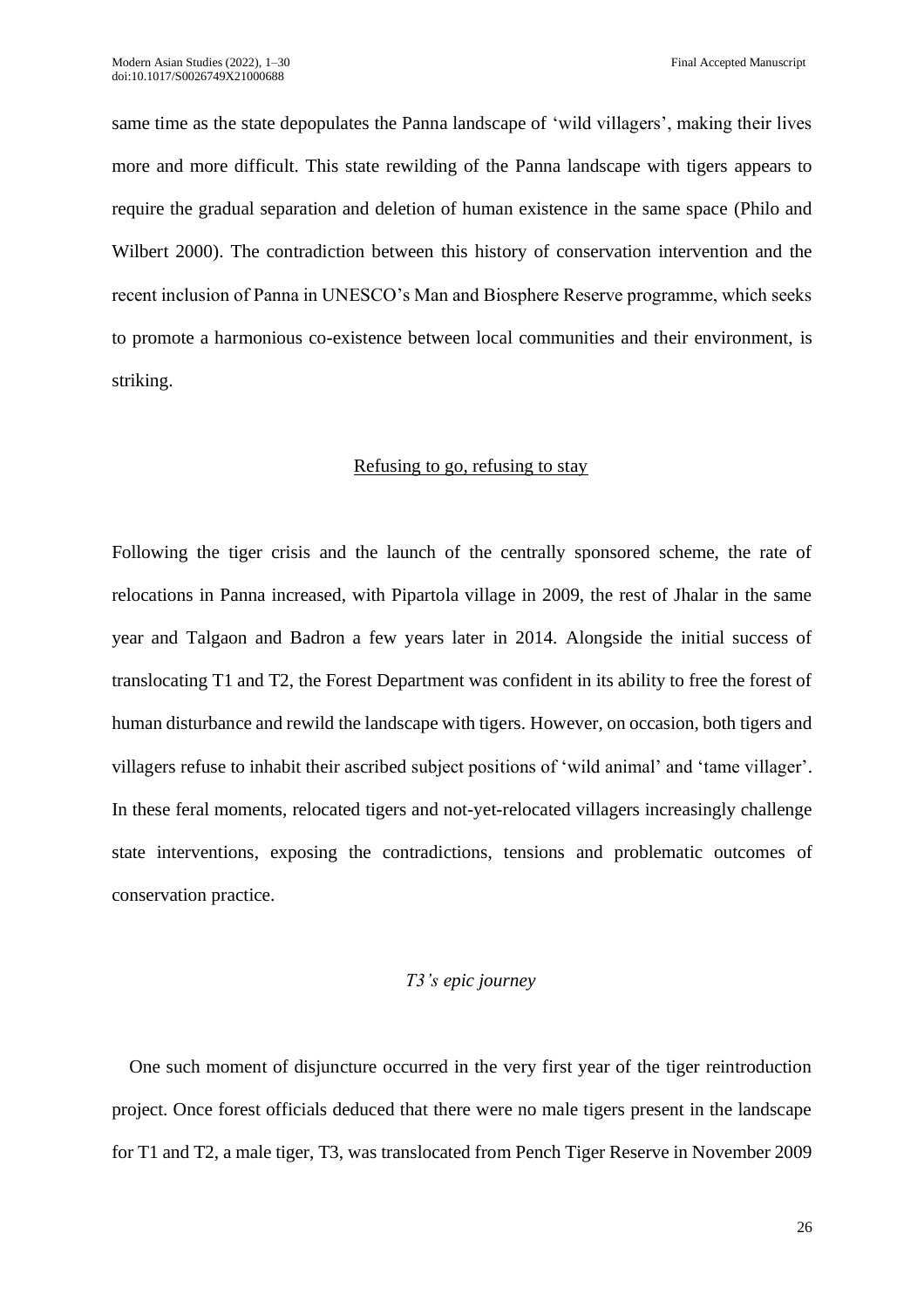and placed in the large Badagadi enclosure in the centre of the park. T3 did not adapt well to his new circumstances, and upon being released from the enclosure, headed directly south. Moving at a brisk pace, and all the while tracked via radio-collar, T3 headed towards the southern border of the core area, coming eventually to the Ken River near Patori village. He crossed the river, his radio collar signal disappearing for days at a time, causing concern amongst the staff that this would spell the end for the revival of Panna Tiger Reserve. With a team of five elephants, seventy staff and numerous local villagers, Mr. Murthy followed T3 as he headed across the South Panna landscape, setting up stationary and mobile camps to feed and pay villagers for their assistance in recovering the big cat.

After losing, finding, attempting to trap T3 and push him back into the reserve, he would not stop. On one occasion, foresters stretched a long white plastic sheet, two metres in height and hundreds of metres in length, around the area where T3's radio collar signal was transmitting, encircling him, coming within a few hundred yards, only to watch him duck under the tarp and run away. On another occasion, the staff set up small bonfires, known locally as *alavs*, stationed with four people at each, spread fifteen feet apart in a two-kilometre line. Jeeps and elephants with spotlights and villagers with horns and drums sped up and down the line of fire, trying to exhaust T3 and usher him back towards the reserve. Staff crowded around the fires eagerly, seeking warmth from the chill of a mid-winter night and relief from the exhaustion of weeks of tracking. T3 lay down and appeared to be resting. After taking a short rest themselves, officials sent the elephants and trackers to close in, only for T3 to rise slowly and then sprint between two bonfires in the opposite direction, within metres of forest staff and off into the night, disappearing out of range once again. Staff who had been involved told me that they thought this would be the end of their journey, a sense of disappointed relief washing over them that perhaps officials would give up. They felt that there was nothing more they could do.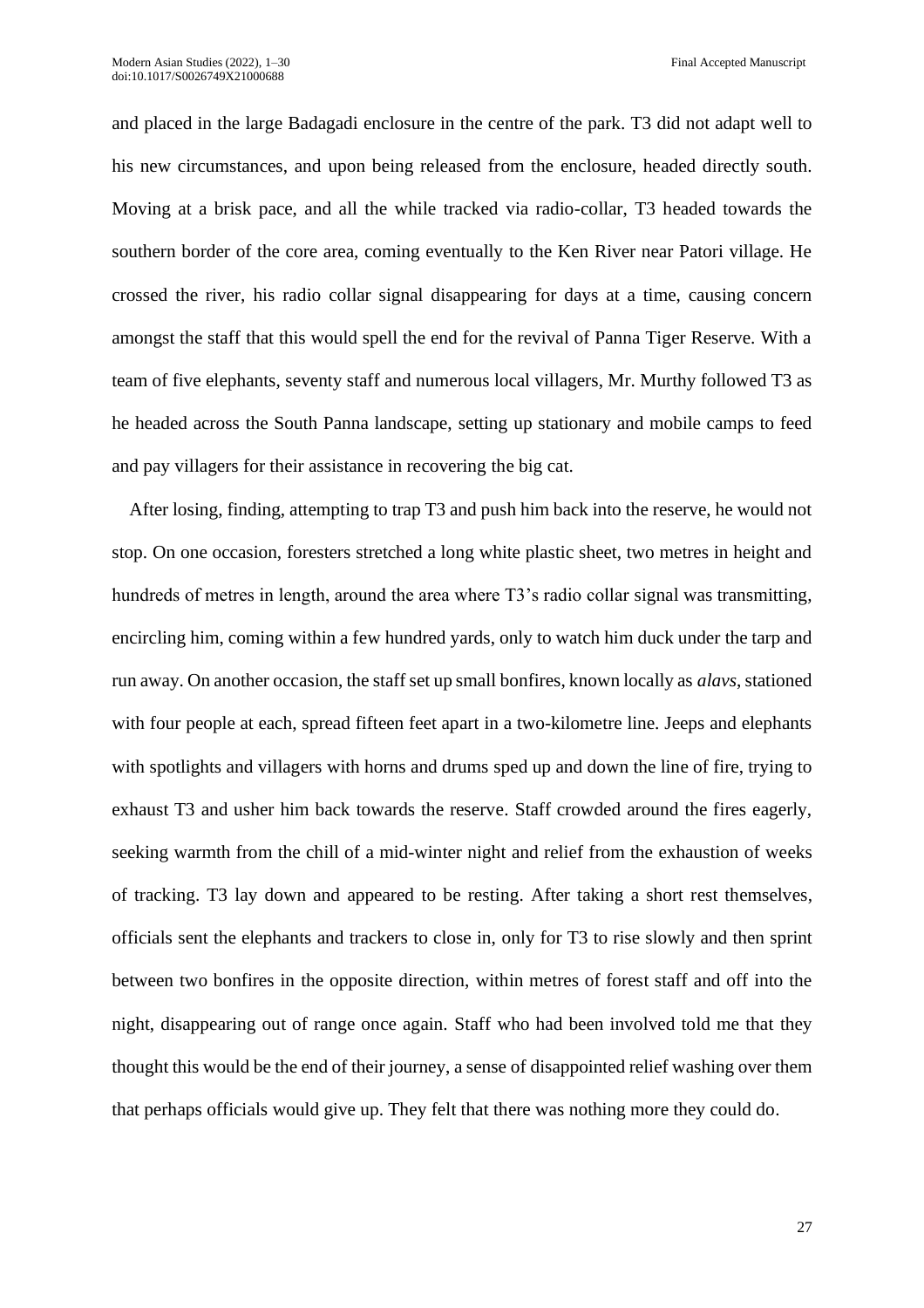However, Mr. Murthy refused to give up, urging his staff on. T3 was eventually spotted the following week near Ramna village, 200km from Panna, only 300km from his home in Pench after a winding 450km journey lasting over a month into the dead of winter. A villager had spotted something in his sugar cane field, and his radio-collar indicated that T3 was hiding amongst cane which had grown high following a productive monsoon. Mr. Murthy paid the landowner in cash to send the park's largest male elephant, Ram Bahadur, to destroy the cane field, swiping and smashing the crops, flattening them to disturb T3 so he could be returned to the wild place he belonged. Eventually trapping him in sight of the vet on elephant back, T3 was re-tranquilised and loaded into a truck on Christmas Day 2009 and returned to Panna. They placed him back into the enclosure at Badagadi, which they had experimentally covered with domestic female cat urine and cat urine taken from a zoo in Bhopal. This time, he settled and stayed, breeding with T1 and fathering a litter of cubs, born on April 16, 2010, the first new generation of wild Panna tigers.

T3's journey could have been a fatal blow for the tiger reintroduction project. Without a male tiger in the landscape, the translocation of T1 and T2 would have been meaningless, with no prospect of new Panna tigers and the potential denotification of Panna Tiger Reserve to the status of National Park or Wildlife Sanctuary. Officials in Delhi told Mr. Murthy that if he failed to recover T3, they would not approve any more translocations. However, with the help of hundreds of local people and forest staff, officials were able to recover T3 and keep him where he 'belonged', coordinating an enormous effort to make sure that Panna remained a 'wild' tiger landscape.

Once he had returned to PTR and settled, T3's previous refusal to stay within the confines of his designated wilderness area, and his march through decidedly 'unwild' places like villages, agricultural fields and sides of highways, became a sign of his distinct 'wildness' in the eyes of officials and supporters of the reintroduction project. They hailed the episode as the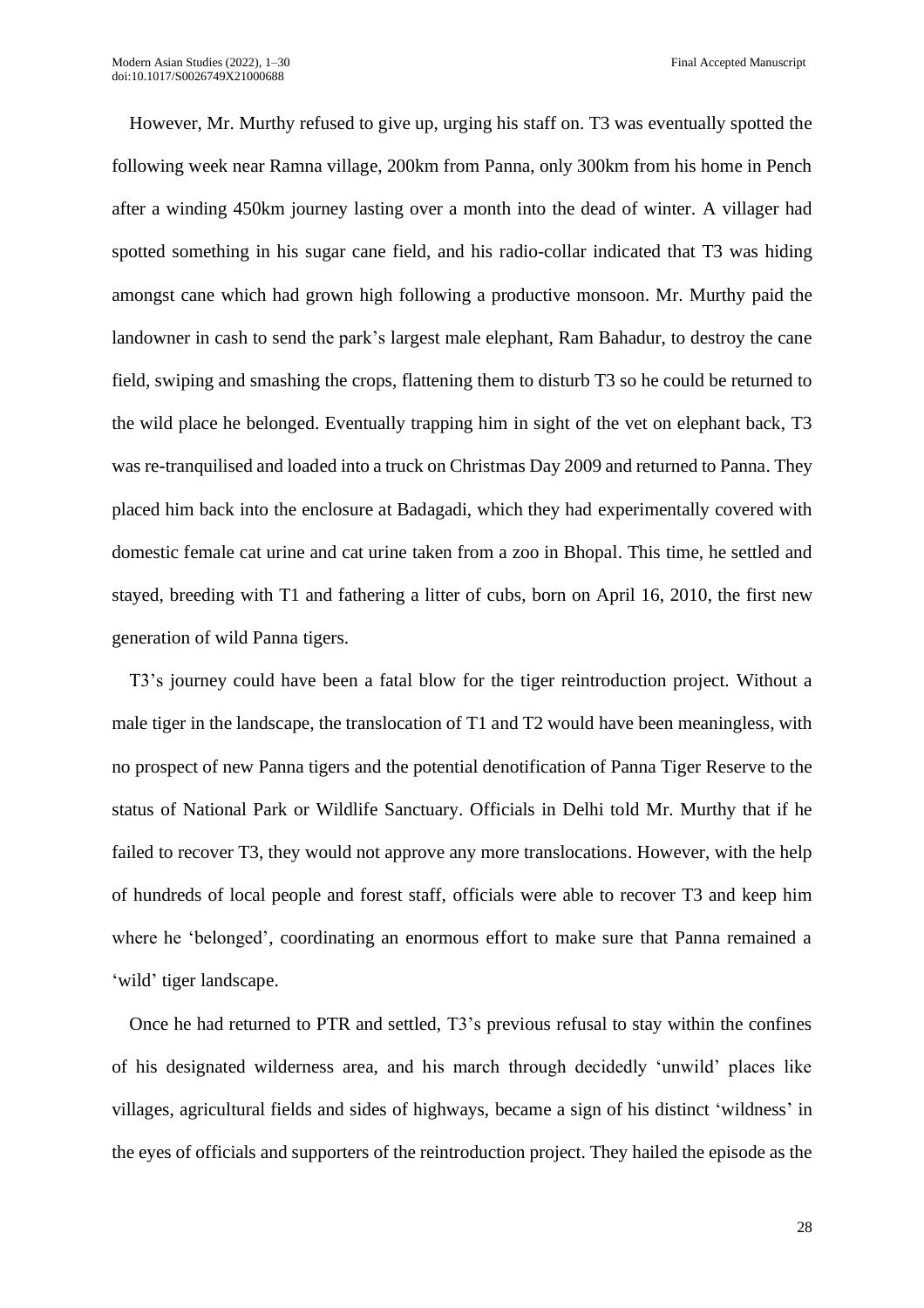first ever example of a tiger 'homing mechanism', a scientific success for the study of tiger behaviour as a way to reframe what was a logistical nightmare and a costly conservation disaster. It was his wild nature, they argued, that led him to leave Panna and head towards Pench, if that is what he intended to do. Now firmly contained in his rightful habitat, no longer 'animal matter out of place' (Peace 2009, 58), T3's wildness could be celebrated. His wildness has ceased to 'run awry' (Govindarajan 2018, 144). This was only reaffirmed by the birth of the first new litter in Panna a few months later. His wildness, contained, had achieved the desired outcome.

This unique episode of disjuncture exposes many contradictions and tensions within the discourses and practices of conservation that continue in the management of Panna's tiger population, particularly from the perspective of local people. Though T3, for all intents and purposes, was celebrated as a 'wild tiger' and the future of 'wild Panna', the behaviour of the Forest Department to confine him to a particular landscape, track his movements and refuse him the chance to return to his native reserve all in the name of protection and care, indicate that conservation in this instance was about control and the preservation of Panna's reputation as a tiger landscape rather than a respect for the behaviours and desires of the animal. T3's behaviour challenged the parameters of the Forest Department's category of 'wild tiger', exposing its limitations and contradictions and the state's deliberate manipulation of 'wildness' to its own ends.

As the Sarpanch of the village noted in comparison to his livestock and as tourists question in reaction to radio-collared tigers, the state's category of 'wild tiger' encompasses qualities of tameness and domesticity in order to uphold its programme of control over the body and lives of the tigers, ultimately restricting the wildness that they purport to celebrate. This is not to say that T3 would have fared much better than he did had he not been 're-translocated', since he has lived a long life and fathered many offspring during his time in Panna. However, in this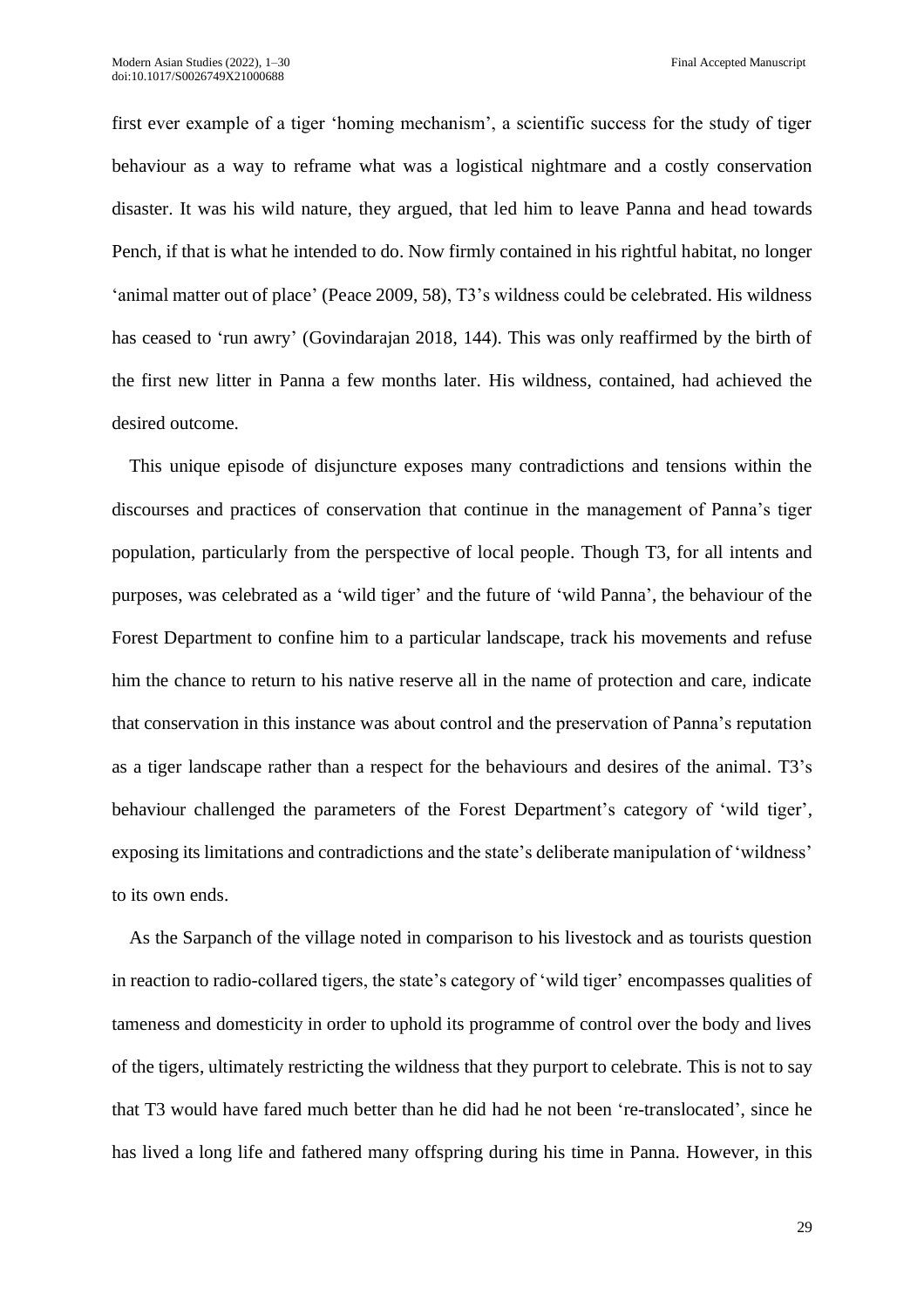short episode of tranquilisation, radio-collaring, translocation, re-tranquilisation and retranslocation, his life was disturbed and disrupted in profound ways and his body dramatically altered.

The entire ordeal exposed T3 to sources of potential harm that, left in Pench, he may not have encountered as he attempted to return home, venturing far outside of protected forest areas. As the Sarpanch correctly noted, placing a large collar on an animal but still treating them as wild can make their care and control especially complicated. The tigress T4, handreared by local staff after being orphaned along with her sister T5 and translocated to Panna from Kanha, died in 2014 from an infection under her radio-collar that forest staff did not see soon enough to treat. In 2018, tigress P521 died after her radio-collar got caught in a snare on the southern edge of the park. In trying to pry it off with her feet, she suffocated with her legs and neck entrapped by the wire wrapped around the collar.

In his old age, T3 has been dethroned as the dominant male in his territory, enduring numerous fights with young challengers and requiring repeated veterinary treatment by Forest Department vets and scientists for cuts and injuries as well as faults in his radio-collar. With 24/7 tracking through his radio-collar, T3's movements were carefully recorded and now that he is too old and injured to maintain his grasp over Panna, he has moved out into the buffer zone of the reserve, into less and less 'wild' areas, encountering villagers and their livestock, many of whom have themselves been relocated from inside PTR. In December 2020, the Forest Department decided to remove T3's radio-collar due to repeated injuries and his advanced age. While he will continue to be tracked by elephant and other means, the removal of his collar appears to finally indicate that his responsibility to rewild Panna as a tiger landscape under the strict control and care of state has definitively come to an end.

*We won't go anymore*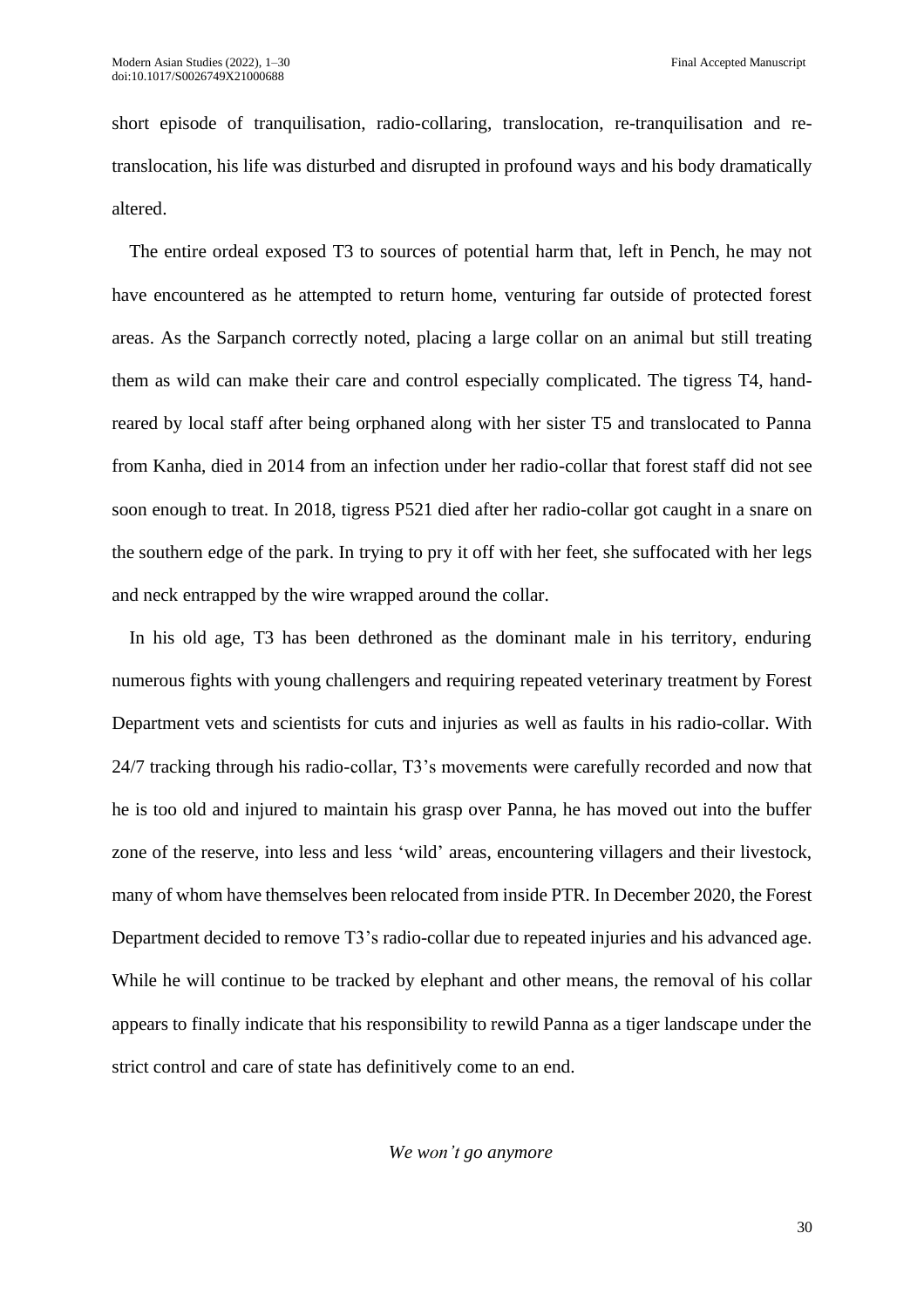Although the launch of the centrally sponsored scheme in 2008 increased the rate of village relocations in PTR, more than ten years on, things have slowed. The scheme has aged, and the budget of INR 10 lakh per person affords less than it did over ten years ago. Although this has now increased to INR 15 lakh, the pitfalls and drawbacks of previous relocations have increasingly dissuaded villagers in forest-border villages to accept the compensation and move. Residents of relocated villages have settled in communities where relocation is again on the horizon or extensive kinship ties between relocated and not-yet relocated communities have alerted the latter to the potential disadvantages of resettling.

For example, this was true in Hinauta, where 16 families settled from Talgaon as well as a handful from Jhalar and from Pipartola. These families, having suffered through the disadvantages of relocation, warn their kin, neighbours and friends against accepting the current terms, over a decade after the scheme was launched. Their experiences of undercompensation, failure to receive the full amount promised and confusion during the resettlement process as well as the dissolution and dispersion of their village communities has made the relocation package a poor option in the eyes of many.

In Hinauta, my neighbour was a Raj-Gond man from Pipartola, who spent his days labouring in Panna town, piling into the 8 o'clock bus with dozens of other hopeful day-labourers, often walking two kilometres to the bus-stop down the road to guarantee himself a seat. I occasionally followed the same tactic when going into town, both of us walking separately in the same direction, him hunched over and always ahead of me, *tauliya<sup>11</sup>* in hand, me with my seemingly unnecessary collection of possessions, a bag slung across my back containing my field notebook, iPad, hand sanitiser and wallet, an umbrella and water bottle in each hand, my

<sup>&</sup>lt;sup>11</sup> The term *tauliya* refers to a headscarf, headwrap or towel used in a variety of ways to keep off the sun, protect oneself from the elements and prevent sweat from dripping down into one's eyes or dust from filling one's mouth, as well as balance construction materials like bricks while working as a labourer.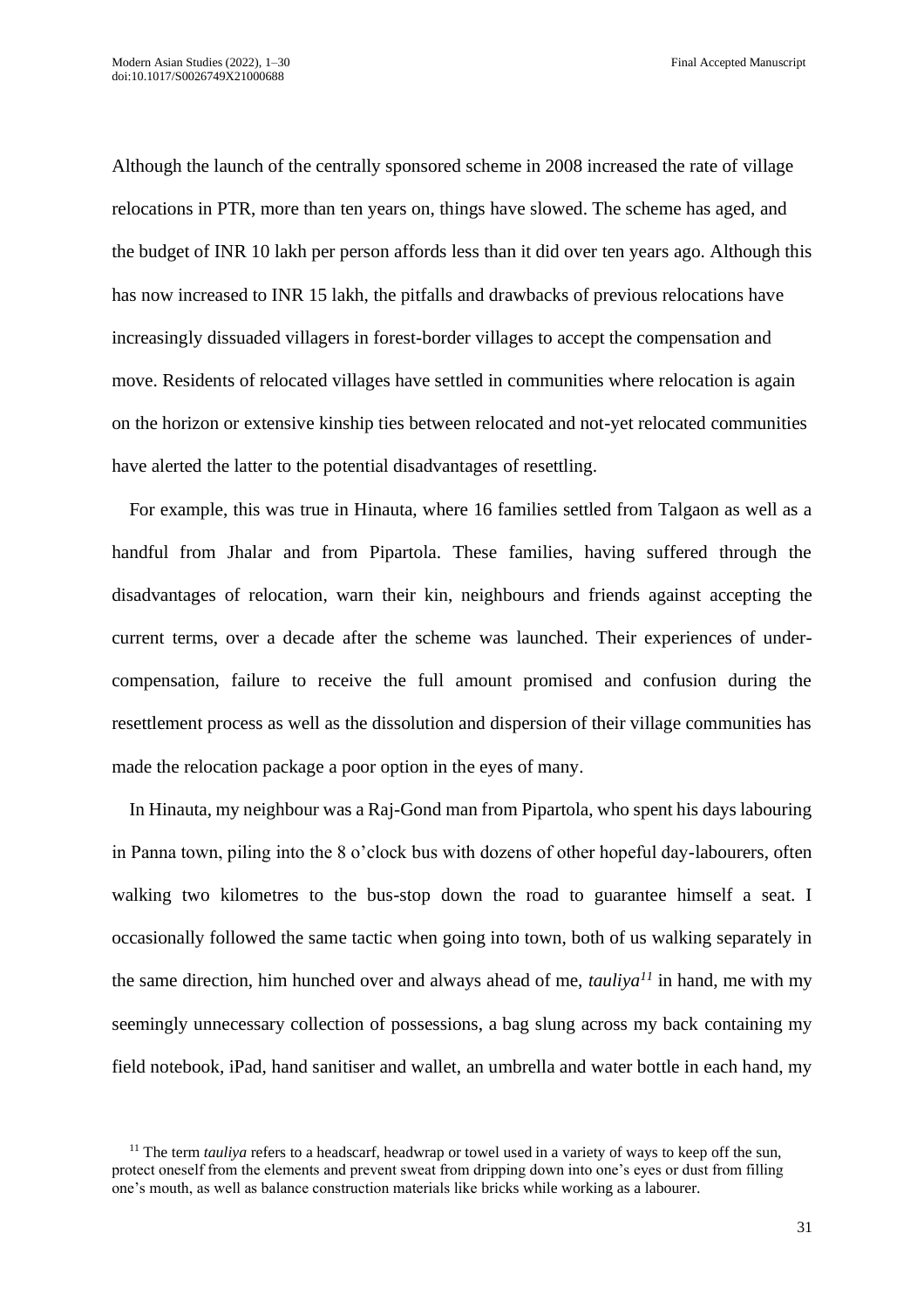*tauliya* wrapped around my neck, shadowed by a baseball cap. In his spare time, he worked on his garden patch along a main thoroughfare in the village, where he grew, amongst other things, *baigan* (aubergine)*, lauki* (bottle gourd), *karela* (bitter gourd) and *sitaphal* (custard apple). He and his younger brother and their wives and daughters all lived in conjoined houses just a stone's throw from where I spent my evenings writing in my fieldwork diary. He often sat on the ledge outside my window at night while I wrote, smoking, drinking or just swatting at mosquitoes in the heavy, humid air.

While he had moved only nine kilometres to Hinauta from Pipartola, his wife's family had relocated far from the forest, over 50 kilometres away. I visited his *sala* (wife's brother) where the Forest Department had re-settled most of the Pipartola families. They had accepted the option of land and facilities, rather than cash, but the Forest Department had not yet built much in the interceding decade. Villagers discovered that the fertile land they were promised was, in some places, merely stone ground temporarily covered with soil from elsewhere; a cruel deception. Some villagers complained that they had yet to even receive updated ownership papers for their land after the validity of temporary documents had lapsed.

In addition to these accounts, not-yet relocated villagers have taken advantage of other opportunities for improving their lives, resisting the intervention of relocation in favour of different government agencies who provide access to opportunities for rural development, effectively exploiting the 'fundamentally fragmented nature of *sarkar* (state/government)' (Mathur 2015, 23). Hinauta is a prime example of this. Opposite the village, a National Mineral Development Corporation (NMDC) diamond mining project has raised the standard of living in the village beyond what one might expect for a community over 20 kilometres inside the forest.

The mining project has provided opportunities in education, employment and access to towns and cities through transportation links. Pipes run from the water treatment plant inside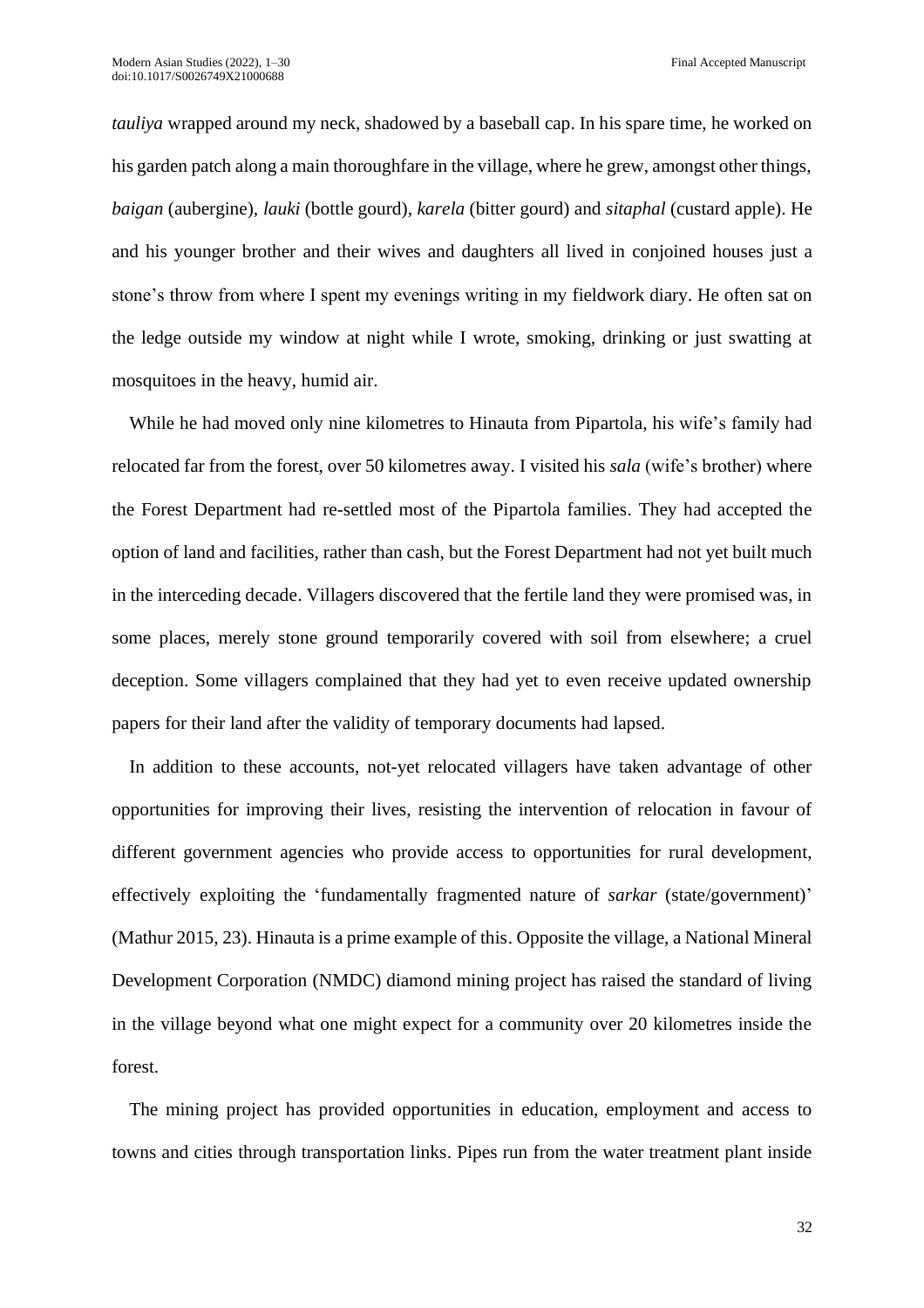of the mining complex under the walls and fences guarded by soldiers to access points and pumps in the village. Village council members lobby mining officials regularly to support proposals for infrastructural improvement and recently, the NMDC paid for the repaving of the road running to Hinauta through the jungle from National Highway 39. The NMDC runs buses throughout the day, free of charge, into which dozens of men and women like my neighbours and their wives squeeze in, hopefully each day to find work as labourers in Panna. They pass school buses bringing students from Panna town and from villages near to Hinauta to attend the school inside the mining township, considered one of, if not the, best in the district. All of this means that if they were to accept the current relocation compensation package, Hinauta villagers risk losing a relatively high standard of living with no guarantees of the same opportunities and amenities anywhere in the region.

Due to the NMDC, Hinauta is an exception: a village inside the jungle with arguably better amenities and opportunities than many villages outside. However, there are other examples of across the landscape in which resistance to relocation is growing. In the opening account of this article, I described Jardhoba, whose relocation was abruptly cancelled when terms were renegotiated. The Ken-Betwa river linking and dam-building project planned in the western part of Panna has held up relocations, since villagers surmise that they may be eligible to receive better compensation if they wait for that project to start. Unlike the NMDC, the project has yet to provide any benefits, and the Forest Department refuse to allow infrastructural improvements. Trends in these communities echo the experiences of Jhalar and Pipartola, with marriage numbers falling, livelihoods diminishing and pressure to leave growing. Like Jardhoba, the money for their relocation arrived in the Panna Tiger Reserve bank account, only for the prospect of a better 'package' from the river-linking causing a cancellation.

Only four foundation stones have been laid for the first dam planned, and court cases from environmentalists and local activists in addition to political inertia have halted the ambitious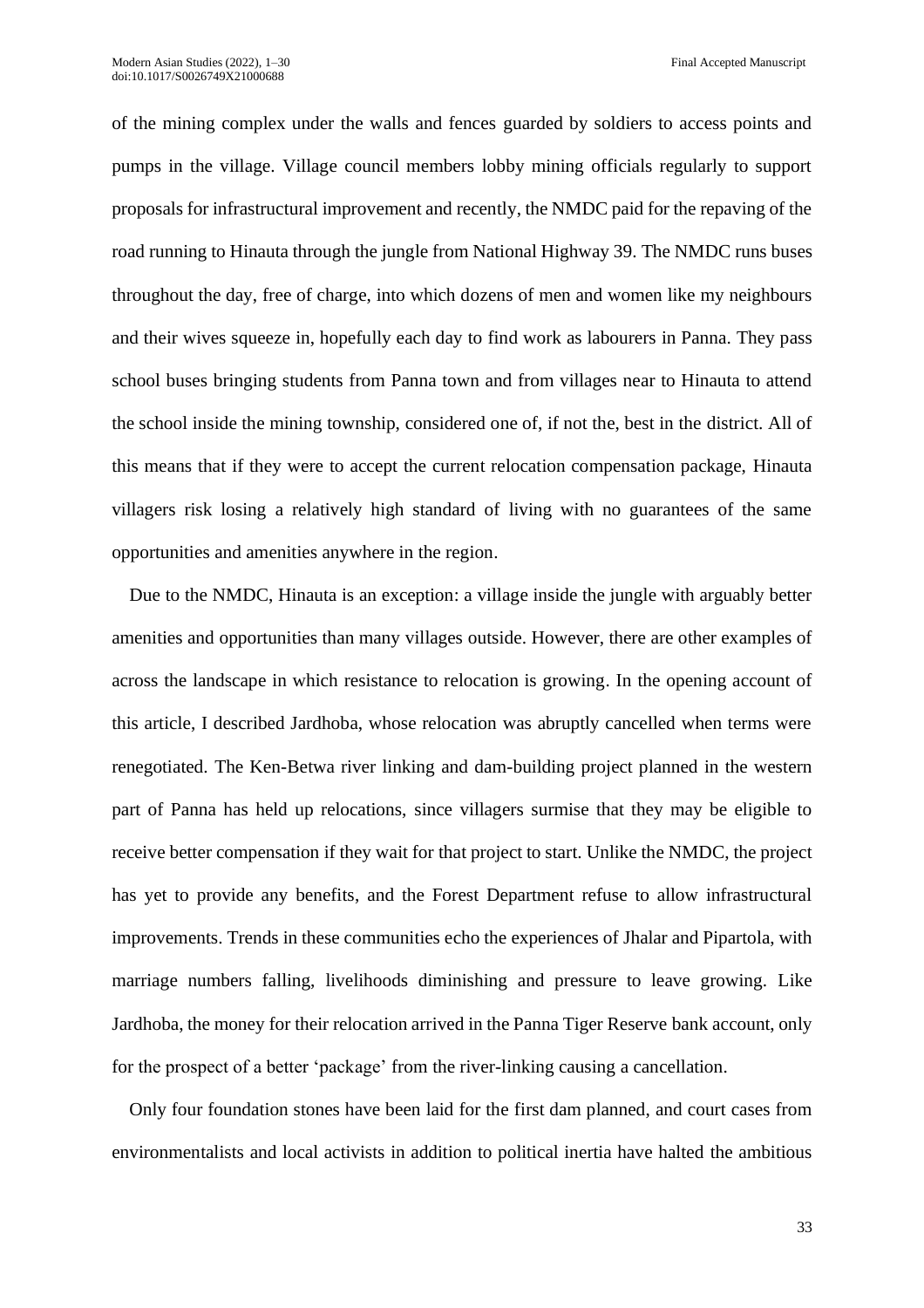project (Anon 2019). Now the money simply sits in the account, and the villagers are left in 'anxious waiting' (Mathur 2015, 142). Meanwhile, the Forest Department denies repeated requests to improve the road that leads out of the jungle for these communities. Jeeps carrying people crammed inside and perched precariously on the roof to the markets and jobs outside traverse a long, steep stone path built first by colonial officers in the 1910s and now enclosed on all sides by dense forest belonging to Panna Tiger Reserve.

Villagers across the Panna landscape are refusing to relocate. They refuse the compensation and take their chances in the hope that something better will come. As we have seen with Jhalar, their hopes aren't unfounded. In the short-term though, the pressures to relocate cause rifts and may splinter communities stuck waiting. Those with the most to lose in villages like Hinauta want to wait for the launch of a new scheme. Those will the least to lose are keen to move on and accept whatever the Forest Department has to offer. However, they cannot move on their own, particularly as those with the most influence, who are often resistant to leave, hold sway in their communities and will ultimately be the ones to negotiate with the Forest Department. This exacerbates tensions between village groups. Overall, the refusal of village communities to leave frustrates the conservation state hoping to eradicate human disturbance from a landscape set aside for wildlife.

## Re-wilding and de-wilding Panna

Despite the refusal of many communities to leave, the success of the tiger reintroduction project has led many to declare Panna a rewilded tiger landscape. In her book about rewilding, Dutt (2019) describes the tiger reintroduction and the programmes to 'rehabilitate' Pardhi communities alongside one another. With the aim to praise Panna as a conservation success for both wild tigers and 'wild tribes', Dutt traces a recent history of Panna in line with an ethic of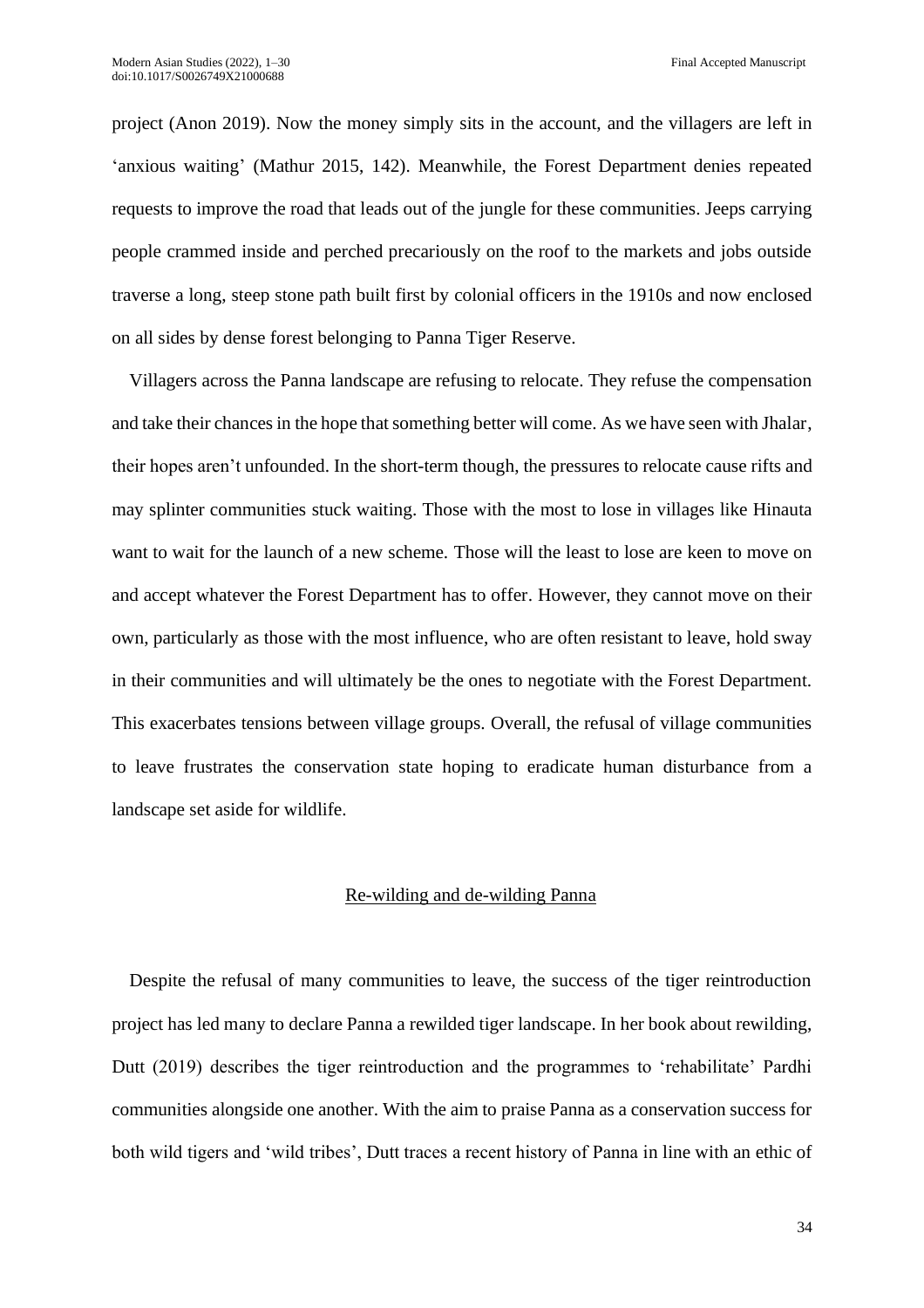restoration and rehabilitation in conservation. She promotes a future of harmonious coexistence between communities and wilderness like the UNCESCO Man and Biosphere Network which Panna has now joined.

However, as authors like Jørgensen (2015) have pointed out, the term 'rewilding', in its multiple usages, can obscure the intense management of conservation landscapes as well as the deletion and separation of humans from them in favour of an idealistic 'wild', sanitising and depoliticising histories of persecution and disenfranchisement. As I have argued here, the 'wild' towards which rewilding efforts might aim not only denies human co-habitation and coexistence within conservation landscapes, but it also ironically justifies intensive state intervention to manage different forms of 'wildness' in tigers and humans. State interventions into tiger lives to manage their movements and behaviour have centred on 're-wilding', attempts to preserve or reinstate 'wildness' through separation from 'unwild' spaces (villages and non-forest land) and behaviours (entering human settlements, preying on livestock). In tandem, interventions into villagers' lives appear to be concerned with 'de-wildling' through the criminalisation of traditional livelihoods, relocation from forests and the devaluing of connections to and knowledge of conservation landscapes and their animal inhabitants. There is minimal concern for these connections, knowledges, or traditions, since they are considered, contiguous with colonialist logics of rule, 'wild' or 'backward' and in need of remediation or eradication. That is unless, they serve the interest of state conservation and its control over people, animals, land and resources.

For example, Dutt describes a successful programme implemented by an NGO in Panna which has trained young Pardhi men, evicted and resettled outside of the forest, to deliver walking safaris to luxury hotel guests, which has, in her words, 'achieved an image makeover for the community' (Dutt 2019, 39). This programme utilises generations of inherited tracking knowledge amongst Pardhi people to offer 'nature experiences' to outsiders, reframing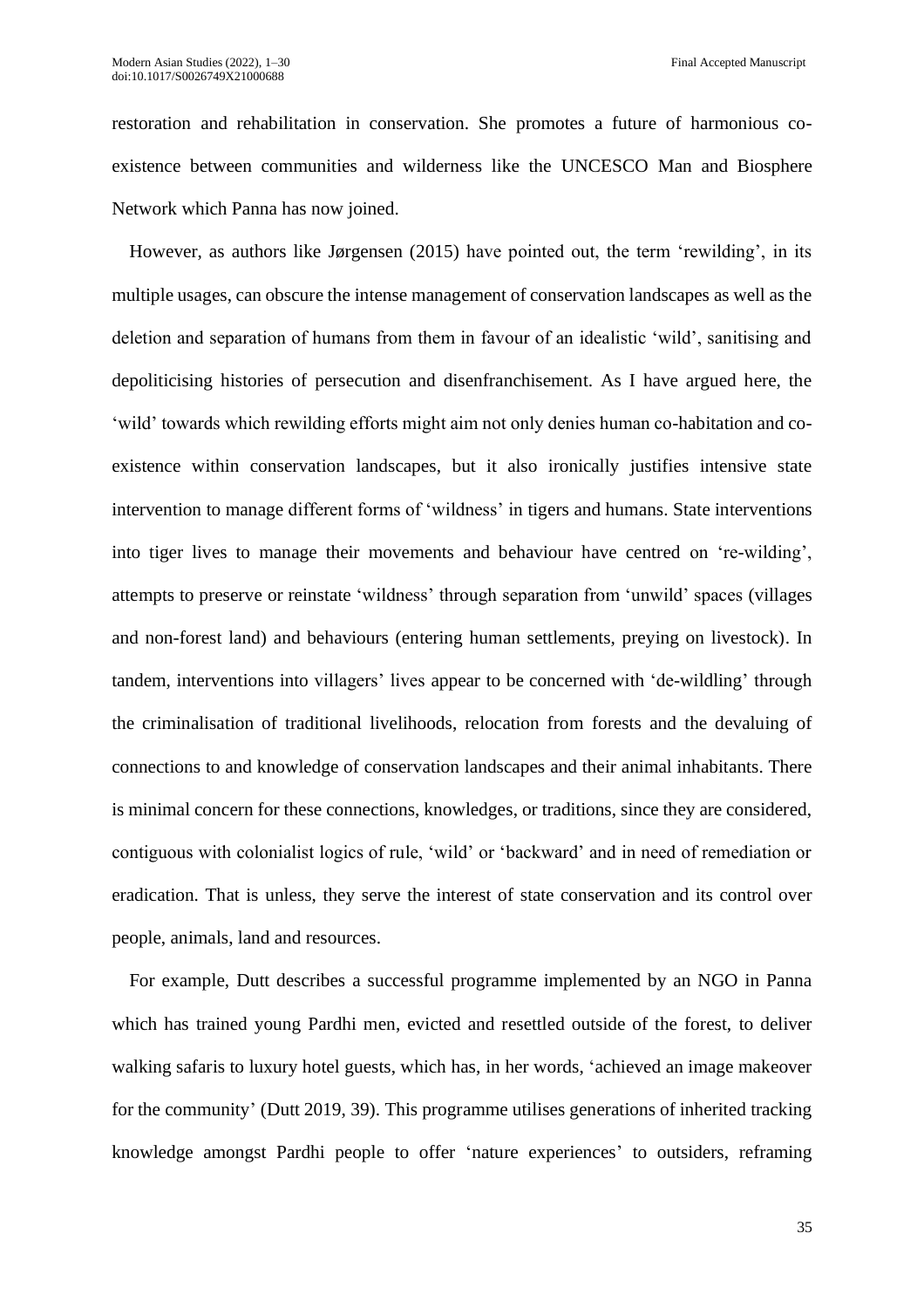practices once considered a threat to the jungle and animals as something to protect them. This is also true for the broader safari guide community in Hinauta, Madla, Jhinnah and Akola villages in Panna, who accompany guests into the jungle and who come from communities that are either under threat from relocation or have been relocated already. While traditional livelihoods and cultures involving the jungle are broadly denied and devalued through processes of 'de-wilding', ecological knowledge that serves the interests of state conservation and eco-tourism is promoted and strictly regulated. This is yet another example of statemanaged 'wildness', refracted through discourses of Forest Department and civil society 'development' and 'care' for communities that face limited livelihood opportunities or discrimination in attempts to find alternative employment. However, this managed 'wildness', framed as a form of 'care' or 'development' from a benevolent state, is sanitised and separated from a broader context of the colonial and postcolonial state's historic criminalisation, exploitation and persecution of the same communities. This is paralleled by the management of 'unwildness' in processes of 'tiger rewilding' in which radio-collared tigers are fed domestic buffalo meat, kept in enclosures and provided with medical treatment, in the name of caring for and protecting 'wildness'.<sup>12</sup> In both cases, attempts to 're-wild' tigers and 'de-wild' people towards conservation outcomes involves a managed allowance of each's 'un-wildness' or 'wildness' in cases where state conservation stands to benefit, obscured under a façade of care, protection or development.

It remains unclear how Panna's recent inclusion in the UNESCO Man and Biosphere programme will address or reconcile these discourses and logics or whether conservation will continue along the same lines, undergirded ultimately by colonialist conceptions of wild tribes, animals and landscapes and their simultaneous separation and control by the state. UNESCO

<sup>&</sup>lt;sup>12</sup> See former IFS officer Suhas Kumar's (2020) excellent account of P212's repeated medical treatment and tranquilisation for a further example- [https://en.goanconnection.com/the-unusual-story-of-tiger-p212-who-was](https://en.goanconnection.com/the-unusual-story-of-tiger-p212-who-was-tranquilised-eight-times-to-keep-him-safe/)[tranquilised-eight-times-to-keep-him-safe/](https://en.goanconnection.com/the-unusual-story-of-tiger-p212-who-was-tranquilised-eight-times-to-keep-him-safe/)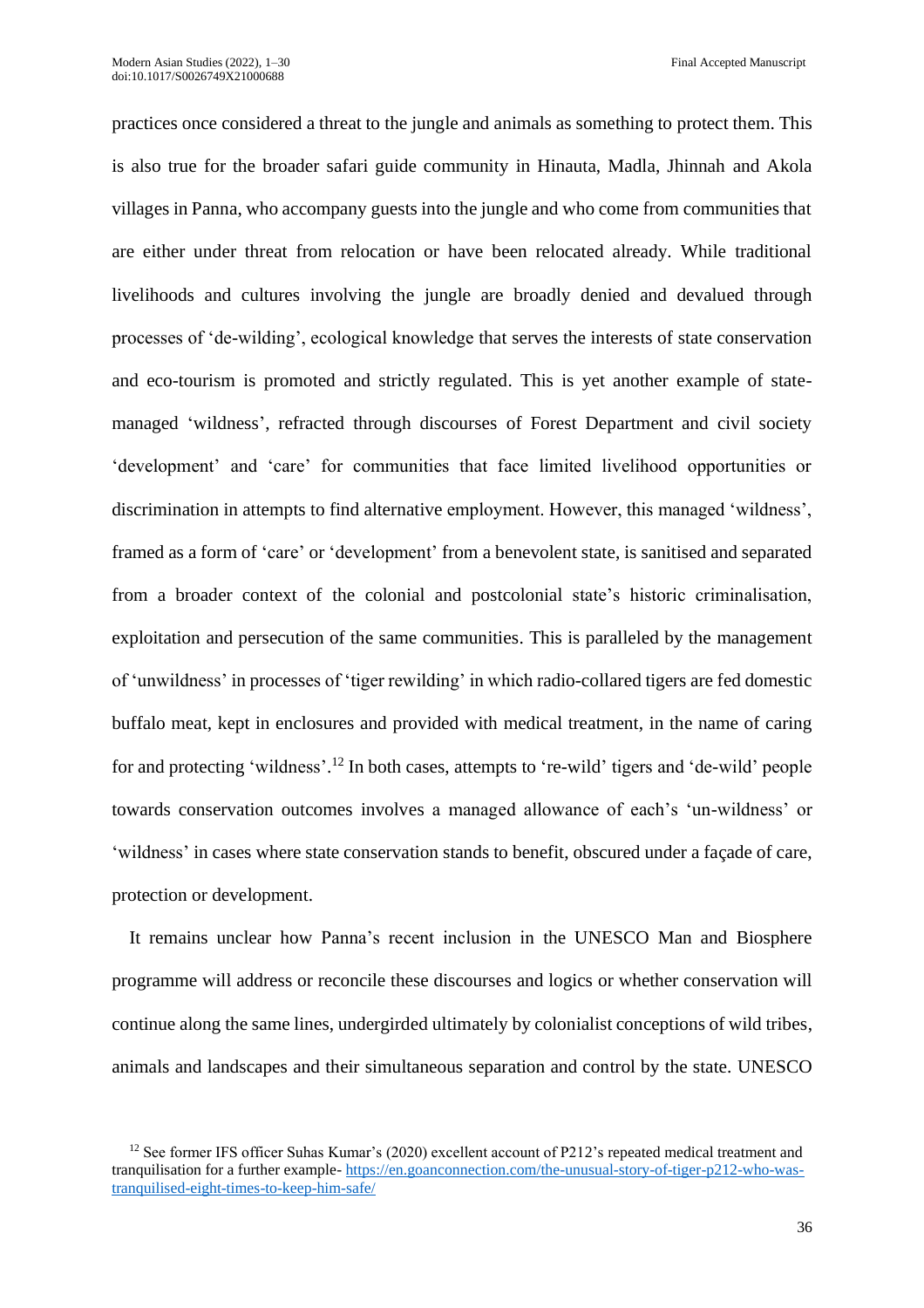(2017) states that 'biosphere reserves integrate biological and cultural diversity, particularly recognising the role of traditional and local knowledge in ecosystem management' (UNESCO 2017, 12). However, as described above, through relocation and the eradication of traditional livelihoods, communities are encouraged to 'rehabilitate' and 'assimilate' rather than participate or contribute to conservation. Moreover, conservation in Panna does not appear to be concerned with cultural heritage amongst formerly forest-dependent peoples nor promote the use of traditional ecological knowledge unless it directly benefits state conservation, framed as something that communities ought to 'leave behind' to 'develop'.

The Man and Biosphere Network offers international recognition to designated Biospheres and a network of guidance to national and local governments to foster best practice to integrate conservation and sustainable development. However, crucially UNESCO (2019) recognises that the designation of Biosphere Reserves does not supersede state sovereignty over conservation areas. In fact, it divides biospheres in the same way that national parks are currently managed in India with a core area (an inviolate area for biodiversity preservation) and a buffer zone (an area with sustainable use practices and scientific research), adding what they term 'the transition zone', an area for 'communities [to] foster socio-culturally and ecologically sustainable economic and human activities' (UNESCO 2019). In a reserve like Panna, this 'transition zone' may include the territorial forests and sanctuary land to the north and south of the park, where communities are currently under pressure to accept compensation from the Forest Department to relocate and where strict forest regulations still apply.

Thus, UNESCO relies on the interpretation and implementation of principles by member states while also creating an allowance for the continued separation of wild and unwild spaces from different groups as different 'zones' within reserves. This fails to recognise the historic and contemporary expulsion and exclusion of communities from core areas to the buffer and transition zones and ultimately far from the forest. It risks offering international legitimacy and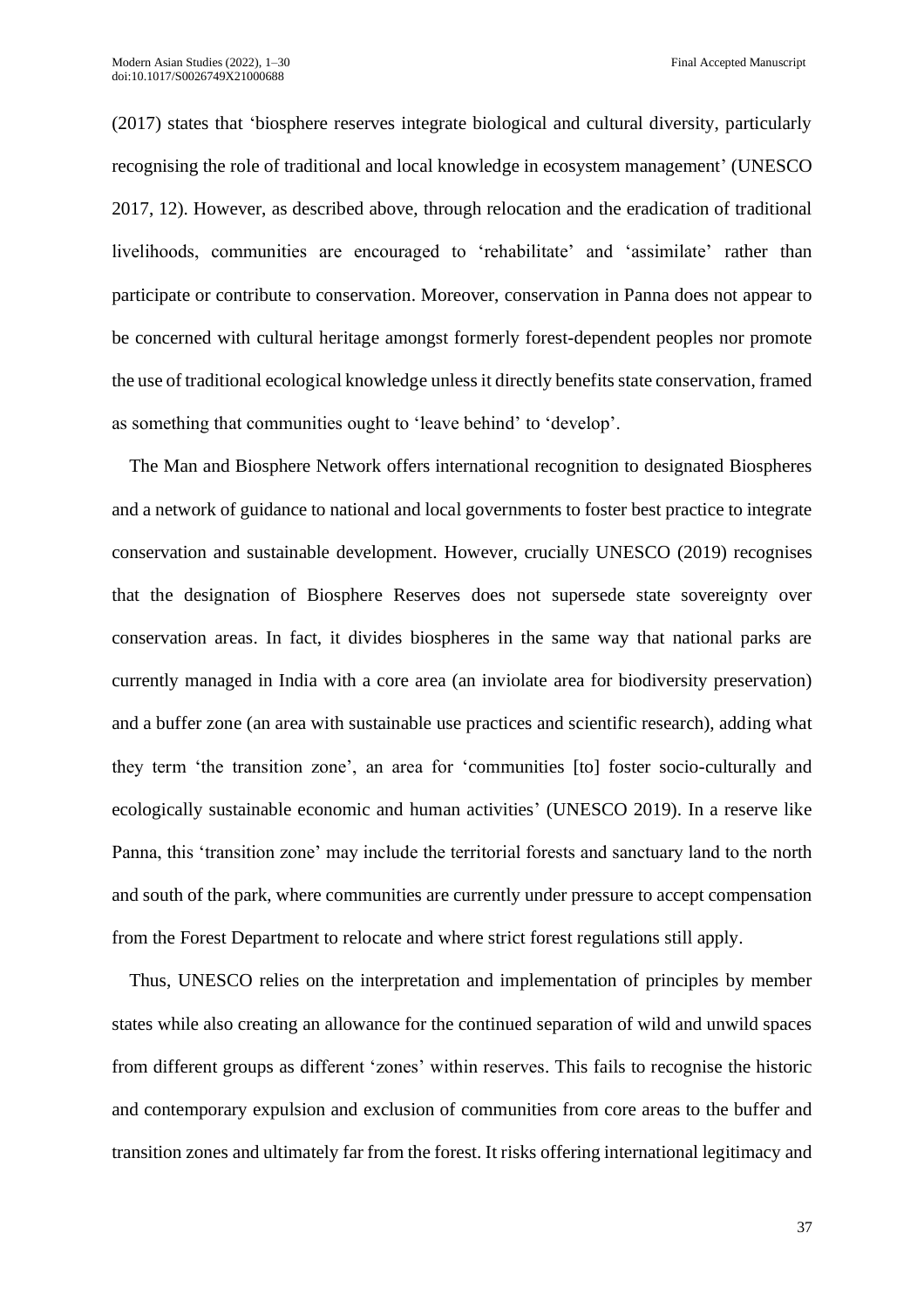funding to potentially harmful forms of local intervention around conservation driven by programmes of state control and separation of animals, environments and people that date to colonial attempts to tame 'wild tigers' and 'wild Indians' and that have been inherited in postcolonial legislation, bureaucratic structures and institutional practices. Moreover, it risks perpetuating state discourses of 'development' and 'care' which depoliticise and obfuscate the historic and contemporary disenfranchisement of local communities.

Looking to the future, the state's claim and attempts to preserve PTR as a wilderness area free from human interference, and one celebrated now as a UNESCO Biosphere Reserve, faces a substantial challenge from the river interlinking project. It would submerge thousands of hectares of the park, which, as Dutt points out, could undo the conservation successes of the last decade spent repopulating the landscape with tigers. Building a dam, reservoir and canal in the centre of a tiger reserve in order to harness water for power and irrigation would decidedly de-wild a landscape that conservation managers have tirelessly 'rewilded'. The link would also displace thousands of local people in the western parts of the landscape, increasing pressure on other communities to relocate. Just as their histories have been interlinked through colonial and post-Independence state forestry and conservation, the futures of local communities and local wildlife are now tied and under threat from an industrial-development intervention that seeks to uproot both. Local communities and tigers are once more caught at the centre of contradictory discourses emerging from the state's attempt to simultaneously control, protect and exploit animals, people and landscapes.

#### Conclusion: feral subjects

On my daily walks from my room in Hinauta to the main gate for Panna Tiger Reserve and back, I often came across herds of cattle and buffalo, unaccompanied and grazing around the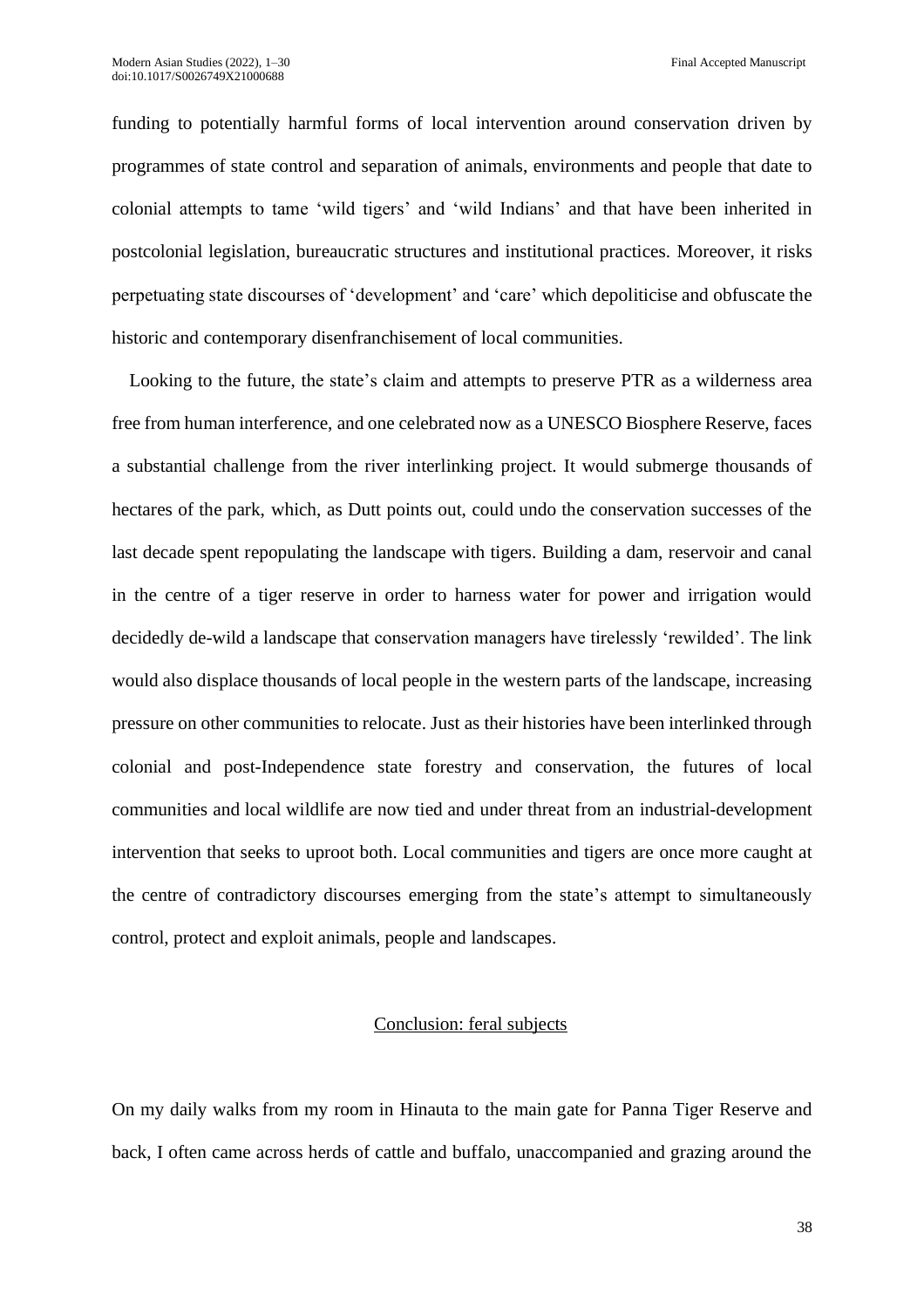lantana bushes on either side of the dirt road. On the days when mist and fog overtook the first hours, they emerged slowly in the light, outlines of animals that seemed, to me as an outsider, out of place. I asked the Yadav herders in Hinauta whose ancestors had grazed and kept thousands of animals in the Panna forests for generations, what those animals were doing, so far from their pens and so close to the jungle. I thought that perhaps they were 'feral cattle'. As with so many of my naïve questions, they chuckled and then explained. 'We let them go in the morning and they usually return at night. They are our animals, but they need to roam'.

I realised, over time, that the contradiction I saw in 'domestic animals' roaming freely in wild areas was my own and one also found in the logics of conservation that seek to separate 'wild' and 'unwild' spaces, animals and people. Throughout Panna's existence as a conservation area, such feral cattle have been a challenge for the Forest Department as it attempts to create an inviolate space without such 'feral subjects', key targets for forest regulations that prohibit grazing and animal relocations that remove cattle from inside the reserve and its fringes.

For my neighbours, they treated the cattle as they were. They did not operate with the same distinction between tame and wild that I or the Forest Department did. They cared for their animals in their own way, taking great care of them each night when they returned and each morning when they left but allowing them the freedom of the forest and the land around to graze and roam. Increasingly, this freedom has been curtailed by the erection of Forest Department boundary walls and fences. For the Sarpanch, himself from a Yadav family that previously had hundreds of cattle and buffaloes, there was no contradiction in a domestic animal roaming freely in the jungle. The spaces and categories of 'wild' and 'unwild' emerged from the other worlds of conservation and state control. It is not that the cattle were feral because they were 'domestic animals that had gone wild' but rather that the categories 'domestic' and 'wild' did not apply and the movement of the animals at their owners'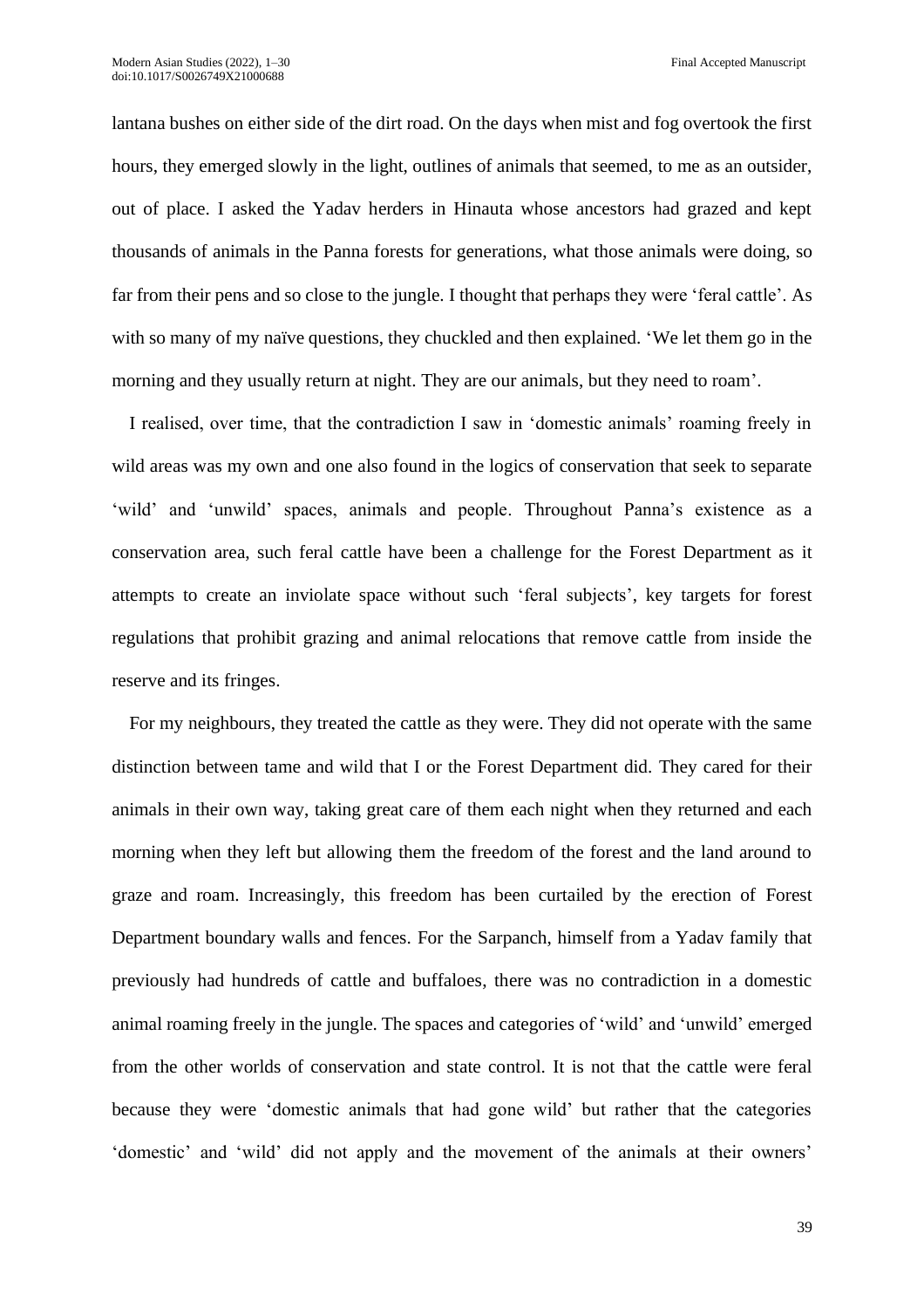encouragement resisted and rejected environmentally-focused discourses that 'define various forms of agency, administer certain silences and prescribe various forms of intervention' (Brosius 1999, 277-278).

Magnone (2016) writes, 'Ferality describes animality as resistance to an anthropocentric order, a mode of being that challenges human practices of controlling and confining animals both physically and epistemologically. It reminds humans that they too are animals, linked to a multitude of other species as predator and prey, cohabitant and competitor' (Magnone 2016, 33-34). This idea of 'ferality as a subversive force' (Garrard 2014, 244) is productive here, not because not-yet relocated villagers or relocated tigers or roaming cattle are somehow feral in any derogatory sense. It is not to say that somehow forest-dependent villagers have 'gone wild' nor that radio-collared tigers are not truly 'wild animals'. Instead, recognising ferality as a subversive force illuminates the entanglement of human and animal histories through conservation (Govindarajan 2018; Jalais 2010; Mathur 2015) and foregrounds resistance against colonial and postcolonial state interventions that have sought and seek to control both. Ferality is subversive both as a resistance against discourses of 'wild' and 'tame' but also as a viable alternative.

In their performing of what Govindrajan calls an 'otherwildness', these feral subjects expose the contradictions of control and care in Indian conservation, refusing to bend to categories of 'wild animal' and 'tame villager' and challenging colonial and postcolonial 'logics of racialization and rule' (2018, 144) upon which state designations of wild people and wild animals depends. It is what Anna Tsing (2005) has highlighted as 'weediness', or the hope that Haraway (1992) sees in monsters, emergent in 'the cracks of dominant systems of classification and ordering, […] pointing towards other possibilities' (Van Dooren 2015).

In their ferality, the cattle whom I accompanied on my daily walks resisted the discursive pens into which the Forest Department sought to usher them, just as not-yet relocated villagers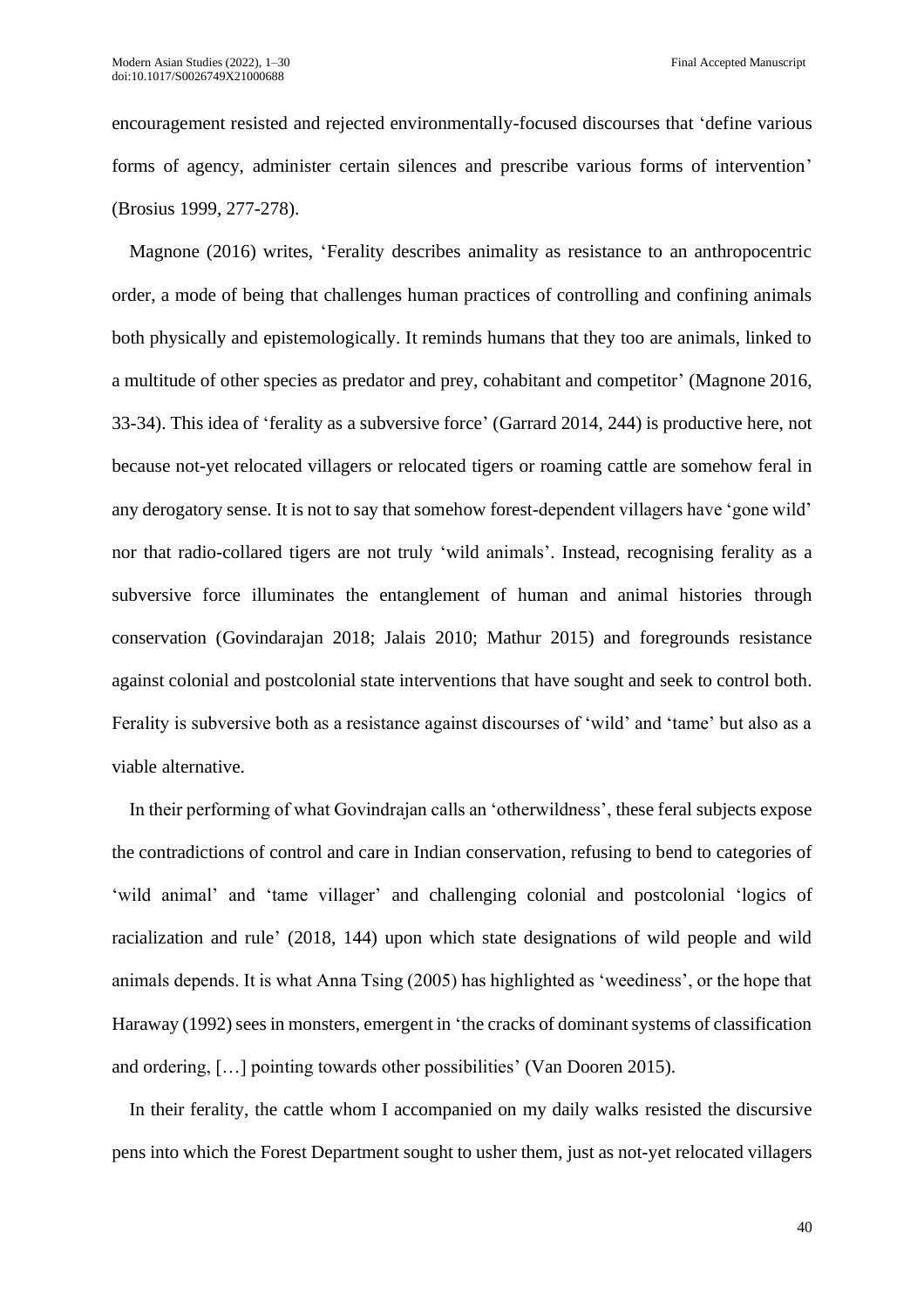and relocated tigers resist conservation interventions. As feral subjects, they offer a different understanding of entangled human and animal histories in the landscape; one not defined by the colonial comparisons made between noble tribals and gentlemanly tigers or the separation of wild and domestic spaces. Instead, they challenge the constraints and limitations of conservation practice, exposing the contradictions and discursive collapses of conservation control and offering the possibility of something else.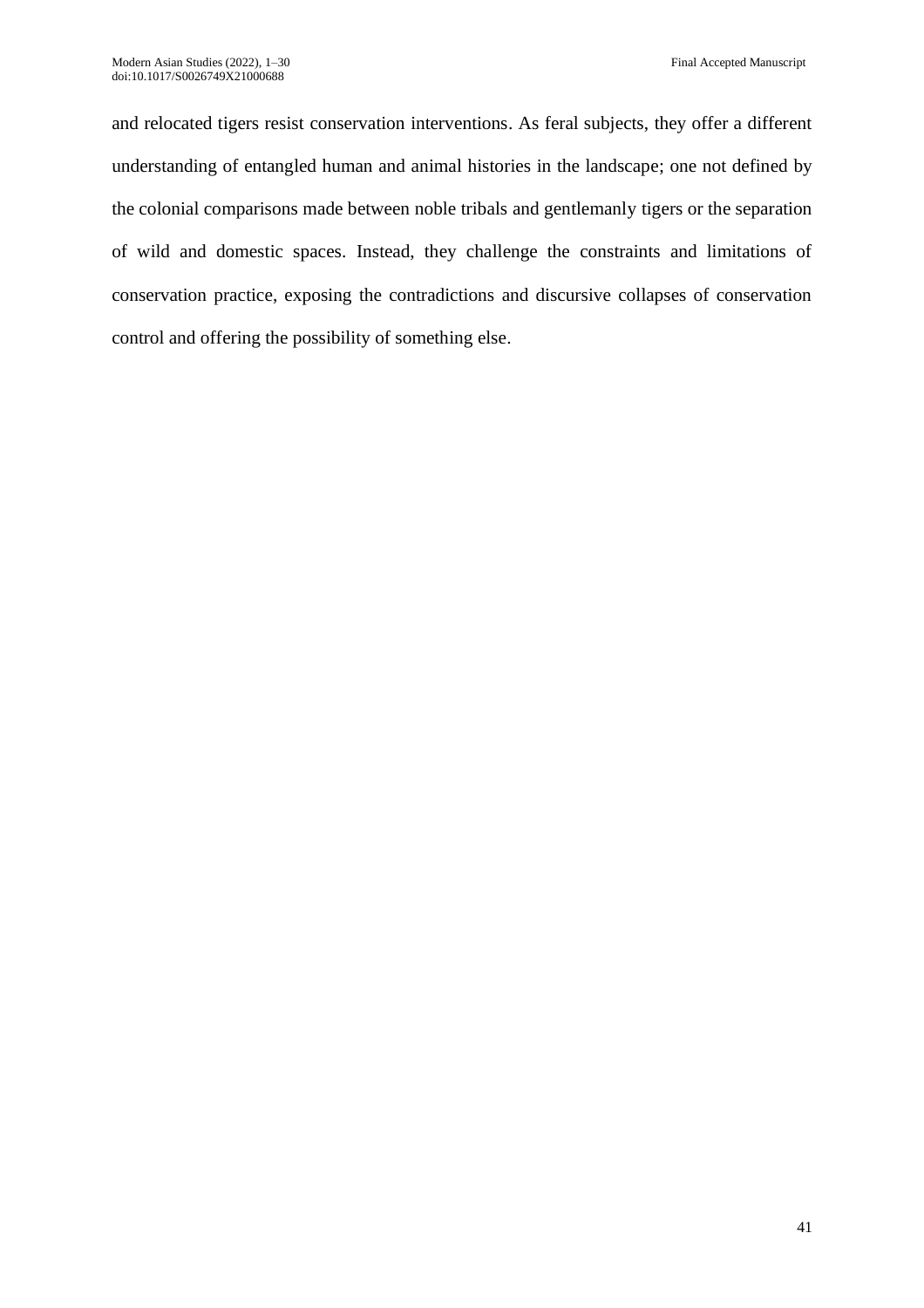### **References**

- Agrawal, A. and Redford, K. "Conservation and Displacement: An Overview," *Conservation and Society,* 7, no. 1 (2009): 1-10.
- Anon. "Fatal setback for Ken Betwa Link Project from CEC. South Asian Network on Dams, Rivers and People," *South Asian Network on Dams, Rivers and People*, September 11, 2019, [https://sandrp.in/2019/09/11/fatal-setback-for-ken-betwa-link-project-from-cec/.](https://sandrp.in/2019/09/11/fatal-setback-for-ken-betwa-link-project-from-cec/) [accessed 10 October 2021].
- Anon. "Tigress trans-located to Panna tiger reserve," *The Economic Times Online,* March 4, 2009*,* [https://economictimes.indiatimes.com/news/environment/flora-fauna/tigress-trans](https://economictimes.indiatimes.com/news/environment/flora-fauna/tigress-trans-located-to-pannatiger-reserve/articleshow/4245691.cms?from=mdr)[located-to-pannatiger-reserve/articleshow/4245691.cms?from=mdr.](https://economictimes.indiatimes.com/news/environment/flora-fauna/tigress-trans-located-to-pannatiger-reserve/articleshow/4245691.cms?from=mdr) [accessed 10 October 2021).
- Arnold, D. and Guha, R., *Nature, Culture, Imperialism*. New Delhi: Oxford University Press, 1994.
- Bandi, M. "Forest Rights Act: Towards the end of struggle for tribals," *Social Scientist*, 42 (2014): 63–81.
- Beazley, K. "Interrogating Notions of the Powerless Oustee," *Development and Change*, 40, no. 2 (2009): 219–248.
- Beazley, K. "Spaces of opportunity: State-oustee relations in the context of conservationinduced displacement in central India," *Pacific Affairs*, *84*, no.1 (2011): 25–46.
- Beinart, W. *The Rise of Conservation in South Africa: Settlers, Livestock and the Environment, 1770-1950.* Oxford: Oxford University Press, 2003.
- Bhukya, B. "The subordination of the sovereigns: Colonialism and the Gond Rajas in central India, 1818–1948," *Modern Asian Studies* 47, no.1 (2013): 288–317.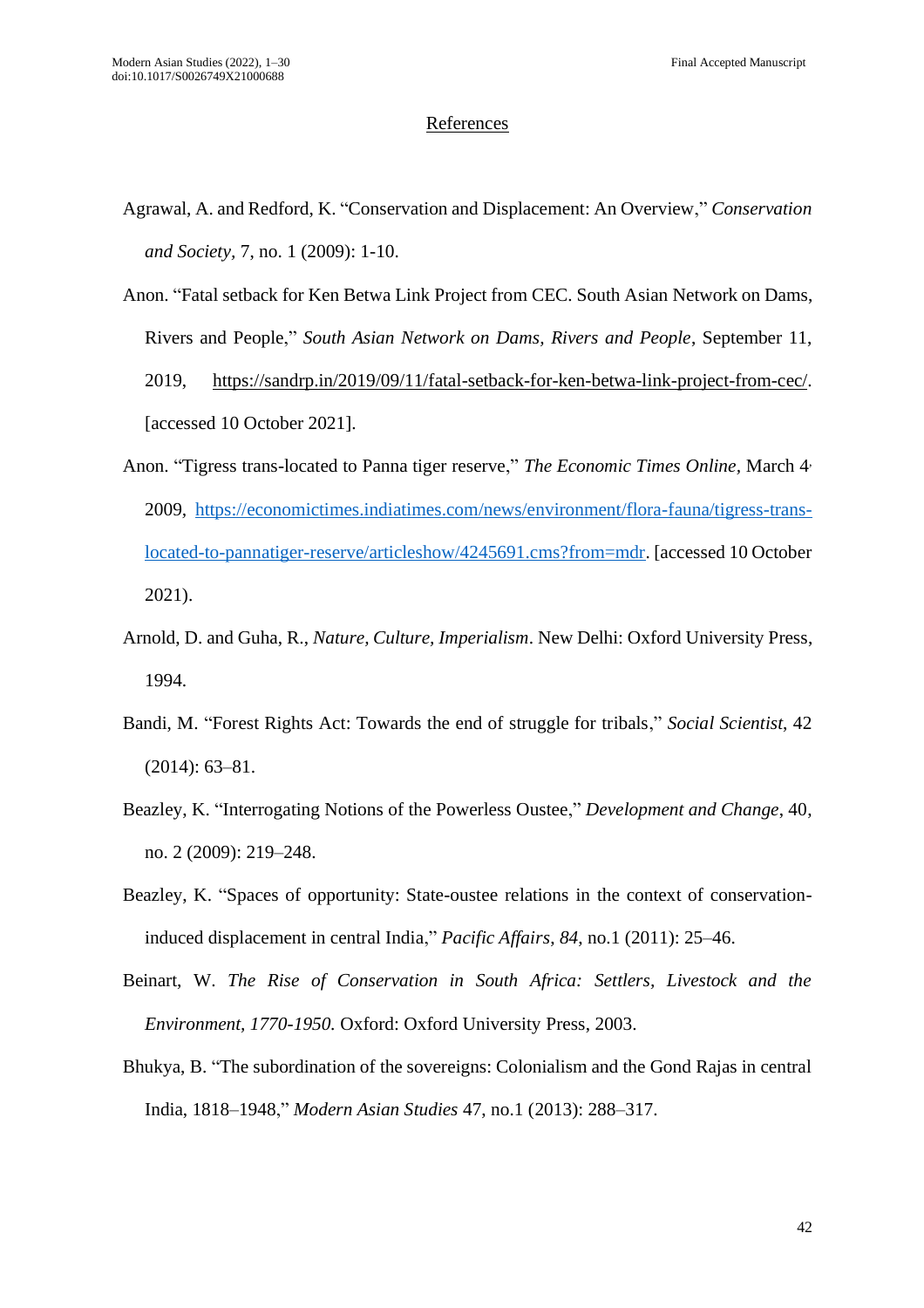- Bhukya, B. *The Roots of the Periphery: A History of the Gonds of Deccan India*. Oxford: Oxford University Press, 2017.
- Bijoy, C. R. "Forest Rights Struggle: The Adivasis Now Await a Settlement," *American Behavioral Scientist*, *51*, no.12 (2008), 1755–1773.
- Boomgaard, P. *Frontiers of Fear: Tigers and People in the Malay World, 1600-1950.* New Haven: Yale University Press, 2001.
- Brosius, J. P. "Analyses and interventions: Anthropological engagements with environmentalism," *Current Anthropology,* 40, no.3 (1999): 277-310.
- Candea, M., J. Cook, C. Trundle and T. Yarrow (eds). *Detachment: essays on the limits of relational thinking.* Manchester: Manchester University Press, 2015.
- Choy, T. *Ecologies of Comparison: An Ethnography of Endangerment in Hong Kong.* London: Duke University Press, 2011.
- Chundawat, R. *The Rise and Fall of the Emerald Tigers: Ten Years of Research in Panna National Park*. Delhi: Speaking Tiger Books, 2018.
- Craven, S., T. Barnes, and G. Kania. "Toward a professional position on the translocation of problem wildlife," *Wildl. Soc. Bull*. 26(1998): 171-177.
- Cronon, W. *Uncommon ground: Toward reinventing nature.* London: W. W. Norton and Co, 1995.
- Drayton, R. *Nature's Government: Science, Imperial Britain and the 'Improvement' of the World*. New Haven: Yale University Press, 2000.
- Dudley, E., and M. Novak (eds) *The Wild Man Within: An Image in Western Thought from the Renaissance to Romanticism*. Pittsburgh: University of Pittsburgh Press, 1972.
- Dutt, B. *Rewilding: India's Experiments in Saving Nature*. New Delhi: Oxford University Press, 2019.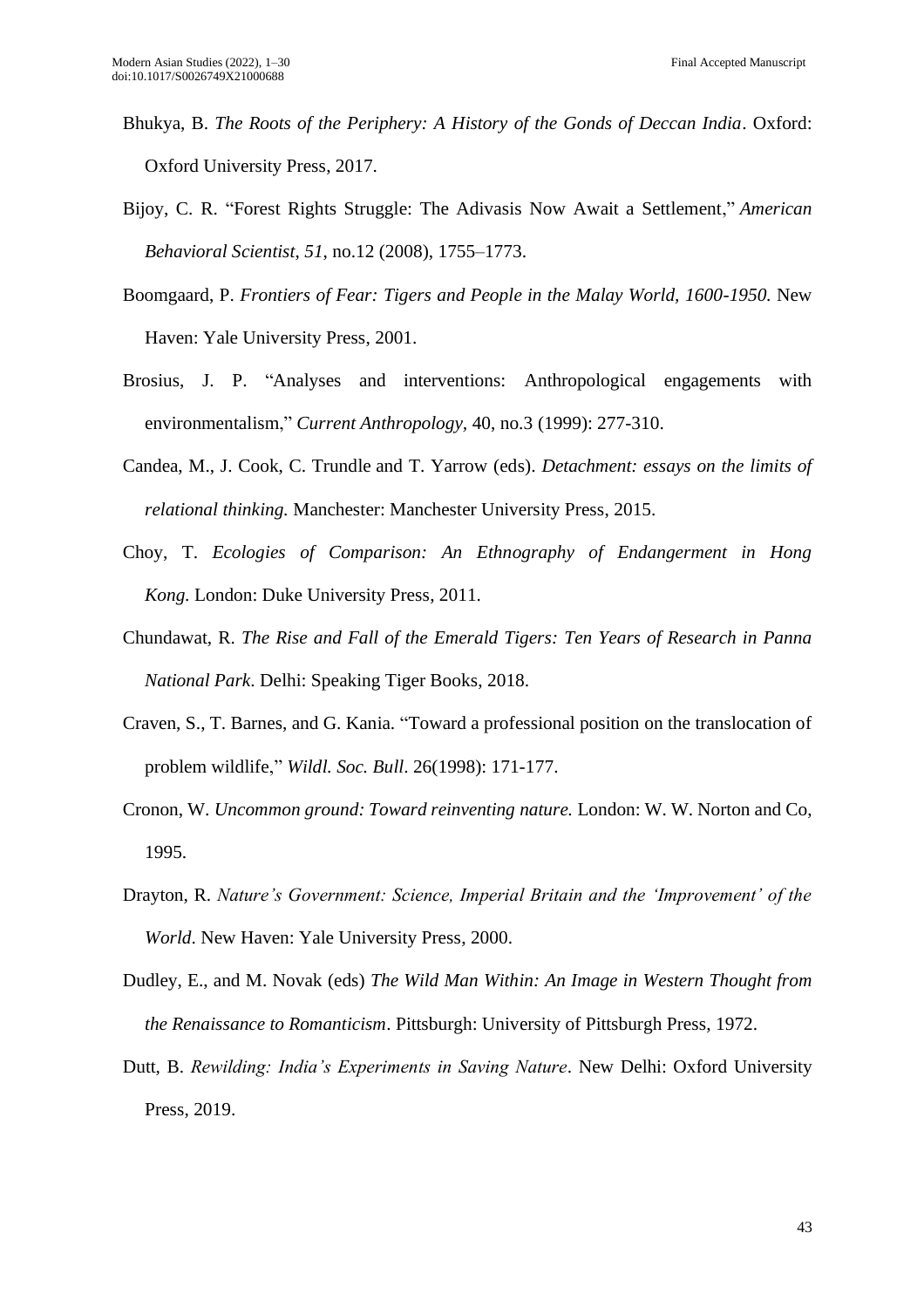- Fabian, J. *Time and the other: how anthropology makes its object*. New York: Columbia University Press, 1983.
- Ferguson, J. *The Antipolitics Machine: ''Development,'' Depoliticization and Bureaucratic Power in Lesotho*. Cambridge: Cambridge University Press, 1990
- Fernandez-de-Mera, I. G., C. Gortazar, J. Vicente, U. Hofle, and Y. Fierro. "Wild boar helminths: risks in animal translocations,". *Veterinary Parasitology* (2003) 115: 335-341.
- Gadgil, M. and Guha, R. *Ecology and Equity: The Use and Abuse of Nature in Contemporary India*. London: Routledge, 1995.
- Garrard, G. "Ferality Tales*,"* In *The Oxford Handbook of Ecocriticism,* ed. G. Garrard (Oxford: Oxford University Press, 2014), 241-259.
- Ghate, R., and Beazley, K. "Aversion to relocation: a myth?" *Conservation and Society*, *5*, no. 3 (2007): 331-334.
- Ginn, F., Beisel, U., and Barua, M. "Flourishing with Awkward Creatures: Togetherness, Vulnerability, Killing," *Environmental Humanities* 4, no. 1(2014): 113-123.
- Govindarajan, R. *Animal Intimacies: Interspecies Relatedness in India's Central Himalayas*. Chicago: Chicago University Press, 2018.
- Grove, R.H. *Green Imperialism: Colonial Expansion, Tropical Island Edens, and the Origins of Environmentalism, 1600–1860*. Cambridge: Cambridge University Press, 1995.
- Haraway, D. "The Promises of Monsters: A Regenerative Politics for Inappropriate/d Others," In *Cultural Studies*, ed. L. Grossberg, C. Nelson and P. Treichler (New York: Routledge, 1992), 295-336.
- Hughes, J. *Animal Kingdoms: Hunting, the Environment, and ower in the Indian Princely States*. Cambridge: Harvard University Press, 2013.
- Jalais, A. *Forest of Tigers: People, Politics and Environment in the Sundarbans*. London: Routledge, 2010.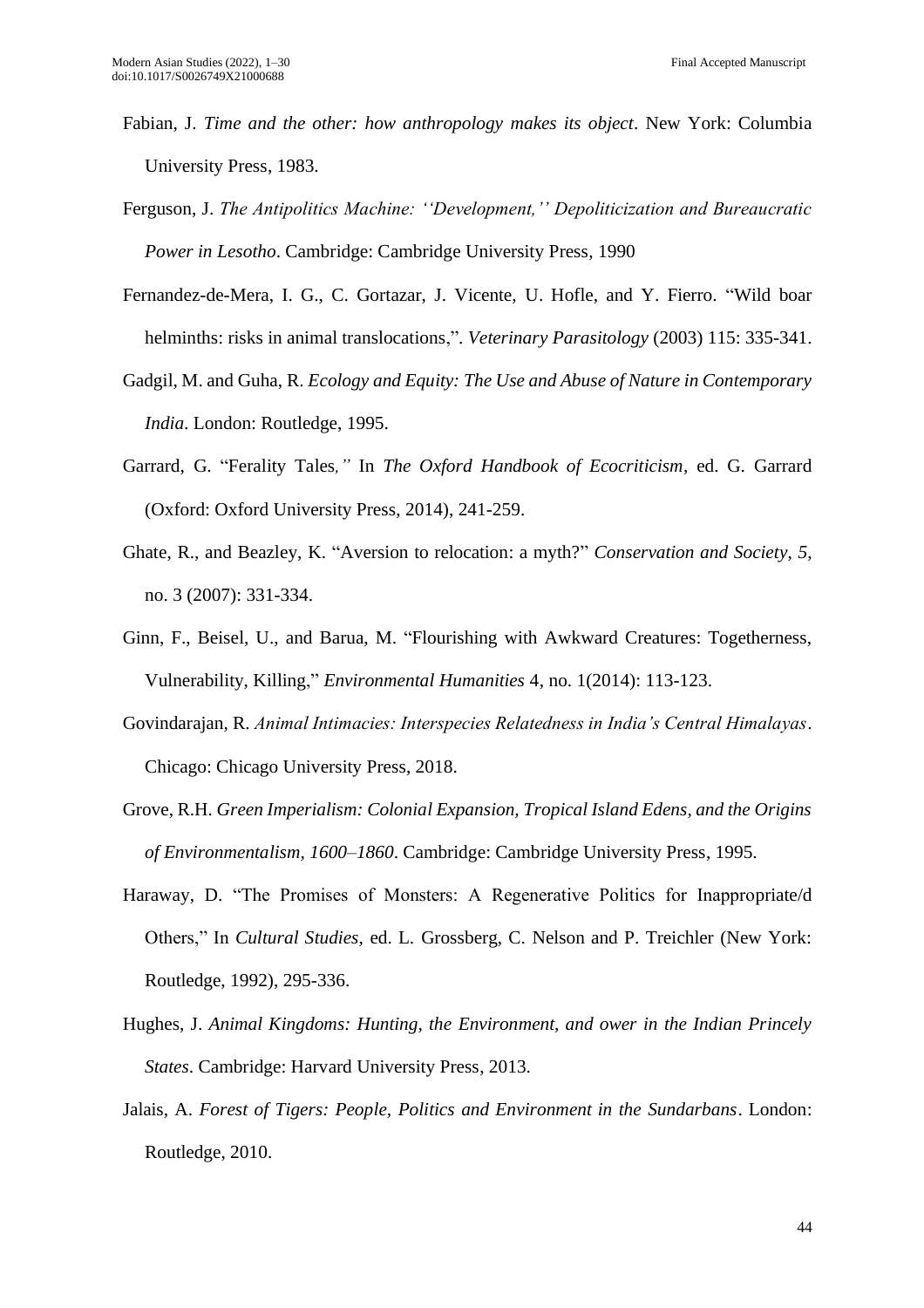Jørgensen D. Rethinking rewilding. *Geoforum*, 65 (2015):482–8.

- Kabra, A. "Conservation-induced Displacement: A Comparative Study of Two Indian Protected Areas," *Conservation and Society*, 7, no. 4 (2009): 249–267.
- Kabra, A. "Conservation-induced Displacement: The Anatomy of a Win-Win Solution," *Social Change*, 43, no. 4 (2013): 533–550.
- Kumar, S. "The unusual story of Tiger 'P212' who was tranquilised eight times to keep him safe, *Goan Connection*, published online in 2020, available at [https://en.goanconnection.com/the-unusual-story-of-tiger-p212-who-was-tranquilised](https://en.goanconnection.com/the-unusual-story-of-tiger-p212-who-was-tranquilised-eight-times-to-keep-him-safe/)[eight-times-to-keep-him-safe/,](https://en.goanconnection.com/the-unusual-story-of-tiger-p212-who-was-tranquilised-eight-times-to-keep-him-safe/) [accessed 22 March 2022].
- Kuper, A. *The Invention of Primitive Society: transformations of an illusion*. London: Routledge, 1988.
- Lahiri-Dutt, K., Chowdhury, A.R. "In the Realm of the Diamond King: Myth, Magic and Modernity in the Diamond Tracts of Central India," *Annals of the American Association of Geographers*, 108, no. 6 (2018): 1620-1634.
- Letty, J., S. Marchandeau, and J. Aubineau. "Problems encountered by individuals in animal translocations: lessons from field studies," *Ecoscience,* 14 (2007): 420-431.
- Li, T. *The Will to Improve: Governmentality, Development, and the Practice of Politics*. Durham: Duke University Press, 2007.
- MacKenzie, J. *The empire of nature: Hunting conservation and British Imperialism.*  Manchester: Manchester University Press, 1988.
- Magnone, S.B. "Finding Ferality in the Anthropocene: Marie Darrieussecq's "My Mother Told Me Monsters Do Not Exist",". *Feral Feminisms: Feral Theory,* 6 (2016): 34-45.
- Mandala, V.R. *Shooting a Tiger: Big-Game Hunting and Conservation in Colonial India*. Oxford: Oxford University Press, 2018.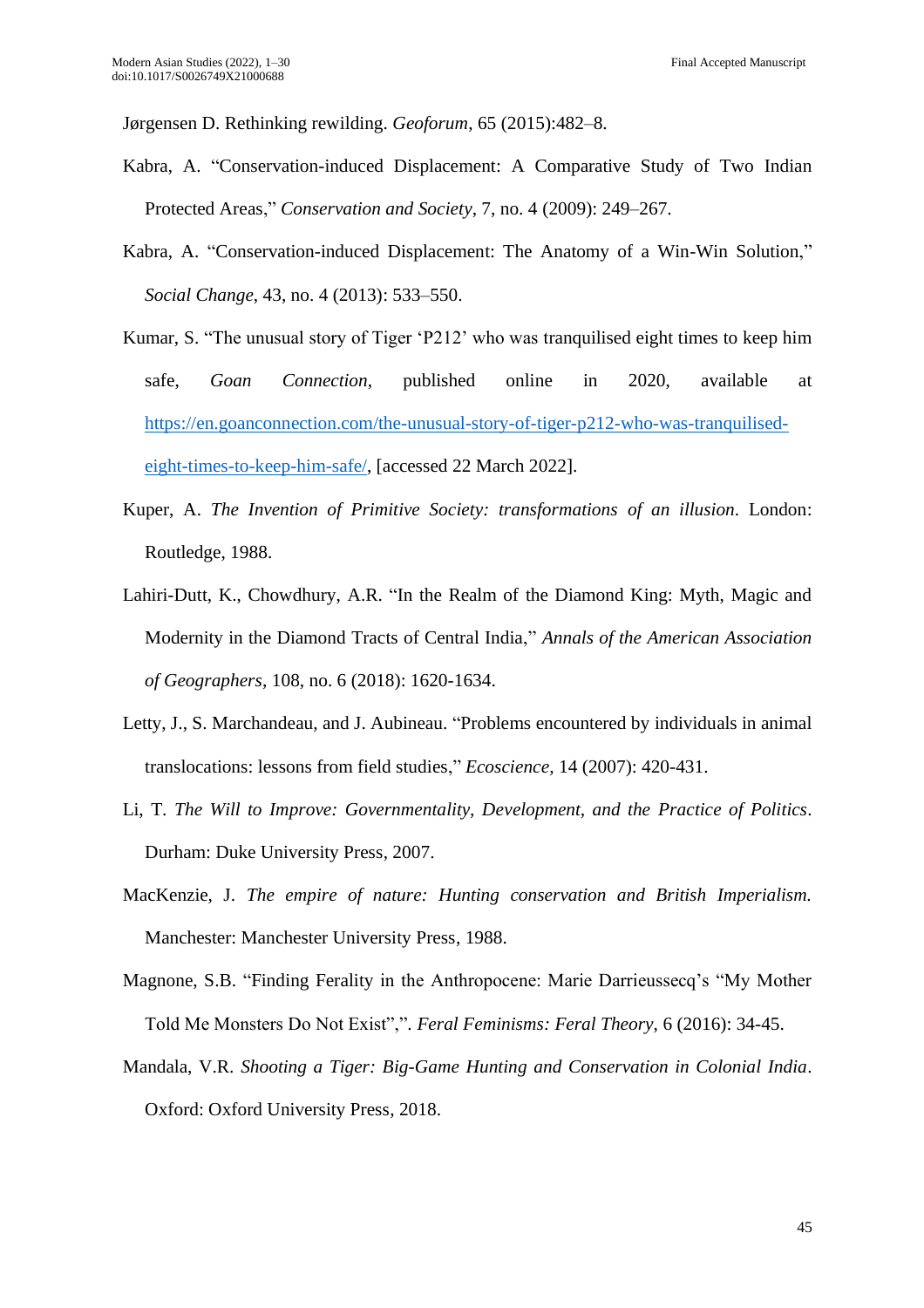- Massei, G., R. J. Quy, J. Gurney, and D. P. Cowan. "Can translocations be used to mitigate human-wildlife conflicts?," *Wildlife Research,* 37 (2010): 428-439.
- Mathur, N. *Paper Tiger: Law, Bureaucracy and the Developmental State in Himalayan India*. Cambridge: Cambridge University Press, 2015.
- National Tiger Conservation Authority (Ministry of Environment and Forests). Additional Guidelines for the Ongoing Centrally Sponsored Scheme of Project Tiger Relating to New Components, F.No. 15-4/2020-NTCA. Available at [https://ntca.gov.in/assets/uploads/guidelines/Village\\_relocation\\_guidelines.pdf,](https://ntca.gov.in/assets/uploads/guidelines/Village_relocation_guidelines.pdf) [accessed 17 September 2021].
- Pabla, H.S. *Wardens in Shackles: Wildlife Conservation in India- 2*. Self-published. 2019.
- Pandian, A. S. "Predatory care: The imperial hunt in Mughal and British India," *Journal of Historical Sociology*, 14*,* no. 1(2001): 79–107.
- Peace, A. "Ponies Out of Place? Wild Animals, Wilderness and Environmental Governance", *Anthropological Forum,* 19, no. 1 (2009): 53-72, DOI: [10.1080/00664670802695616](https://doi.org/10.1080/00664670802695616)
- Philo, C. and Wilbert, C. *Animal space, beastly places: new geographies of human-animal relations.* London: Routledge, 2000.
- Pinjarkar V. "NTCA hikes relocation package to Rs15 Lakh", *The Times of India,* published online on 9 April 2021, available at [https://timesofindia.indiatimes.com/city/nagpur/ntca](https://timesofindia.indiatimes.com/city/nagpur/ntca-hikes-relocation-package-to-rs15-lakh/articleshow/81976093.cms)[hikes-relocation-package-to-rs15-lakh/articleshow/81976093.cms,](https://timesofindia.indiatimes.com/city/nagpur/ntca-hikes-relocation-package-to-rs15-lakh/articleshow/81976093.cms) [accessed 17 September 2021].
- Press Trust of India. "Pardhi tribe termed the biggest threat to wildlife". *The Indian Express,*  published online in 2008, available at [http://archive.indianexpress.com/news/pardhi-tribe](http://archive.indianexpress.com/news/pardhi-tribe-termed-the-biggest-threat-to-wildlife/258530/)[termed-the-biggest-threat-to-wildlife/258530/,](http://archive.indianexpress.com/news/pardhi-tribe-termed-the-biggest-threat-to-wildlife/258530/) [accessed 16 June 21].
- Rangarajan, M. (ed). *The Oxford Anthology of Indian Wildlife (Vol. 1): Hunting and Shooting*. Oxford: Oxford University Press, 2000.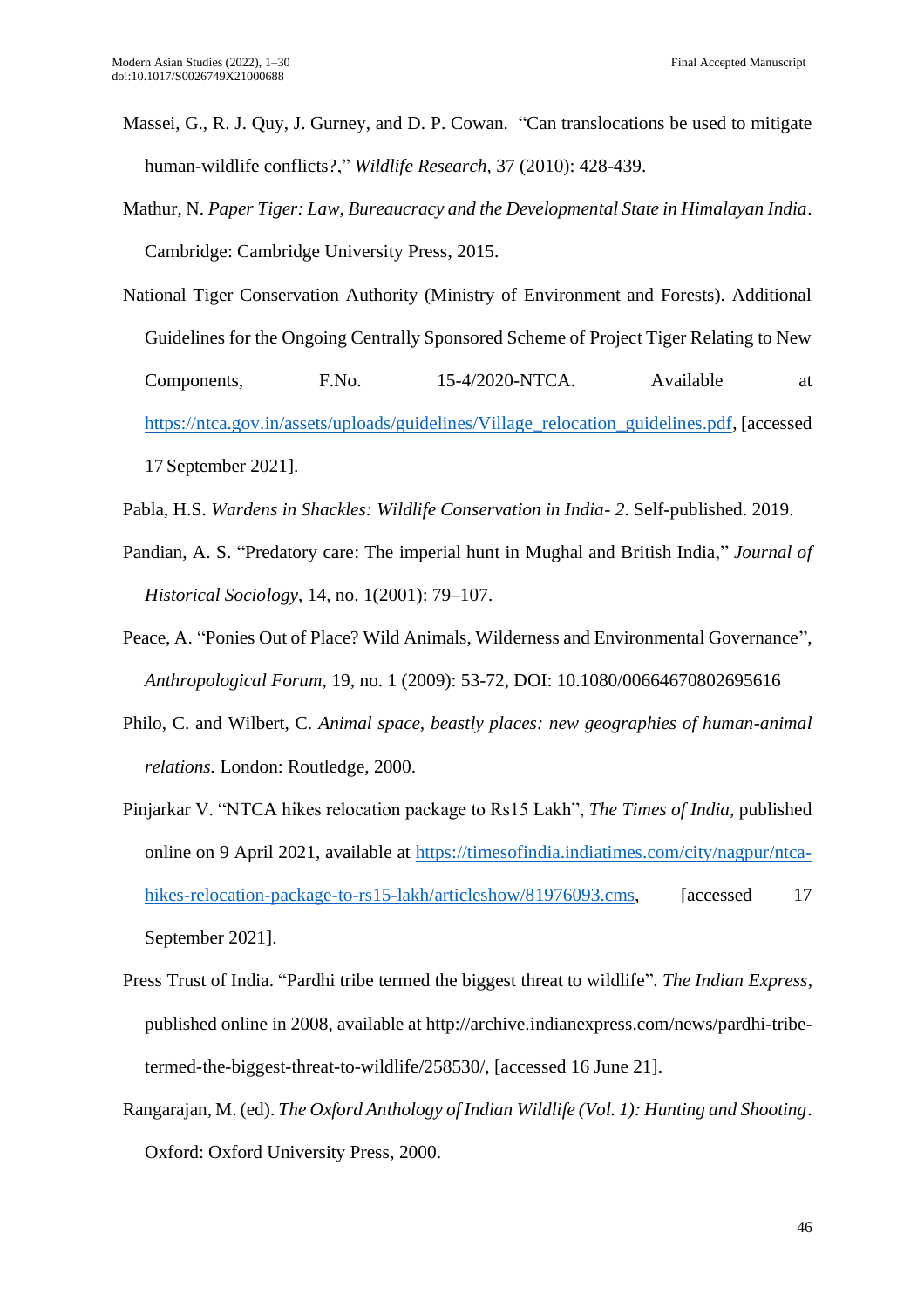- Rangarajan, M. *Fencing the Forest: Conservation and Ecological Change in India's Central Provinces 1860-1914.* Oxford: Oxford University Press, 1996.
- Rangarajan, M., and Shahabuddin, G. "Displacement and Relocation from Protected Areas: Towards a Biological and Historical Synthesis," *Conservation and Society*, 4, no. 3 (2006): 359–378.
- Rashkow, E. "Dispossessing memory: Adivasi oral histories from the margins of Pachmarhi Biosphere Reserve, Central India", In. E. Rashkow, S. Ghosh and U. Chakrabarti (eds). *Memory, Identity and the Colonial Encounter in India: Essays in Honour of Peter Robb*, 2018. London: Routledge, pp. 151-177.
- Sarker, D. "The Implementation of The Forest Rights Act in India: Critical Issues," *Economic Affairs,* 31, no. 2 (2011): 25–29.
- Schell, H. "Tiger Tales", in *Victorian Animal Dreams,* ed. D. Morse and M. Danahay (Farnham: Ashgate, 2007), 230-248.
- Shah, A. *In the Shadows of the State: Indigenous Politics, Environmentalism and Insurgency in Jharkhand, India*. Durham: Duke University Press, 2010.
- Shahabuddin, G., Kumar, R., and Shrivastava, M.K. "Creation of 'Inviolate Space': Lives, Livelihoods and Conflict in Sariska Tiger Reserve," *Economic and Political Weekly*, 42, no. 20 (2007): 1855-1862.
- Singleton, V. "Good farming Control or care?" in A. Mol, I Moser and J. Pols (eds), *Care in Practice*, (Bielefeld: Transcript, 2010), 235-256.
- Skaria, A. "Being jangli: The politics of wildness," *Studies in History*, 14, no. 2 (1998), 193– 215.
- Skaria, A. "Shades of Wildness Tribe, Caste, and Gender in Western India," *The Journal of Asian Studies*, *56*, no. 3 (1997): 726–745.